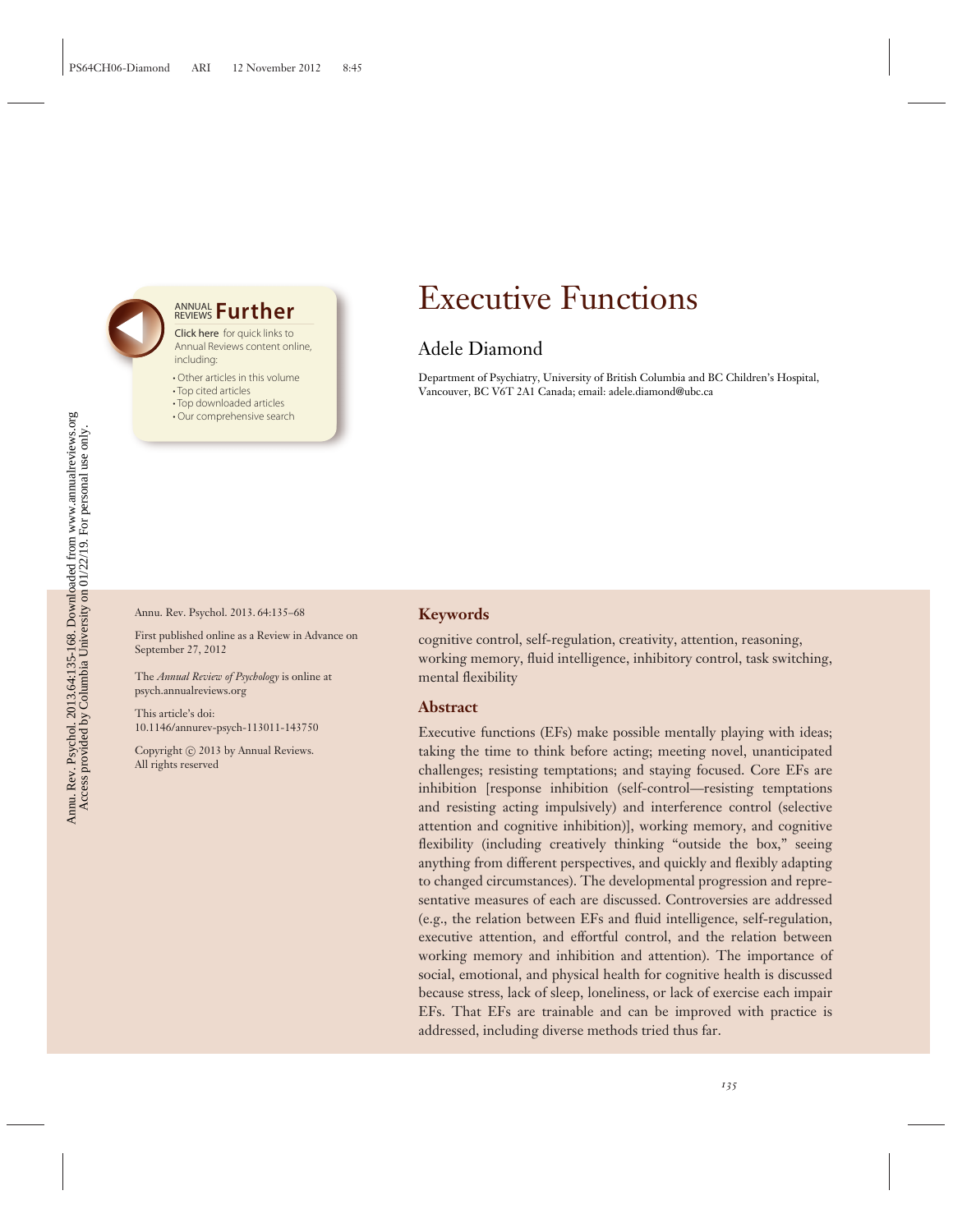#### **Contents**

| INTRODUCTION                         | 136 |
|--------------------------------------|-----|
| INHIBITORY CONTROL                   | 137 |
| Representative Psychological         |     |
| <b>Tasks Used to Assess</b>          |     |
| Inhibitory Control                   | 139 |
| <b>Commonalities and Differences</b> |     |
| Among Diverse Forms of               |     |
| Inhibitory Control                   | 141 |
| Development of Inhibitory            |     |
| Control                              | 141 |
| WORKING MEMORY                       | 142 |
| <b>Working Memory Versus</b>         |     |
| Short-Term Memory                    | 143 |
| <b>Relations Between Working</b>     |     |
| Memory and Inhibitory                |     |
|                                      | 143 |
| Working Memory and                   |     |
| Selective, Focused                   |     |
| Attention                            | 147 |
| Representative Psychological         |     |
| <b>Tasks Used to Assess</b>          |     |
| Working Memory                       | 147 |
| Development of Working               |     |
| Memory                               | 148 |
| <b>COGNITIVE FLEXIBILITY</b>         | 149 |

| Representative Psychological    |     |
|---------------------------------|-----|
| <b>Tasks Used to Assess</b>     |     |
| Cognitive Flexibility 149       |     |
| Development of Cognitive        |     |
| Flexibility 151                 |     |
| A HIGHER-ORDER                  |     |
| <b>EXECUTIVE FUNCTION:</b>      |     |
| <b>RELATIONAL</b>               |     |
| REASONING/LOGICAL               |     |
| <b>REASONING/FLUID</b>          |     |
| INTELLIGENCE 151                |     |
| <b>DIFFERENCES AND</b>          |     |
| SIMILARITIES BETWEEN            |     |
| <b>EXECUTIVE FUNCTIONS</b>      |     |
| AND RELATED TERMS 152           |     |
| <b>IT IS NOT ALWAYS</b>         |     |
| <b>BENEFICIAL TO EXERT</b>      |     |
| <b>EXECUTIVE FUNCTIONS</b>      |     |
| OR TOP-DOWN                     |     |
| CONTROL                         | 153 |
| <b>CANARY IN THE COAL MINE:</b> |     |
| <b>EXECUTIVE FUNCTIONS</b>      |     |
| AS AN EARLY WARNING             |     |
|                                 |     |
| <b>TRAINING AND PRACTICE</b>    |     |
| <b>IMPROVE EXECUTIVE</b>        |     |
|                                 |     |

# **Executive functions**

**(EFs):** a collection of top-down control processes used when going on automatic or relying on instinct or intuition would be ill-advised, insufficient, or impossible

**Inhibition (inhibitory control):** controlling one's attention, behavior, thoughts, and/or emotions to override a strong internal predisposition or external lure

### **INTRODUCTION**

Executive functions (EFs; also called executive control or cognitive control) refer to a family of top-down mental processes needed when you have to concentrate and pay attention, when going on automatic or relying on instinct or intuition would be ill-advised, insufficient, or impossible (Burgess & Simons 2005, Espy 2004, Miller & Cohen 2001). Using EFs is effortful; it is easier to continue doing what you have been doing than to change, it is easier to give into temptation than to resist it, and it is easier to go on "automatic pilot" than to consider what to do next. There is general agreement that there are

three core EFs (e.g., Lehto et al. 2003, Miyake et al. 2000): inhibition [inhibitory control, including self-control (behavioral inhibition) and interference control (selective attention and cognitive inhibition)], working memory (WM), and cognitive flexibility (also called set shifting, mental flexibility, or mental set shifting and closely linked to creativity). From these, higherorder EFs are built such as reasoning, problem solving, and planning (Collins & Koechlin 2012, Lunt et al. 2012). EFs are skills essential for mental and physical health; success in school and in life; and cognitive, social, and psychological development (see **Table 1**).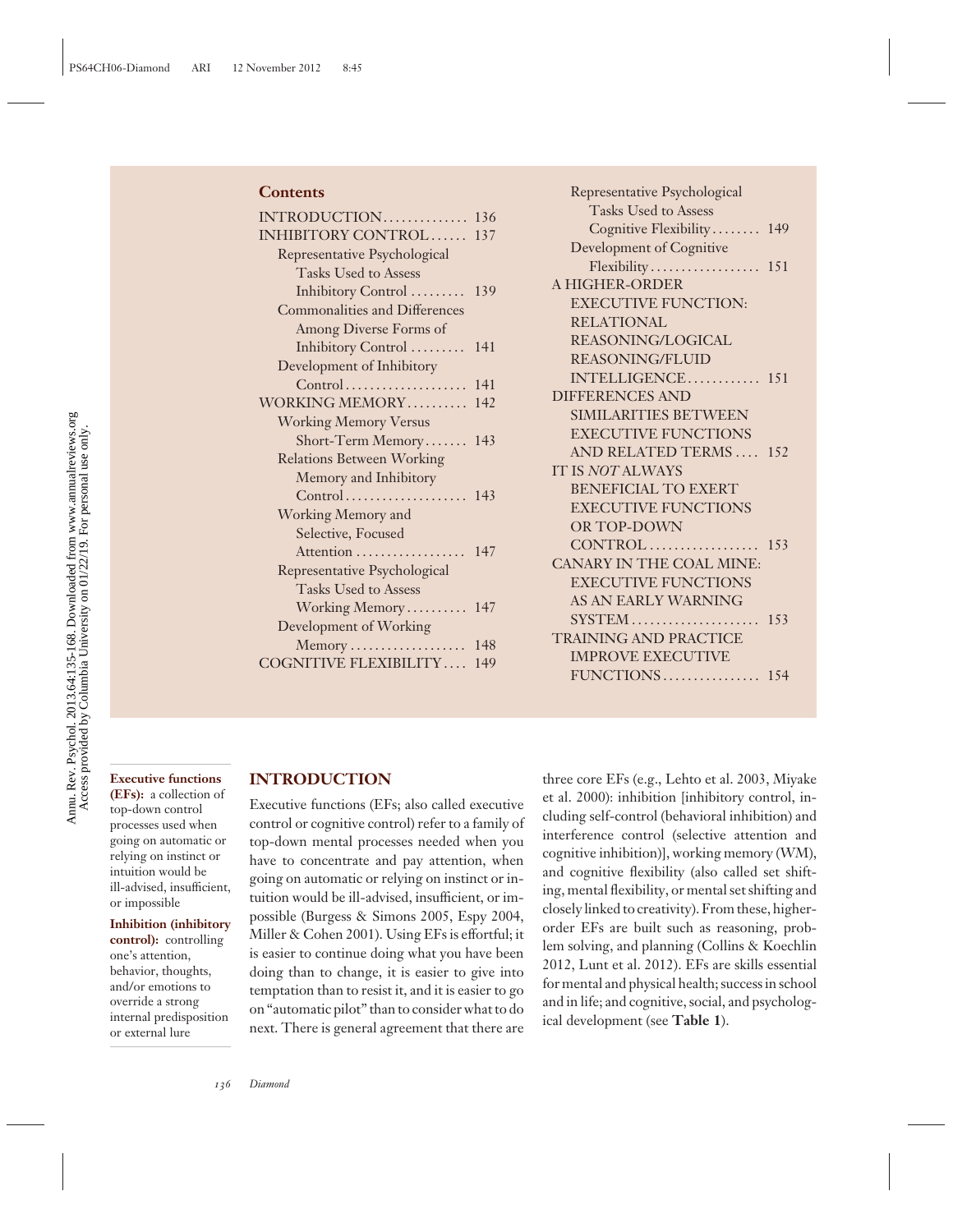| <b>Aspects of life</b> | The ways in which EFs are relevant to that aspect of life                                                                 | <b>References</b>                                                  |
|------------------------|---------------------------------------------------------------------------------------------------------------------------|--------------------------------------------------------------------|
| Mental health          | EFs are impaired in many mental disorders, including:                                                                     |                                                                    |
|                        | - Addictions                                                                                                              | Baler & Volkow 2006                                                |
|                        | - Attention deficit hyperactivity (ADHD)                                                                                  | Diamond 2005, Lui & Tannock 2007                                   |
|                        | - Conduct disorder                                                                                                        | Fairchild et al. 2009                                              |
|                        | - Depression                                                                                                              | Taylor-Tavares et al. 2007                                         |
|                        | - Obsessive compulsive disorder (OCD)                                                                                     | Penadés et al. 2007                                                |
|                        | - Schizophrenia                                                                                                           | Barch 2005                                                         |
| Physical health        | Poorer EFs are associated with obesity, overeating, substance<br>abuse, and poor treatment adherence                      | Crescioni et al. 2011, Miller et al. 2011,<br>Riggs et al. 2010    |
| Quality of life        | People with better EFs enjoy a better quality of life                                                                     | Brown & Landgraf 2010, Davis et al. 2010                           |
| School readiness       | EFs are more important for school readiness than are IQ or<br>entry-level reading or math                                 | Blair & Razza 2007, Morrison et al. 2010                           |
| School success         | EFs predict both math and reading competence throughout the<br>school years                                               | Borella et al. 2010, Duncan et al. 2007,<br>Gathercole et al. 2004 |
| Job success            | Poor EFs lead to poor productivity and difficulty finding and<br>keeping a job                                            | Bailey 2007                                                        |
| Marital harmony        | A partner with poor EFs can be more difficult to get along with,<br>less dependable, and/or more likely to act on impulse | Eakin et al. 2004                                                  |
| Public safety          | Poor EFs lead to social problems (including crime, reckless<br>behavior, violence, and emotional outbursts)               | Broidy et al. 2003, Denson et al. 2011                             |

**Table 1 Executive functions (EFs) are important to just about every aspect of life**

#### **INHIBITORY CONTROL**

Inhibitory control (one of the core EFs) involves being able to control one's attention, behavior, thoughts, and/or emotions to override a strong internal predisposition or external lure, and instead do what's more appropriate or needed. Without inhibitory control we would be at the mercy of impulses, old habits of thought or action (conditioned responses), and/or stimuli in the environment that pull us this way or that. Thus, inhibitory control makes it possible for us to change and for us to choose how we react and how we behave rather than being unthinking creatures of habit. It doesn't make it easy. Indeed, we usually are creatures of habit and our behavior is under the control of environmental stimuli far more than we usually realize, but having the ability to exercise inhibitory control creates the possibility of change and choice. It can also save us from making fools of ourselves.

Inhibitory control of attention (interference control at the level of perception) enables us to

selectively attend, focusing on what we choose and suppressing attention to other stimuli. We need such selective attention at a cocktail party when we want to screen out all but one voice. A salient stimulus such as visual motion or a loud noise attracts our attention whether we want it to or not. That is called exogenous, bottomup, automatic, stimulus-driven, or involuntary attention and is driven by properties of stimuli themselves (Posner & DiGirolamo 1998, Theeuwes 1991). We can also choose voluntarily to ignore (or inhibit attention to) particular stimuli and attend to others based on our goal or intention. Besides being called selective or focused attention, this has been termed attentional control or attentional inhibition, endogenous, top-down, active, goal-driven, voluntary, volitional, or executive attention (Posner & DiGirolamo 1998, Theeuwes 2010).

Another aspect of interference control is suppressing prepotent mental representations (cognitive inhibition). This involves resisting extraneous or unwanted thoughts or memories, including intentional forgetting (Anderson &

**Self-control:** the aspect of inhibitory control that involves resisting temptations and not acting impulsively or prematurely

**Working memory (WM):** holding information in mind and mentally working with it (e.g., relating one thing to another, using information to solve a problem)

#### **Cognitive flexibility:**

changing perspectives or approaches to a problem, flexibly adjusting to new demands, rules, or priorities (as in switching between tasks)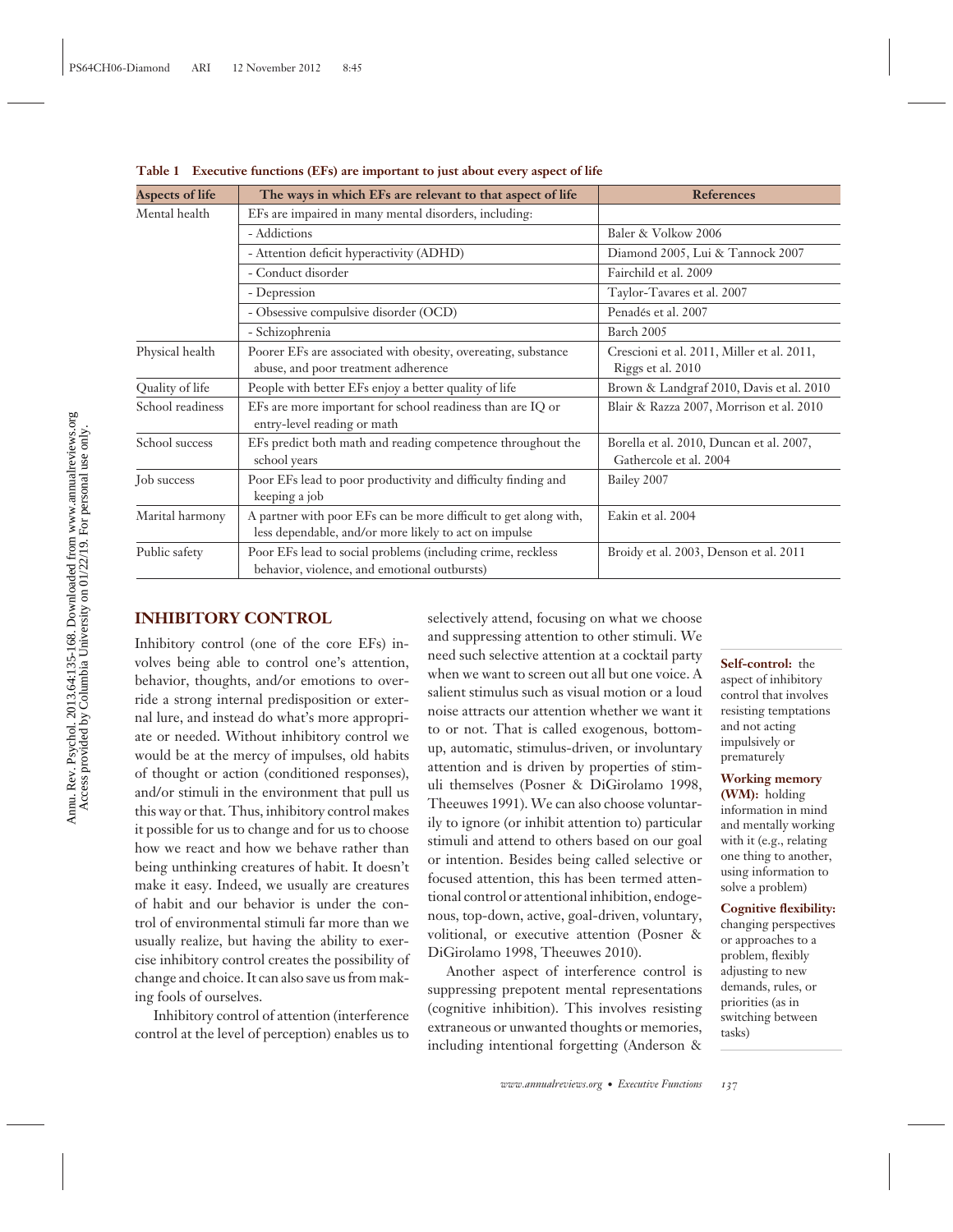*138 Diamond*

Levy 2009), resisting proactive interference from information acquired earlier (Postle et al. 2004), and resisting retroactive interference from items presented later. Cognitive inhibition is usually in the service of aiding WM and is discussed in the section Inhibitory Control Supports Working Memory. It tends to cohere more with WM measures than with measures of other types of inhibition.

Self-control is the aspect of inhibitory control that involves control over one's behavior and control over one's emotions in the service of controlling one's behavior. Self-control is about resisting temptations and not acting impulsively. The temptation resisted might be to indulge in pleasures when one should not (e.g., to indulge in a romantic fling if you are married or to eat sweets if you are trying to lose weight), to overindulge, or to stray from the straight and narrow (e.g., to cheat or steal). Or the temptation might be to impulsively react (e.g., reflexively striking back at someone who has hurt your feelings) or to do or take what you want without regard for social norms (e.g., butting in line or grabbing another child's toy).

Another aspect of self-control is having the discipline to stay on task despite distractions and completing a task despite temptations to give up, to move on to more interesting work, or to have a good time instead. This involves making yourself do something or keep at something though you would rather be doing something else. It is related to the final aspect of selfcontrol—delaying gratification (Mischel et al. 1989)—making yourself forgo an immediate pleasure for a greater reward later (often termed delay discounting by neuroscientists and learning theorists; Louie & Glimcher 2010, Rachlin et al. 1991). Without the discipline to complete what one started and delay gratification, no one would ever complete a long, time-consuming task such as writing a dissertation, running a marathon, or starting a new business.

Although the above examples typically involve a tug-of-war between a part of you that wants to do *x* and another part of you that wants to do *y* (Hofmann et al. 2009), self-control can be needed where there are not competing desires. It is needed, for example, to not blurt out what first comes to mind (which might be hurtful to others or embarrassing to you), to not jump to a conclusion before getting all the facts, or to not give the first answer that occurs to you when if you took more time you could give a better, wiser response.

Errors of impulsivity are errors of not being able to wait. If someone can be helped to wait such errors can often be avoided. Many of us have had the experience of pressing the "send" button for an email only to wish we had not. Many of us have also had the experience of our first interpretation of the intention behind someone's words or actions being incorrect, and we have either been grateful we exercised the self-control to wait until we acquired more information or regretted that we acted precipitously without waiting. On laboratory tasks, young children often rush to respond and thus make errors by giving the prepotent response when a different response is required. Helping young children wait improves their performance. This has been shown using a variety of inhibitory control tasks such as go/no-go ( Jones et al. 2003), theory of mind (Heberle et al. 1999), day-night (Diamond et al. 2002), and a Piagetian search task (Riviere & Lecuyer 2003). The subthalamic nucleus appears to play a critical role in preventing such impulsive or premature responding (Frank 2006).

Diamond and colleagues (2002) hypothesized that more time helps in such situations because young children need time to compute the answer. Simpson & Riggs (2007) hypothesized that more time helps because it allows the prepotent response (which is triggered automatically by a stimulus) to race to the response threshold and then fade, enabling the correct answer to compete more successfully [to do something other than your prepotent response requires mental effort and reaches the response threshold more slowly (**Figure 1**; see Band et al. 2003)]. Diamond, Simpson, and Riggs (Simpson et al. 2012) teamed up to test between their hypotheses. The results clearly support Simpson and Riggs's passive-dissipation hypothesis. In a distraction-during-delay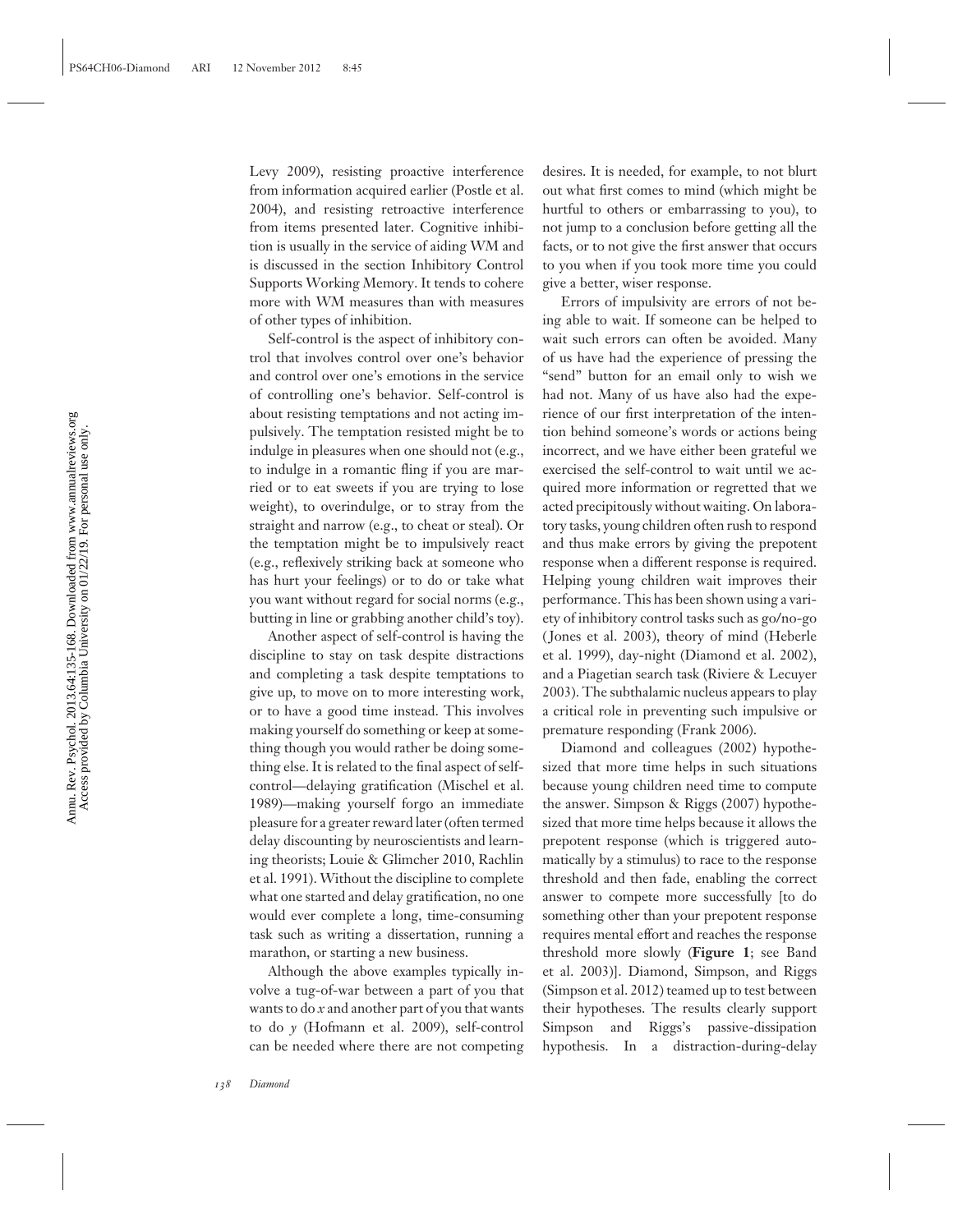condition, preschoolers were able to resist opening boxes on no-go trials. They performed well on such trials despite not being able to compute anything during the delay because they were occupied with a guessing game.

When an incorrect prepotent response is elicited by the sight of a stimulus, individuals can be helped to perform correctly by shielding the stimulus from view, thus reducing or eliminating the need for inhibitory control. For example, in Piaget's famous test of conservation of liquid volume (Piaget 1952/1941), the same amount of liquid is poured into a short, fat beaker and a tall, thin beaker. Of course the water level is much higher in the tall, thin beaker, creating a perceptual pull to think there is more water there. Children of 4 to 5 years, who have just certified that the amount of liquid is the same in two identical short beakers, fall prey to this perceptual pull. Though they see the liquid poured from one of the short beakers into the taller, thinner beaker, upon seeing the higher level of liquid in the tall beaker, they assert there must be more liquid there. However, if they are shielded from seeing the two different levels of liquid and are simply asked which beaker has more liquid, children of 4 to 5 years give the correct answer (Bruner et al. 1966).

Similarly, infants have a prepotent tendency to reach directly for a visible reward. If a transparent barrier is between them and the reward, infants of 6 to 11 months have great difficulty inhibiting the perceptual pull to keep trying to reach straight for the reward despite repeatedly being thwarted by the clear barrier. If the barrier is opaque, thus removing the perceptual pull, more infants at each age succeed in detouring around the barrier and succeed in less time (Diamond 1990, 1991). Many adults use a related strategy by eliminating fattening foods from view when they are trying to diet, thus reducing the degree of self-control needed.

#### **Representative Psychological Tasks Used to Assess Inhibitory Control**

Examples of other psychological measures of inhibitory control include the Stroop



Passive-dissipation model showing how delay can improve performance on inhibitory tasks (from Simpson et al. 2011).

task (MacLeod 1991), Simon task (Hommel 2011), Flanker task (Eriksen & Eriksen 1974, Mullane et al. 2009), antisaccade tasks (Luna 2009, Munoz & Everling 2004), delay-ofgratification tasks (Kochanska et al. 2001, Sethi et al. 2000), go/no-go tasks (Cragg & Nation 2008), and stop-signal tasks (Verbruggen & Logan 2008). One of the many hotly debated aspects of EFs is which component(s) of EFs a task requires. Not everyone agrees that these tasks require inhibitory control [see, for example, MacLeod et al. (2003) on the Stroop task and Roberts & Pennington (1996) on the antisaccade task].

We are trained to read for meaning and to largely ignore superficial characteristics of words such as font style or color of the ink. Incongruent trials on the Stroop task present color words (such as "green") written in the color of another ink ("red"). When required to ignore the meaning of the word (i.e., inhibit our prepotent response to words) and instead attend to and report the color of the ink, people are slower and make more errors.

Simon tasks present two very simple rules: for Stimulus A press on the left; for Stimulus B press on the right. Only one stimulus appears at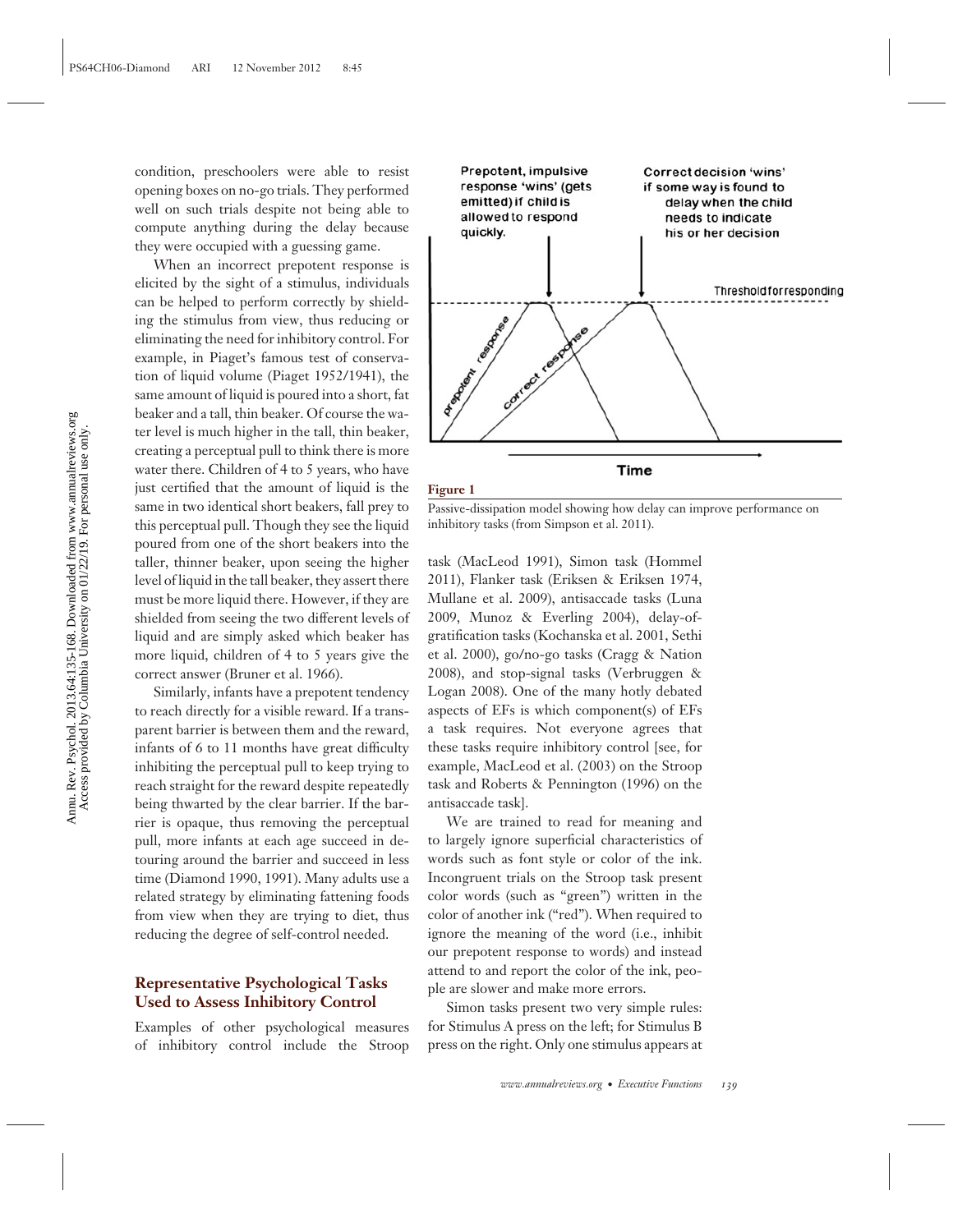#### **CANTAB:**

Cambridge Neuropsychological Testing Automated Battery

a time; either stimulus can appear on the right or the left. Although location of the stimulus is irrelevant, people respond more slowly when the stimulus appears on the side opposite its associated response (termed the Simon effect, spatial incompatibility, or stimulus-response compatibility), indicating that we have a prepotent tendency to respond on the same side as a stimulus (Hommel 2011, Lu & Proctor 1995). That tendency must be inhibited when the locations of stimulus and response are opposite (incompatible). Indeed, when monkeys are to point away from a stimulus, the neuronal population vector in primary motor cortex (coding the direction of planned movement) initially points toward the stimulus and only then shifts to the required direction (showing a prepotent tendency at the neuronal level to respond toward a stimulus; to do otherwise requires that that impulse be inhibited; Georgopoulos et al. 1989). For comparable results in humans see Valle-Inclán (1996).

The Spatial Stroop task is similar to a Simon task but minimizes memory demands because the stimulus shows you where to respond. You are to press in the direction the arrow is pointing. Sometimes the arrow appears on the side it is pointing toward (congruent, compatible trials), but sometimes the arrow appears on the other side (incongruent, incompatible trials). The arrow's location is irrelevant, but subjects still have a tendency to press on the side the arrow appears, which must be inhibited when the arrow is pointing in the opposite direction. A version of the Spatial Stroop task appears in the Cambridge Neuropsychological Test Automated Battery (CANTAB; Sahakian et al. 1988).

The Flanker task requires selective attention; you are to attend to the centrally presented stimulus and ignore the flanking stimuli surrounding it. When the flanking stimuli are mapped to the opposite response from the center stimulus (incompatible trials), subjects respond more slowly because of the need to exercise top-down control (Eriksen & Eriksen 1974).

Our natural tendency is to look toward a salient stimulus when it appears (i.e., to make a prosaccade). On trials where we are instructed to inhibit that tendency and instead do the opposite (i.e., to look away from the stimulus, to make an antisaccade), we are slower and more prone to err (Munoz & Everling 2004). This task is sensitive to developmental improvements throughout late childhood and adolescence (Luna 2009, Luna et al. 2004).

Delay-of-gratification tasks involve placing a delicious snack before young children and asking that they wait before taking it. Children can have more of the treat if they wait, or less if they can't wait. Each child is tested individually. Retesting is difficult because it is critical that the child not know how long the wait will be. This task seems to predict children's EFs and academic performance at much later ages (Eigsti et al. 2006).

Two widely used measures of response inhibition—the go/no-go and stop-signal tasks—are different from other measures in that participants do not inhibit one response to make another; they simply inhibit a response to do nothing. Go/no-go tasks require that you usually press a button when a stimulus appears, but when a certain stimulus appears you should not press. On the stop-signal task, the go signal is presented on all trials; on a minority of trials after the go signal and just as the subject is about to respond, a stop signal appears (usually a sound), indicating that one should not press the button on that trial. Real-world analogies of checking an action that was just on the verge of being made would be when a situation, or your evaluation of it, suddenly changes such as when you are about to cross the street and the light suddenly changes or a batter checks a swing. The go/no-go and stop-signal tasks are not identical in their inhibitory requirements (Verbruggen & Logan 2008) and differ from many real-world instances of inhibitory control (Aron 2011). Rather than being paradigmatic examples of when inhibitory control is needed, they appear to be unusual cases.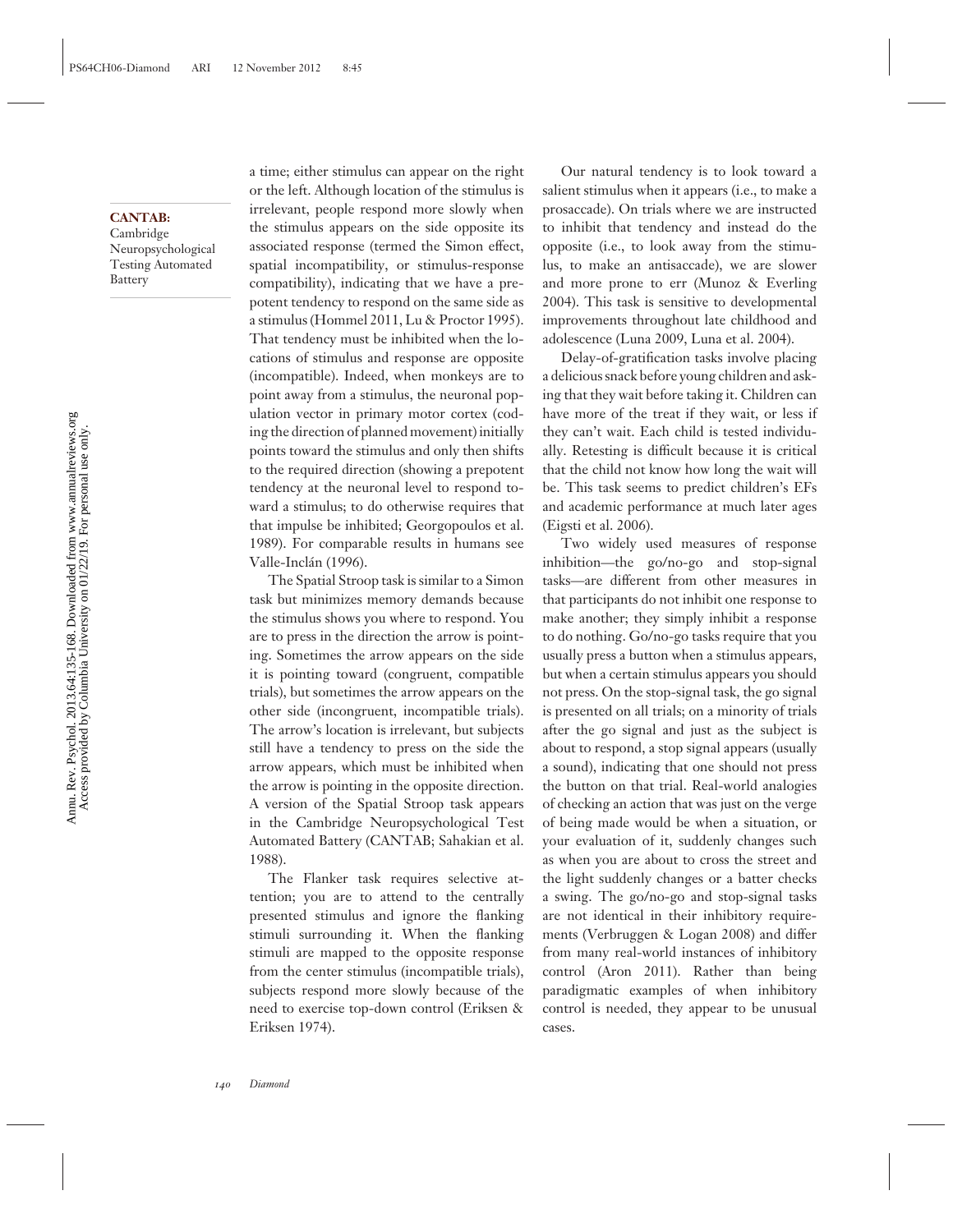#### **Commonalities and Differences Among Diverse Forms of Inhibitory Control**

Are the different aspects of inhibitory control dissociable from one another? Is the same neural system required to resist internal and external distractions? Is the neural system that subserves cognitive inhibition the same as that subserving inhibition of attention and/or action? Is the neural system that subserves inhibition in attention (interference control/selective attention) the same neural system that subserves inhibition in action (inhibiting a prepotent response tendency)? Certainly the forms of inhibition seem quite disparate (Nigg 2000). Yet evidence indicates that diverse types of inhibitory control of attention and action appear to share substantially similar neural bases (Bunge et al. 2002, Cohen et al. 2012). Cognitive inhibition, however, appears to be dissociable (Engelhardt et al. 2008, Friedman & Miyake 2004). There is some emerging evidence that delay of gratification might be dissociable as well (Diamond & Lee 2011).

Factor analyses have found that inhibition of attention (resisting distractor interference) and inhibition of action (inhibiting a prepotent response) are strongly correlated and fall along a single factor (Friedman & Miyake 2004). It is consistently found that when required to exert one type of self-control (e.g., resisting sweets), and then immediately after a second type of self-control in a superficially completely unrelated domain (e.g., the stop-signal task), people are more impaired on the second task than if they did a different difficult task first that did not require self-control (e.g., math calculations; Muraven 2010, Muraven & Baumeister 2000).

Is the neural system required to inhibit an action and not act at all (e.g., on no-go trials) the same as the system required to inhibit one action to do another? Petrides (1986) and de Jong et al. (1995) suggest it is not. Is the neural system that underlies the ability to inhibit an unwanted action the same as the system underlying the ability to check a desired action (e.g., as in not swinging at a poorly pitched ball or as on

the stop-signal task)? Do all of these forms of inhibition develop concurrently, and are they equally susceptible to disruption because of a particular genetic abnormality or environmental insult during development? If they are separable, how are we to divide them into components (Casey 2001, Nigg 2000)? Certainly automatic inhibition (such as that seen in the attentional blink or negative priming) is dissociable from the volitional, effortful inhibitory control discussed here (Carr et al. 2006, Nigg et al. 2002), and although effortful inhibition declines with aging, it is unclear whether automatic inhibition does (Gamboz et al. 2002).

#### **Development of Inhibitory Control**

Inhibitory control is disproportionately difficult for young children. For example, the difference in both the speed and accuracy of children's performance at all ages from 4 to 9 between (*a*) always responding on the same side as a stimulus and (*b*) inhibiting that prepotent tendency and always responding on the side opposite a stimulus is greater than the difference in their speed or accuracy for (*a*) holding two stimulus-response associations in mind versus (*b*) holding six stimulus-response associations in mind (Davidson et al. 2006; see **Figure 2**). That's true whether the same-side trials come before or after the opposite-side ones (Wright & Diamond 2012). The reverse is true for adults. It is far harder for us to hold six associations in mind than only two, but it is no harder for us to always respond on the side opposite a stimulus than to always respond on the same side as a stimulus (our speed and accuracy for each are equivalent; Davidson et al. 2006, Lu & Proctor 1995). Inhibitory control continues to mature during adolescence (Luna 2009, Luna et al. 2004).

Inhibitory control early in life appears to be quite predictive of outcomes throughout life, including in adulthood. When 1,000 children born in the same city in the same year were followed for 32 years with a 96% retention rate, Moffitt et al. (2011) found that children who at ages 3 to 11 had better inhibitory control (e.g., were better at waiting their turn, less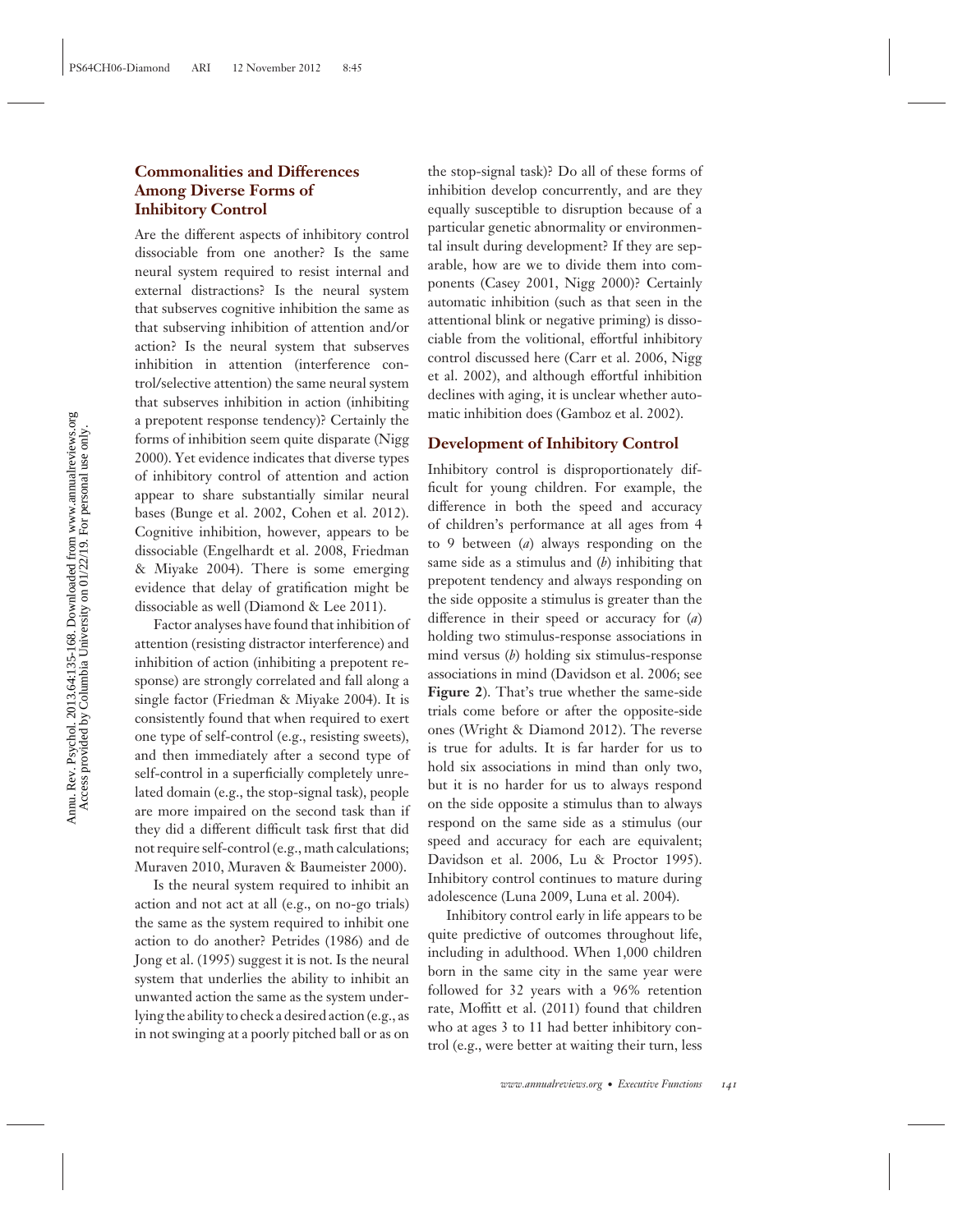

#### **Figure 2**

At every age studied, children were slower and less accurate on the congruent block than on the incongruent block. That effect is completely absent in adults, who are as fast and as accurate on the incongruent block as on the congruent one. The memory demands of those two blocks were the same; they differ only in that the incongruent block requires inhibitory control and the congruent block does not (based on Davidson et al. 2006; this is now called Hearts and Flowers.).

easily distracted, more persistent, and less impulsive) were more likely as teenagers to still be in school and were less likely to make risky choices or to be smoking or taking drugs. They grew up to have better physical and mental health (e.g., were less likely to be overweight or to have high blood pressure or substance abuse problems), earn more, and be more lawabiding as adults 30 years later than were those with worse inhibitory control as children, controlling for IQ, gender, social class, and their home lives and family circumstances growing up. They were also happier as adults (Moffitt 2012).

Inhibitory control declines noticeably during normal aging, however (Hasher & Zacks 1988, Hasher et al. 1991). For example, older adults are poor at inhibiting visual distractions (Darowski et al. 2008, Gazzaley et al. 2005) and auditory distractions (Alain & Woods 1999, Barr & Giambra 1990). Older adults show normal enhancement of the to-be-attended stimuli, but less or even no suppression of the stimuli to be ignored (Gazzaley et al. 2005), providing rather strong evidence of an inhibitorycontrol deficit in aging. No matter whether participants are prepared for distraction or not, and regardless of how long the period between the forewarning and stimuli or how long the interval between trials, older adults are substantially worse than younger adults in suppressing irrelevant information (Zanto et al. 2010). Older adults' inhibitory-control problems are also evident on the antisaccade task (Peltsch et al. 2011, Sweeney et al. 2001).

#### **WORKING MEMORY**

Another core EF is working memory (WM), which involves holding information in mind and mentally working with it (or said differently, working with information no longer perceptually present; Baddeley & Hitch 1994, Smith & Jonides 1999). The two types of WM are distinguished by content—verbal WM and nonverbal (visual-spatial) WM. WM is critical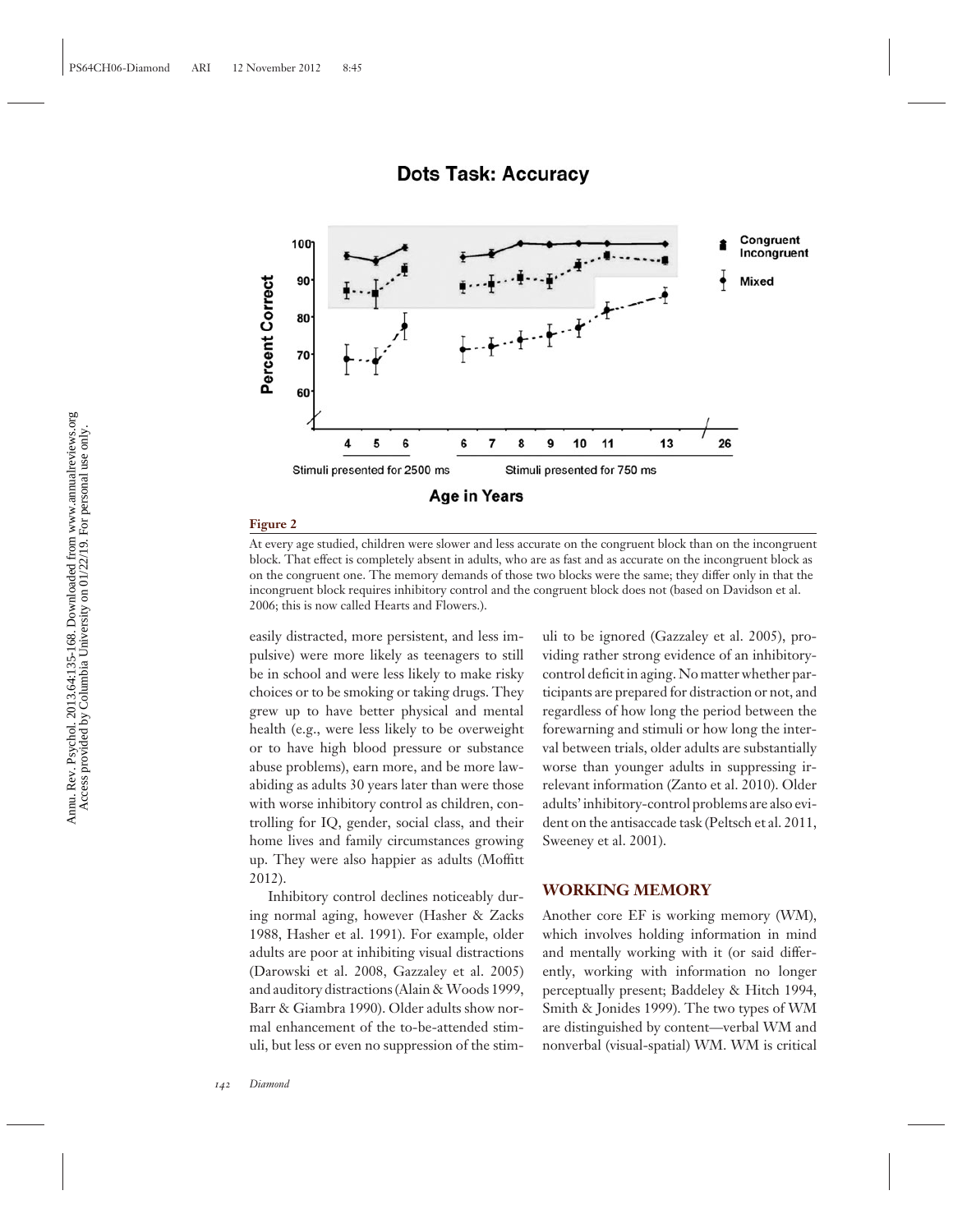for making sense of anything that unfolds over time, for that always requires holding in mind what happened earlier and relating that to what comes later. Thus it is necessary for making sense of written or spoken language whether it is a sentence, a paragraph, or longer. Doing any math in your head requires WM, as does mentally reordering items (such as reorganizing a to-do list), translating instructions into action plans, incorporating new information into your thinking or action plans (updating), considering alternatives, and mentally relating information to derive a general principle or to see relations between items or ideas. Reasoning would not be possible without WM. WM is critical to our ability to see connections between seemingly unrelated things and to pull apart elements from an integrated whole, and hence to creativity because creativity involves disassembling and recombining elements in new ways. WM also enables us to bring conceptual knowledge and not just perceptual input to bear on our decisions, and to consider our remembered past and future hopes in making plans and decisions.

#### **Working Memory Versus Short-Term Memory**

WM (holding information in mind and manipulating it) is distinct from short-term memory (just holding information in mind). They cluster onto separate factors in factor analyses of children, adolescents, and adults (Alloway et al. 2004, Gathercole et al. 2004). They are linked to different neural subsystems. WM relies more on dorsolateral prefrontal cortex, whereas maintaining information in mind but not manipulating it [as long as the number of items is not huge (suprathreshold)] does not need involvement of dorsolateral prefrontal cortex (D'Esposito et al. 1999, Eldreth et al. 2006, Smith & Jonides 1999). Imaging studies show frontal activation only in ventrolateral prefrontal cortex for memory maintenance that is not suprathreshold.

WM and short-term memory also show different developmental progressions; the latter develops earlier and faster. A Simon task (described above) requires that subjects remember two rules (for Stimulus 1 press on the right; for Stimulus 2 press on the left). A superficially similar task, originally called the Dots task and later renamed the Hearts and Flowers task, also requires that subjects remember two rules (for Stimulus 1 press on the same side as the stimulus; for Stimulus 2 press on the side opposite the stimulus; Davidson et al. 2006, Diamond et al. 2007). Whereas the memory component of the Simon task requires only holding information in mind, note that WM is required for the Dots task because the instruction to use the hand on the same or opposite side as the stimulus must be translated into whether to use the right or left hand. The rules must not only be held in mind but also mentally translated or transformed. Comparing performance on the Simon and Dots tasks across age provides a clear view of the additional toll that WM versus short-term memory exacts for children at least through ages 4 to 13 and for adults (see **Figure 3**; Davidson et al. 2006).

#### **Relations Between Working Memory and Inhibitory Control**

**They generally need one another and cooccur.** One prototypical instance of when EFs are needed is the class of situations where you are to act counter to your initial tendency on the basis of information held in mind. WM and inhibitory control support one another and rarely, if ever, is one needed but not the other.

**Working memory supports inhibitory control.** You must hold your goal in mind to know what is relevant or appropriate and what to inhibit. By concentrating especially hard on the information you are holding in mind, you increase the likelihood that that information will guide your behavior, and you decrease the likelihood of an inhibitory error (mistakenly emitting the default, or normally prepotent, response when it should have been inhibited).

Using visual cues to help young children remember what they were just told can markedly improve their inhibitory control performance.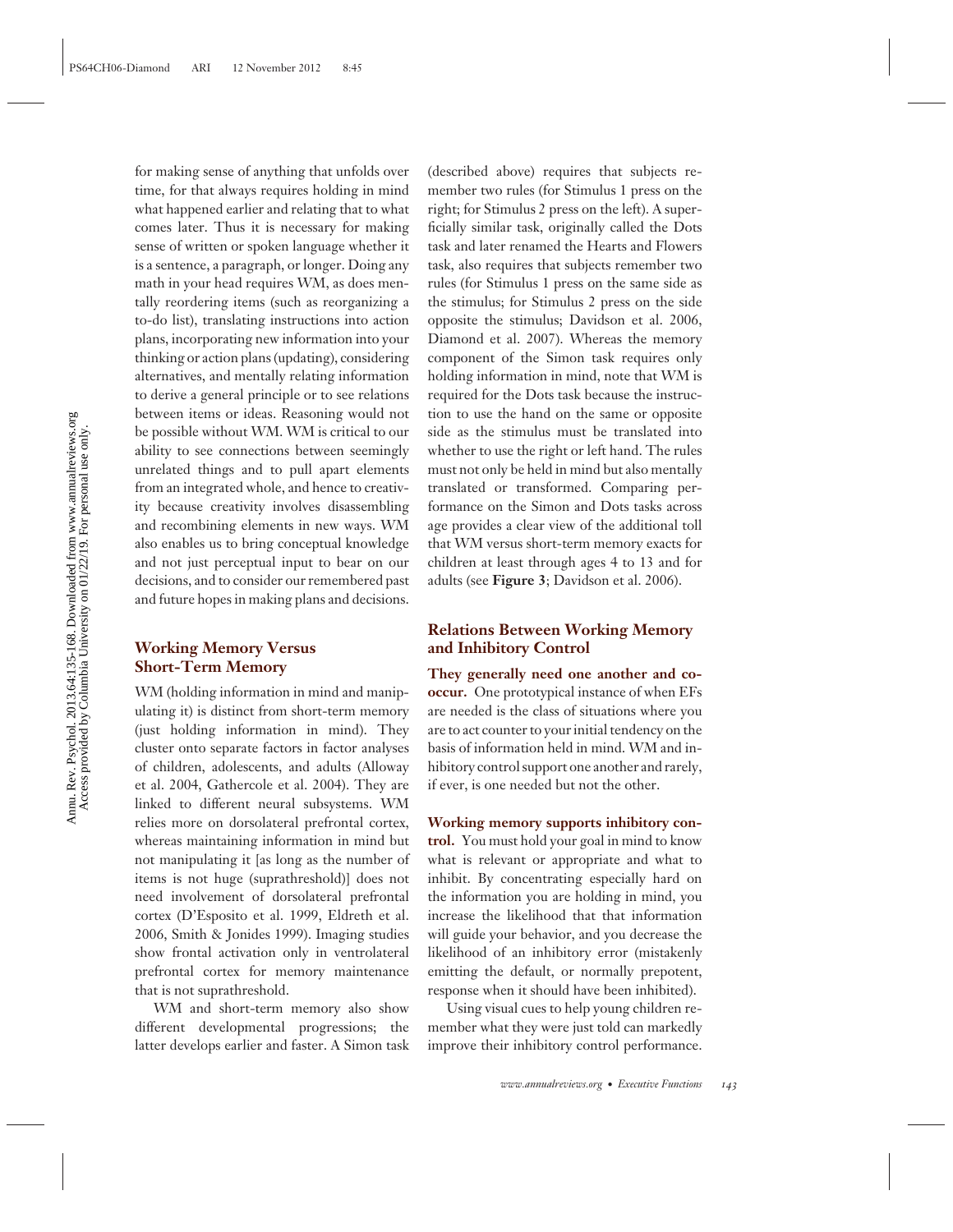

Comparison of the mixed conditions of the Dots (now called Hearts and Flowers) and Simon tasks in percentage of correct responses (based on Davidson et al. 2006).

For example, a school program for 4- to 5 year-olds called Tools of the Mind uses visual aids in an activity called Buddy Reading (Bodrova & Leong 2007). Each child chooses a picture book, pairs up with another child, and they are to take turns telling the story that goes with their book. With each child eager to tell his or her story, no one wants to listen. To help children succeed at inhibitory control, teachers use a visual memory aid, handing one child in each pair a drawing of an ear, explaining, "Ears don't talk; ears listen." With that concrete reminder, the child with the ear inhibits talking and listens. Without it, the child would not be able to do that. After a few months, the picture is no longer needed; the child has internalized the reminder.

#### **Inhibitory control supports working mem-**

**ory.** To relate multiple ideas or facts together you must be able to resist focusing exclusively on just one thing, and to recombine ideas and facts in new, creative ways you need to be able to resist repeating old thought patterns. To keep your mind focused on what you want to focus on you must inhibit internal and external distractions. When such inhibition

fails, your mind may wander. Many of us are familiar with suddenly realizing that we don't know what was in the passage we supposedly just read because our mind was elsewhere (it had wandered). Several studies have explored such mind-wandering (e.g., Kane et al. 2007, Mason et al. 2007, Smallwood & Schooler 2009). Meditation is reported to reduce mind-wandering by disciplining the mind in the art of staying focused (Hölzel et al. 2011, Zeidan et al. 2010). Inhibitory control can also aid WM by helping to keep our mental workspace from becoming too cluttered by suppressing extraneous thoughts (i.e., gating out irrelevant information from the WM workspace), resisting proactive interference by deleting no-longerrelevant information from that limited-capacity workspace (Hasher & Zacks 1988, Zacks & Hasher 2006). Hasher and Zacks group cognitive inhibition under WM. As noted above, they may be right that inhibition in the service of protecting the mental workspace for WM is intrinsically allied with WM.

An excellent example of not cluttering one's WM space unnecessarily can be seen with an interesting test developed by Duncan et al. (2008). One group of subjects is instructed on two tasks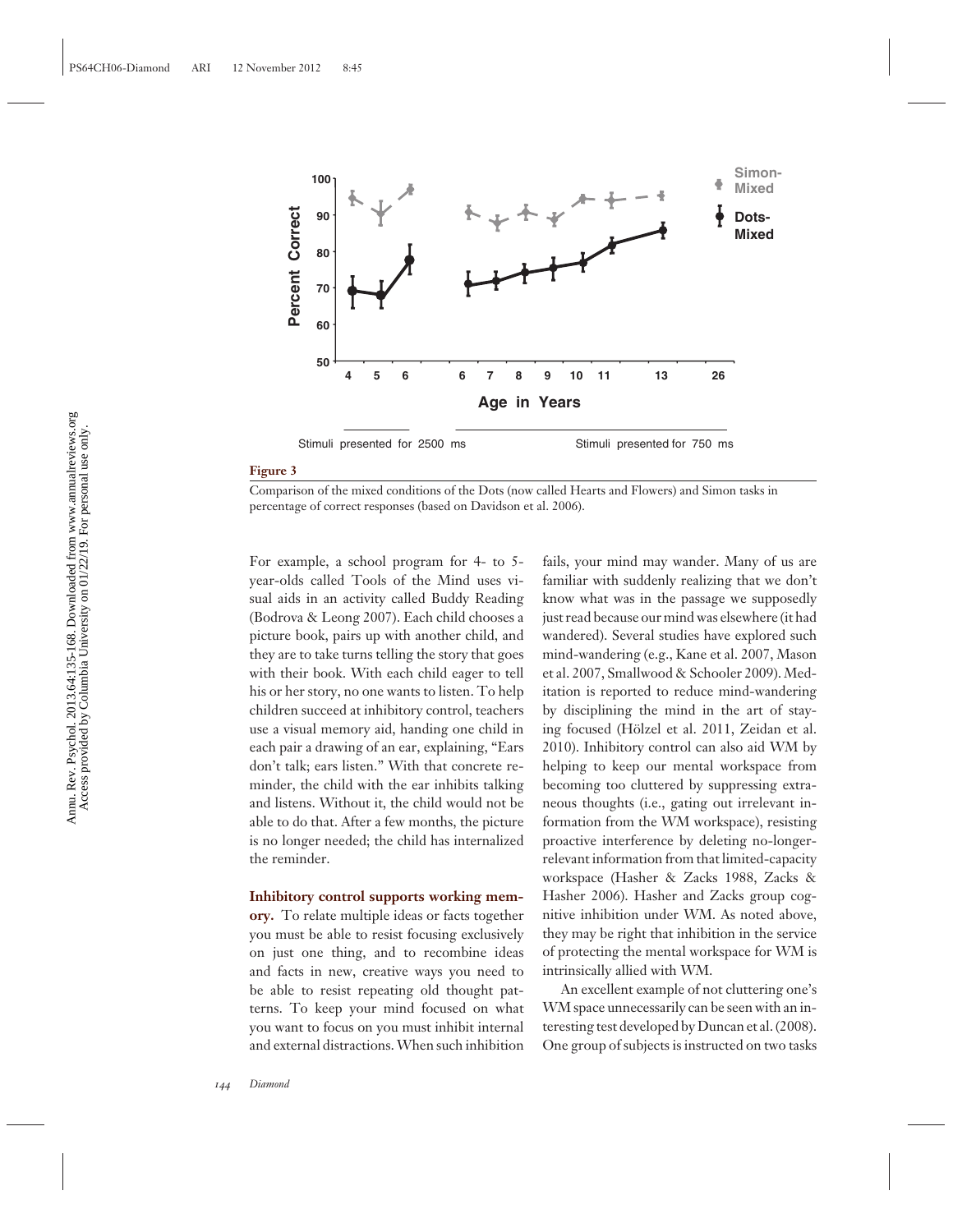(a letter task and a number task) and then told they can ignore the number task for the time being because they will only be doing the letter task now. Another group is instructed only on the letter task. The stimuli are presented in two columns. Subjects are instructed that when they see a plus sign they should attend to the column on the right, while a minus sign means attend to the column on the left. When asked before or after testing, all subjects correctly recall what they should do for a plus or minus sign. Everyone obeys those rules perfectly when instructed on only one task. However, when instructed on two tasks, individuals with worse EFs often fail to switch columns when they should. Almost all participants who scored >1 standard deviation below the population mean on a reasoning measure of EFs neglected to observe the plus- and minus-sign rules. Almost no one scoring above the mean on the EF measure did so.

Why would persons with poorer EFs obey the plus- and minus-sign rules when instructed on only one task but ignore them when performing exactly the same task after initially being instructed on a second task they are told to ignore? Presumably it is because they failed to clear the irrelevant task from their mental workspace (they failed to inhibit or suppress it), and so it was cluttering up their limitedcapacity WM. In neither condition do they fail to remember the plus- and minus-sign rules; it is simply that in the more-complete instruction condition they fail to act according to those rules.

If the source of their problem is, as we suspect, trying to hold more in WM than is necessary, it is reminiscent of problems young children have. By 10 to 12 months, infants can successfully retrieve an object they see hidden first at Place A and then at Place B even after a five-second delay between hiding and retrieval (A-not-B task; Diamond 1985). Not until a year and a half later do toddlers reliably retrieve an object when they see it placed inside a container and then see that container hidden at Place A and then at Place B with a five-second delay between hiding and retrieval (A-not-B with invisible displacement; Diamond et al. 1997).

For adults the two tasks are comparable remember whether the reward was hidden at A or B on this trial. It appears that infants try to hold too much in mind when faced with invisible displacement (i.e., that the toy is in the container, and the container was hidden at A or B).

Performance of adults with poorer EFs on the Duncan et al. task is also reminiscent of 3-year-olds on the Dimensional Change Card Sort task (Zelazo et al. 1996). Children of 3 years can sort flawlessly by either color or shape, but when instructed to switch the dimension they are sorting by, they continue to sort by the first dimension. Yet, if you ask them, they can tell you that the second dimension is now relevant, what it is, and how to sort by it (Cepeda & Munakata 2007, Zelazo et al. 1996). It is not that they have forgotten which dimension is relevant or how to sort by it (just as adults with poorer EFs have not forgotten the plusand minus-sign rules). It is simply that members of neither group use that information to guide their behavior.

**Disentangling working memory and inhibitory control.** If WM and inhibitory control are so intertwined, is it never possible to ask research questions specific to one or the other? No, it is possible. The influence of either WM or inhibitory control can be minimized or controlled for. For example, on the Hearts and Flowers (previously known as the Dots) task, the congruent and incongruent blocks both involve holding one rule in mind. They differ only in the inhibitory demand present in the incongruent block. Counterbalancing order of presentation of the two blocks (to control for possible order or switching effects), poorer performance on the incongruent block provides an indication of the cost of having to inhibit the prepotent tendency to respond on the same side as the stimulus, controlling for memory demands. A Spatial Stroop task places minimal demands on memory because the stimuli themselves tell you where to respond (eyes looking left or right, or arrows pointing left or right), so performance costs in the incongruent condition of a Spatial Stroop task should primarily be due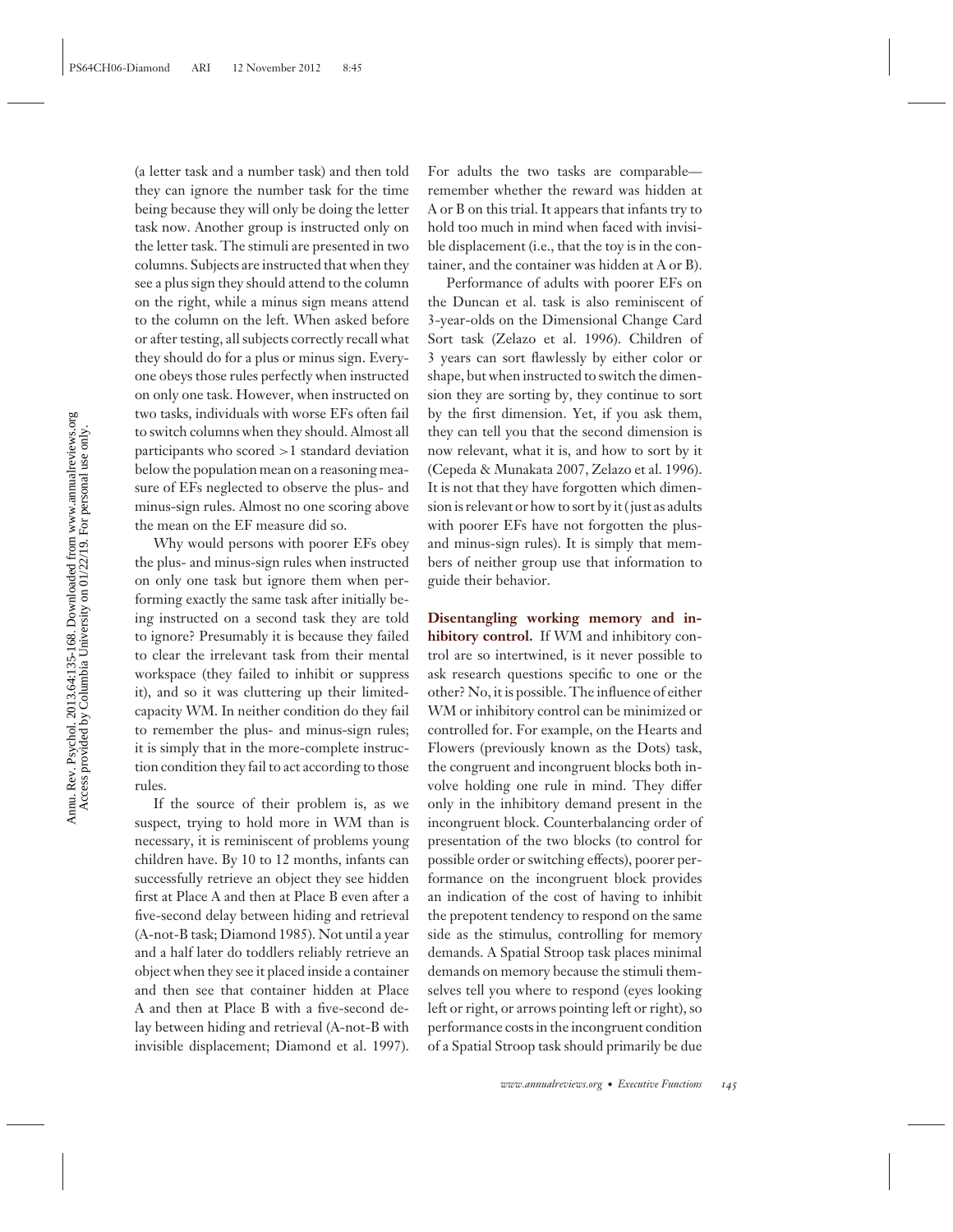to difficulty inhibiting the prepotent tendency to respond on the same side as the stimulus.

Conversely, reordering items one has heard according to a rule (e.g., alphabetical or numerical order, size, or distance from a point) requires little attentional or response inhibition and so is a relatively pure measure of WM (plus cognitive inhibition). Comparing performance on the Hearts and Flowers task with a control version ("When the eyes look straight down, press on the same side as the stimulus"; "When the eyes look diagonally to the opposite side, press on the opposite side as the stimulus") enables one to determine the performance cost of having to use WM versus just looking at the stimulus to see where to respond.

**Is successful inhibitory control but a result of good working memory?** There is disagreement among EF researchers over whether inhibition is separate from WM or whether inhibition is a behavioral product of exercising WM, not a separate cognitive skill. A third view is that WM and inhibition depend on the same limited-capacity system so that increasing the demand on either affects one's ability to do the other (e.g., Engle & Kane 2004, Wais & Gazzaley 2011). The view that WM is primary and inhibitory control derivative has a number of supporters (e.g., Egner & Hirsch 2005, Hanania & Smith 2010, Nieuwenhuis & Yeung 2005). That view is held universally among those who do computational modeling (Miller & Cohen 2001, Munakata et al. 2011). Activation alone is seen as sufficient; there is no need to posit suppression or inhibition. If you are holding your goal firmly enough in mind, you will act appropriately. Representation of one's goal can be more or less robust in WM; when it is weak or fuzzy, one's prepotent behavioral inclination might win out in competition with it (e.g., Munakata et al. 2011).

Other researchers find empirically that suppression (inhibitory control) and enhancement (activation of goals in WM) are indeed dissociable (e.g., Davidson et al. 2006, Gernsbacher & Faust 1991, Zanto et al. 2011). For example, when one stimulus is superimposed

on another, and subjects are instructed to attend to stimuli in the outer layer, ignoring the background stimuli, older adults show normal enhancement of the to-be-attended stimuli but little or no suppression of the to-be-ignored stimuli, leading Zanto et al. (2011) to conclude that enhancement and suppression rely on distinct mechanisms, that "suppression is not simply lack of enhancement" (p. 660). The debate continues.

One type of failure of EFs is action slips, where we intend to do one thing but do something else instead (the usual, habitual, or most easily elicited action). On such occasions it is as if we let ourselves run on automatic when we should have been paying attention (when we should have been exercising our EFs). Examples would be (*a*) dialing a friend's old phone number when you know your friend has a new number and probably even reminded yourself when you sat down to call or (*b*) wanting to diverge from your normal route home to do an errand but find that you have driven past the turning point and are headed straight for home.

A large proportion of absent-minded errors actually take the form of intact, well-organized segments of skilled action that are suitable for the environmental context most of the time, but not when changed circumstances require some alteration of normal practice (Reason & Mycielska 1982, pp. 39–40).

Such slips appear to be due to not attending to the goal you are holding in mind. You know perfectly well what you meant to do. If asked, you can immediately state the goal. For a few moments or longer, however, your attention wondered, and without any top-down instructions to do otherwise, you simply did the usual.

The cause of such action errors seems fundamentally different from other instances when people appear to act counter to their intent. One example might be eating luscious chocolate cake when you want to lose weight. When I've done this, there was no temporary lapse in attending to the goal of losing weight; I had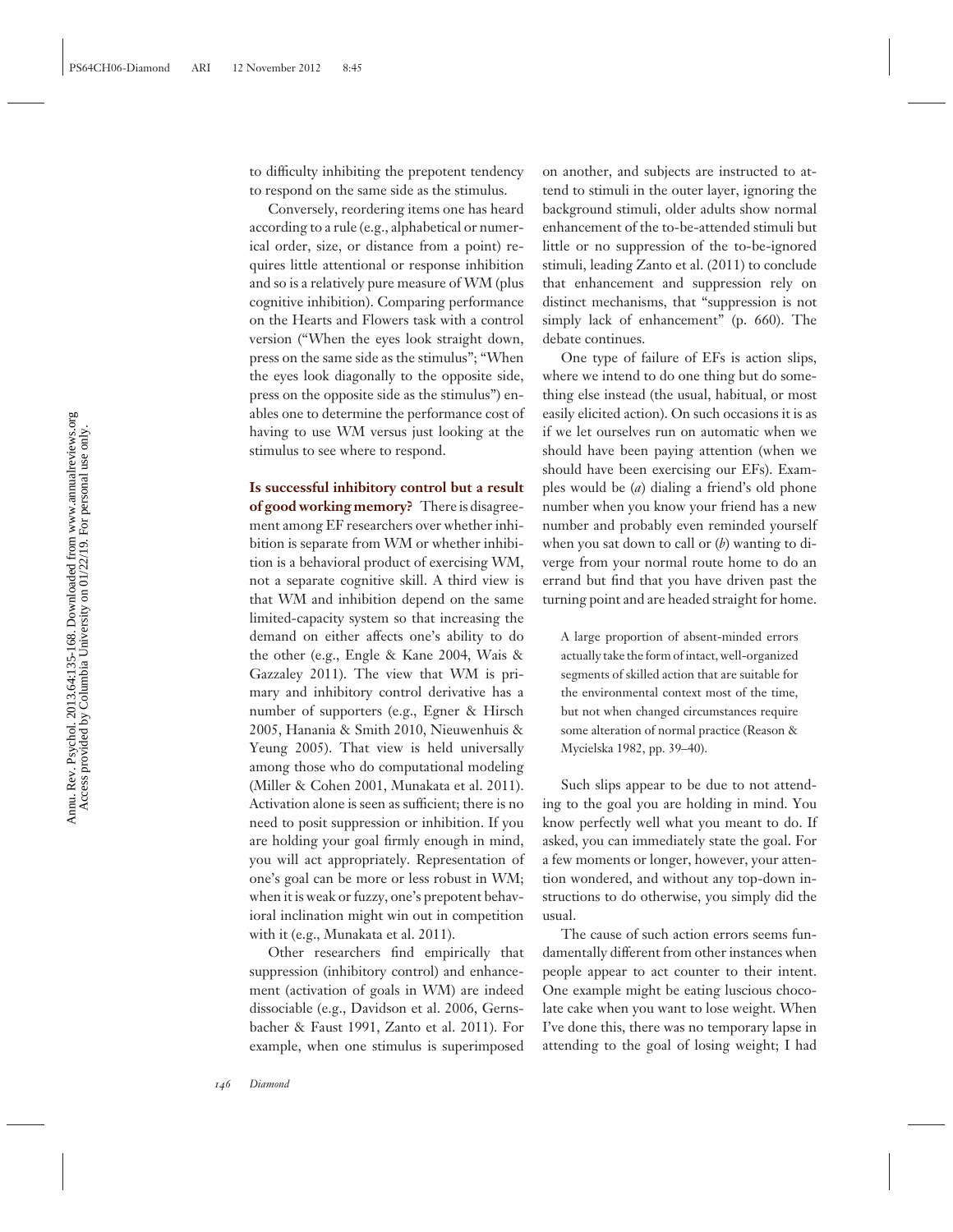that clearly in mind. However, there were two competing goals, and chocolate-now won out over weight-loss-later. A different type of example might be impulsively reacting so quickly that your words or actions come out before topdown control can inhibit them and generate a more considered response (see **Figure 1** above). These types of action errors do not seem to arise from a WM lapse or deficit.

**Theories of working memory that incorporate aspects of inhibitory control under what is called working memory.** Although EF researchers refer to WM as a subcomponent of EFs, many working-memory researchers use the term WM far more broadly so that it becomes roughly synonymous with EFs. For example, Engle and Kane define WM as the ability to (*a*) maintain selected information in an active, easily retrievable state while (*b*) inhibiting (blocking) distractors and interference (i.e., short-term memory + interference control at the attentional and cognitive levels; Conway & Engle 1994; Kane & Engle 2000, 2002). Functions of the central executive in Baddeley's working-memory model (Baddeley & Hitch 1994) include inhibitory control and cognitive flexibility: (*a*) multitasking, (*b*) shifting between tasks or retrieval strategies, and (*c*) the capacity to attend and inhibit in a selective manner. My own preference would be to reserve the term WM to mean only holding information in mind and working with it (working with information not perceptually present).

## **Working Memory and Selective, Focused Attention**

Focusing on information held in mind for several seconds might as easily be called keeping your attention focused on those mental contents for several seconds. WM and selective, focused attention appear to be similar in many ways, including neural basis. The prefrontalparietal system that supports WM, enabling us to selectively remain focused on information held in mind, tuning out irrelevant thoughts, overlaps substantially with the prefrontal-

parietal system that helps us selectively attend to stimuli in our environment, tuning out irrelevant stimuli (e.g., Awh et al. 2000, Awh & Jonides 2001, Gazzaley & Nobre 2012, Ikkai & Curtis 2011, LaBar et al. 1999, Nobre & Stokes 2011). Simulations have demonstrated that developmental improvements in WM can support developmental improvements in selective attention (Stedron et al. 2005). People are quicker to notice, and respond to, stimuli in a location they are holding in WM, and if forced to orient their attention away from a location they are trying to hold in WM, their memory accuracy suffers (Awh & Jonides 2001, Kuo et al. 2012, Wais et al. 2010).

### **Representative Psychological Tasks Used to Assess Working Memory**

Forward-digit span tasks (repeat back items in the order in which you heard them) are a measure of short-term memory, not WM, as they only require holding information in mind. Backward-digit span (say the items back in reverse order) comes closer to being a WM task unless a person can see in his or her mind the items that were said and simply read them off from last to first. Asking subjects to reorder the items they have heard is an excellent WM measure. It might be repeating the numbers they have just heard (perhaps 6, 9, 4, 7) in numerical order (4, 6, 7, 9), repeating items back reordered by size (e.g., reordering cat, elephant, ant, tiger into the order ant, cat, tiger, elephant), or reordered by distance from points A and B to make the most efficient route. Here, A might be work and B might be home, and the items might be grocers, cleaners, gas station, and post office.

A widely used measure of visual-spatial WM is the Corsi Block test (Lezak 1983). A subject watches the tester touch a series of blocks, then the subject is to touch the blocks in the same order. A computerized version of this and of backward digit span appears in the Automated Working Memory Assessment (AWMA) battery (Alloway 2007, Alloway et al. 2009). It has been standardized on 1,470 children ages 5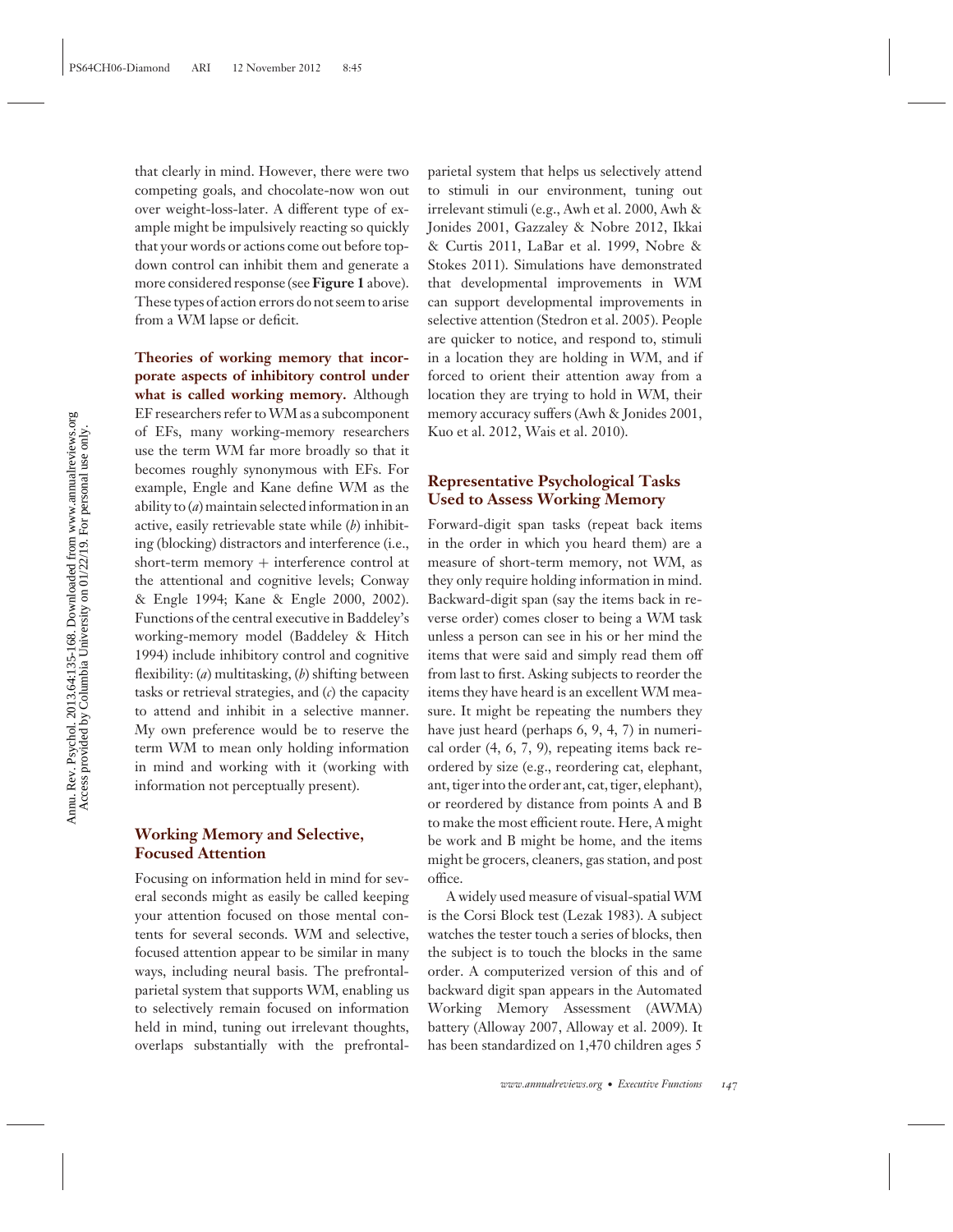to 6 years and 1,719 children ages 8 to 9 years (Alloway et al. 2009), and it has excellent construct validity. Another computerized variant of the Corsi Block task appears as part of the CANTAB battery, normed for children through adults (Luciana & Nelson 2002, Robbins et al. 1998). This does not really require mental manipulation. Bialystok's lab has developed a version that requires reordering (hence manipulation; Feng et al. 2007).

In the Self-Ordered Pointing task devised by Petrides (Petrides et al. 1993, Petrides & Milner 1982), subjects see from 3 to 12 items (which might be line drawings, abstract designs, or boxes containing rewards) and are asked to touch one item at a time, in any order, without repeating a choice, making sure to touch all. When rewards are hidden, subjects get feedback after each choice because after having found the reward in a box once, the box will be empty for the rest of that trial. Remembering which items you have touched by their identity is tested by items that are each different from one another, their locations randomly scrambled after each reach (computerized by Diamond et al. 2004). Remembering which items you have touched by their spatial location is tested by using identical items that remain stationary (e.g., Diamond et al. 1997, Wiebe et al. 2010). The CANTAB battery offers a computerized version of the spatial-identity version. Although this task undoubtedly depends on dorsolateral prefrontal cortex [as studies with lesioned monkeys (Petrides 1995), brain-damaged human adults (Owen et al. 1996), and functional neuroimaging in healthy adults (Petrides et al. 1993) have clearly shown], it is not sensitive to the level of dopamine in dorsolateral prefrontal cortex (Collins et al. 1998; Diamond et al. 1997, 2004), although other EF tasks that depend on dorsolateral prefrontal cortex are sensitive to that.

To study WM, researchers often use complex span tasks, also called WM span tasks, such as counting span or reading span (Barrouillet et al. 2009, Case 1995, Conway et al. 2005, Daneman & Carpenter 1980), but since these tasks often require more subcomponents of EFs than just holding information in mind and manipulating it, they are really EF measures rather than measures of the working-memory subcomponent alone. N-back tasks (also called AX Continuous Performance Tasks, or AX-CPTs) are also often used to assess WM (Owen et al. 2005, Verhaeghen & Basak 2005), although they too require high levels of selective and sustained attention. It would probably cause less confusion if all of these measures were called EF tasks.

#### **Development of Working Memory**

The ability to hold information in mind develops very early; even infants and young children can hold one or two things in mind for quite a long time (Diamond 1995, Nelson et al. 2012). Infants of only 9 to 12 months can update the contents of their WM, as seen on tasks such as A-not-B (Bell & Cuevas 2012, Diamond 1985). However, being able to hold many things in mind or do any kind of mental manipulation (e.g., reordering mental representations of objects by size) is far slower to develop and shows a prolonged developmental progression (Cowan et al. 2002, 2011; Crone et al. 2006; Davidson et al. 2006; Luciana et al. 2005).

WM declines during aging (e.g., Fiore et al. 2012, Fournet et al. 2012). Much of that appears to be due to declining inhibitory control making older adults more vulnerable to proactive and retroactive interference (Hedden & Park 2001, Solesio-Jofre et al. 2012) and to distraction (Rutman et al. 2010, Zanto & Gazzaley 2009). Remember that young children, too, are disproportionately challenged by inhibition compared to young adults (Davidson et al. 2006). Improved ability to inhibit interference appears critical to age-related improvements in WM in children (Hale et al. 1997), just as impaired ability to inhibit interference may underlie WM decline in older adults.

Decline in WM with aging and improvement in WM during development are also highly correlated with decline in speed of processing with aging and its improvement during early development (older adults: Rozas et al.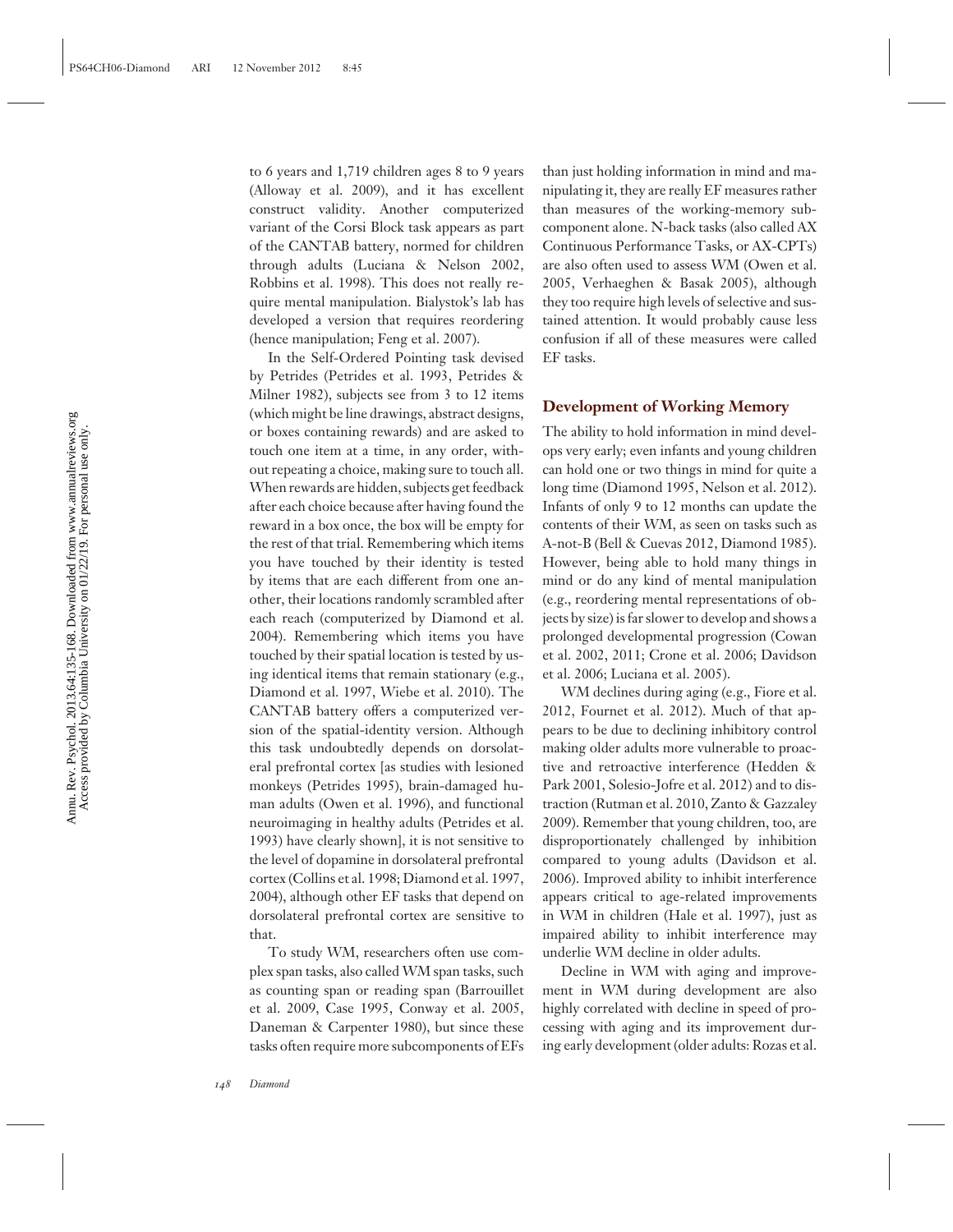2008, Salthouse 1992, Zimprich & Kurtz 2012; children: Case et al. 1982, Fry & Hale 2000). How to understand the relation between speed of processing and EFs is controversial; the direction of causality might go either way, or a third factor might be causal for both and hence their correlation (Diamond 2002).

#### **COGNITIVE FLEXIBILITY**

Cognitive flexibility (the third core EF) builds on the other two and comes in much later in development (Davidson et al. 2006, Garon et al. 2008). One aspect of cognitive flexibility is being able to change perspectives spatially (e.g., "What would this look like if I viewed it from a different direction?") or interpersonally (e.g., "Let me see if I can see this from your point of view"). To change perspectives, we need to inhibit (or deactivate) our previous perspective and load into WM (or activate) a different perspective. It is in this sense that cognitive flexibility requires and builds on inhibitory control and WM. Another aspect of cognitive flexibility involves changing how we think about something (thinking outside the box). For example, if one way of solving a problem isn't working, can we come up with a new way of attacking this or conceiving of this that hadn't been considered before?

Cognitive flexibility also involves being flexible enough to adjust to changed demands or priorities, to admit you were wrong, and to take advantage of sudden, unexpected opportunities. Suppose you were planning to do *X*, but an amazing opportunity arose to do*Y*: Do you have the flexibility to take advantage of serendipity?

When a student isn't grasping a concept, we often blame the student: "If only the student were brighter, he or she would have grasped what I'm trying to teach." We could be flexible and consider a different perspective: "What might I, the teacher, do differently? How can I present the material differently, or word the question differently, so this student can succeed?"

There is much overlap between cognitive flexibility and creativity, task switching, and set shifting. Cognitive flexibility is the opposite of rigidity.

#### **Representative Psychological Tasks Used to Assess Cognitive Flexibility**

A family of tasks that taps cognitive flexibility includes design fluency (also called the unusual uses task), verbal fluency, and category (or semantic) fluency. You might be asked, for example, how many uses you can think of for a table or how many words you can think of that begin with the letter F, or you might be asked to alternate between the names of animals and the names of foods (Baldo et al. 2001, Baldo & Shimamura 1997, Chi et al. 2012, Van der Elst et al. 2011). First the most common answers come to mind, such as you can eat or write on a table, but then more flexibly minded or creative people can come up with other uses such as dancing on a table, getting under it to stay dry, standing it on its side and using it as shield, chopping it up for firewood, or using it as a percussion instrument.

Cognitive flexibility is often investigated using any of a wide array of task-switching and set-shifting tasks. The oldest of these is probably the Wisconsin Card Sorting Task (Milner 1964, Stuss et al. 2000), one of the classic tests of prefrontal cortex function. Each card in this test can be sorted by color, shape, or number. The task for the participant is to deduce the correct sorting criterion on the basis of feedback and to flexibly switch sorting rules whenever the experimenter gives feedback that the sorting criterion has changed.

Most task-switching paradigms involve two tasks. Those tasks might be indicating whether (*a*) a letter is a vowel or consonant, (*b*) a number is even or odd (e.g., Monsell 2003), (*c*) a stimulus is on the left or right or in the upper or lower quadrant (e.g., Meiran 1996), or (*d* ) a stimulus is one color or another or one shape or another (e.g., Allport & Wylie 2000). Most task-switching tasks involve pressing a key on the right or left, with each key mapped to one feature of each task (e.g., left might be for a consonant or an even number and right for a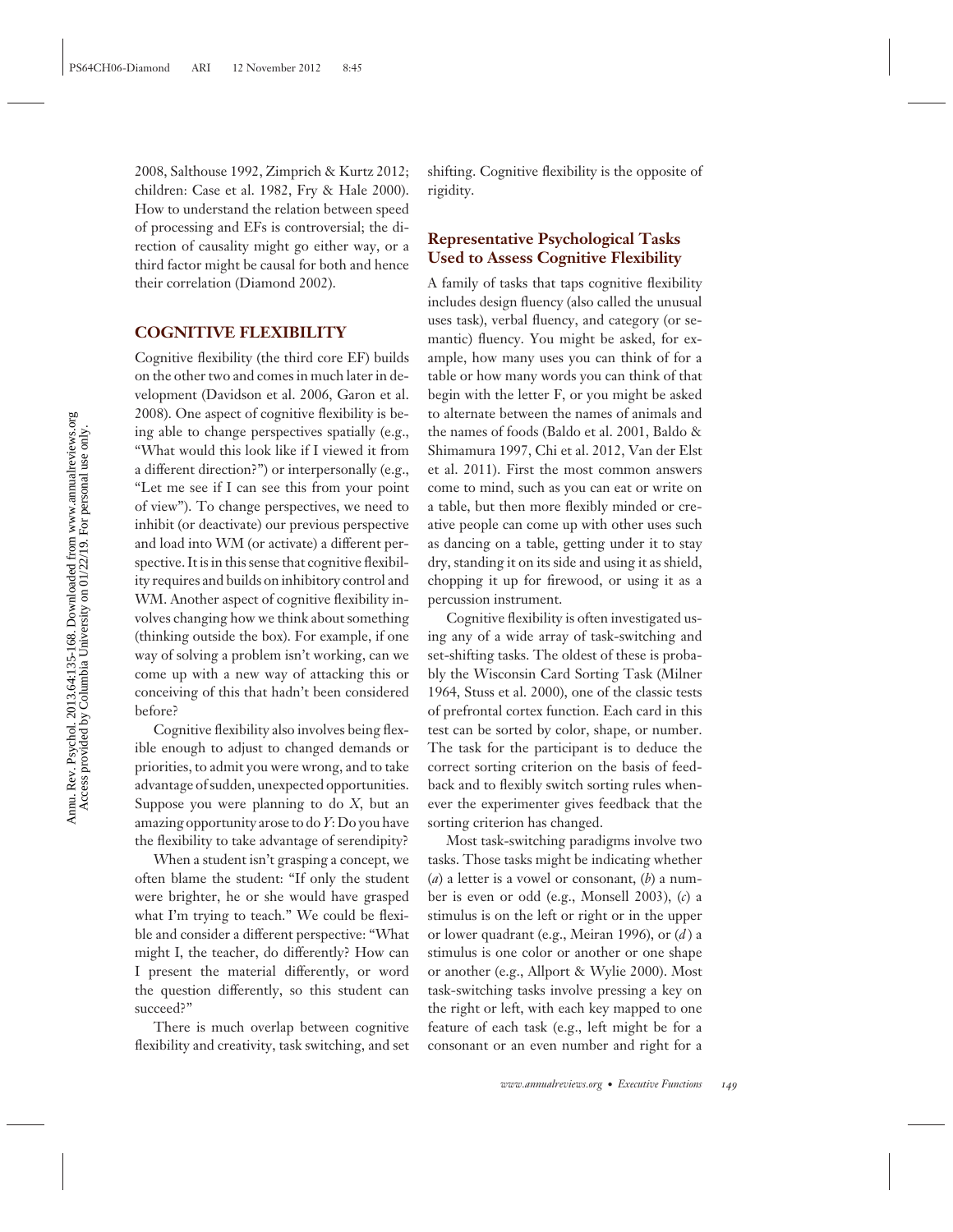Annu. Rev. Psychol. 2013.64:135-168. Downloaded from www.annualreviews.org<br>Access provided by Columbia University on 01/22/19. For personal use only. Annu. Rev. Psychol. 2013.64:135-168. Downloaded from www.annualreviews.org Access provided by Columbia University on 01/22/19. For personal use only.

vowel or an odd number). The stimuli in most task-switching tasks are bivalent, that is, they have a feature relevant to each of the two tasks, and the correct response for one task is incorrect for the other (e.g., for the stimulus "A2," the correct response for the letter task would be to press right because A is a vowel, whereas the correct response for the number task would be to press left because 2 is an even number).

Zelazo and colleagues developed perhaps the simplest possible test of task switching (Zelazo et al. 1996, 2003). The stimuli are bivalent, and the correct response for one task is incorrect for the other, but only one switch occurs during the entire test [called the Dimensional Change Card Sort Test (DCCS)]. First, one is to sort all six cards by one dimension (color or shape), and then one is to sort all the cards according to the other dimension. Memory demands are intentionally minimized by an illustration at each response location of the features mapped to that response and by the experimenter reminding the child of the current sorting criterion on each trial. Children of 3 years can flawlessly sort by either color or shape, but fail to switch even though they know the other dimension is now relevant and they know the rules for sorting by it. Errors seem to occur because of difficulty in inhibiting or overcoming what might be termed "attentional inertia," the tendency to continue to focus attention on what had previously been relevant (Kirkham et al. 2003, Kloo & Perner 2005; recently modeled by Chatham et al. 2012). Once a child of 3 has focused on the "redness" of a red truck, it's difficult for the child to switch mindsets and focus on its "truckness." The child gets stuck in the previous way of thinking about the stimuli. Indeed, in young children, activation in dorsolateral prefrontal cortex is first driven by the previous trial's rule (Wendelken et al. 2012), much as noted above for the neuronal population vector in motor cortex (Georgopoulos et al. 1989), requiring that the prepotent tendency be inhibited.

That inertial tendency never completely disappears. Traces of it can be seen in the heightened reaction times of healthy, young adults

when required to switch and respond on the basis of another dimension (e.g., Diamond & Kirkham 2005, Monsell & Driver 2000). No matter how much warning adults are given about which dimension will be relevant on the upcoming trial, how long the period between the forewarning and when the stimulus appears, or how long the period between trials, adults are slower to respond on trials where the relevant dimension switches than on nonswitch trials (Allport & Wylie 2000, Meiran 1996, Rogers & Monsell 1995). What drives this difference on switch and nonswitch trials is the subset of switch trials where the rule changes (which aspect of the stimulus is relevant changes) but where you should respond does not change. We seem to like everything to stay the same (rule and response site) or everything to change (if the rule changes, we're faster if the response site also changes; Crone et al. 2006, Diamond 2009).

Many other tasks tap similar inertial tendencies such as ambiguous figures where, depending on how you look at a line drawing, you might see a vase or the profiles of two faces, for example. Even when informed of the alternatives in an ambiguous figure, 3-year-olds remain stuck in their initial way of perceiving it; they cannot switch perspectives, just as they cannot switch sorting dimensions (Gopnik & Rosati 2001). By age 41/2 to 5 years, most children can see both figures in an ambiguous figure and can switch sorting dimensions on the DCCS task (Diamond 2002).

Not until 7 to 9 years of age, however, can children switch flexibly on a trial-by-trial basis as all standard task-switching paradigms require (Davidson et al. 2006, Gupta et al. 2009). For adults, it is trivially easy to execute a block of one task and a block of the other. Even when one of the tasks asks you to do something counter to your prepotent tendency it is not that hard for adults to get in the groove of doing that over a block of trials. Indeed, adults show no cost at all of always responding across a block of trials on the side opposite to where a stimulus appears (Davidson et al. 2006, Lu & Proctor 1995). It's not that demanding for adults to keep doing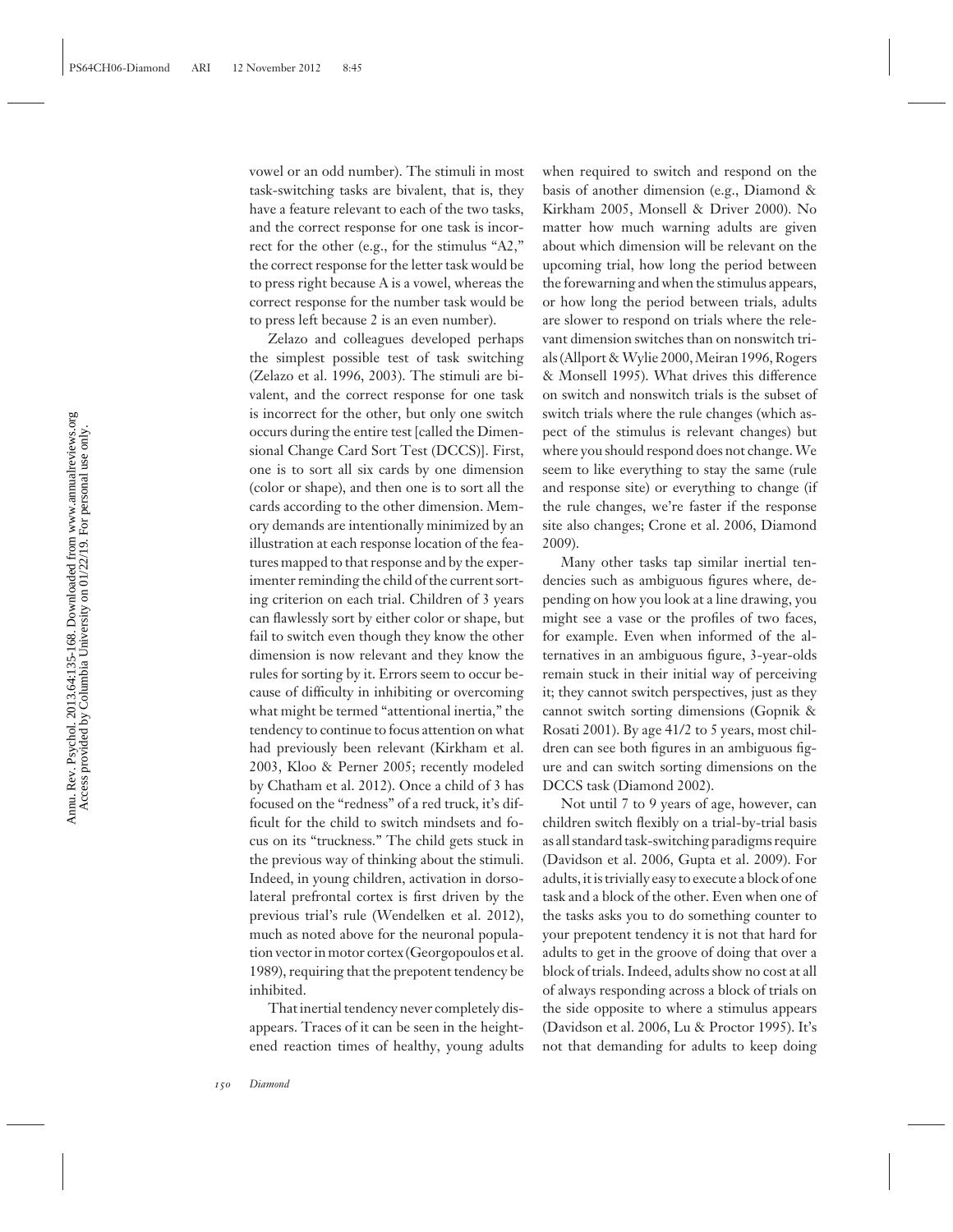what they've been doing, even if it is counterintuitive or counter to their initial inclination; after a while it requires little top-down control. What's far more difficult is switching back and forth between mental sets. Simply put, it is easier to inhibit a dominant response all the time than only some of the time. Cognitive flexibility, overcoming inertial tendencies so you can switch back and forth between mental sets or ways of thinking about the stimuli, is one of the most demanding of the EFs.

A Flanker effect 6 to 10 times larger than what all labs report is obtained simply by having subjects switch between focusing on the center stimulus and focusing on the Flankers, assessing the Flanker effect only on trials where subjects are to focus on the same place they focused on the previous trial (i.e., nonswitch trials). Moreover, in the mixed block the Flanker effect (on nonswitch trials) is robust in the face of variations in stimulus parameters (such as size), unlike the Flanker effect in the standard single-task block (Munro et al. 2006).

#### **Development of Cognitive Flexibility**

A very easy type of switching involves continuing to focus on the same dimension (on the same aspect of the stimuli) but reversing the stimulus-response mappings. This is called reversal, within-dimension switching, or intradimensional shifting (e.g., Kendler & Kendler 1959, Kendler et al. 1972, Roberts et al. 1988). For example, in Task 1 you might press left for circle and right for triangle, while in Task 2 that would be reversed, so you'd press right for circle and left for triangle. Children only  $2^{1}/_{2}$ years of age can succeed at such tasks (Brooks et al. 2003, Perner & Lang 2002). The ability to change where you respond (switch stimulusresponse mappings, as on reversal tasks) develops earlier than the ability to change how you think about the stimuli or change what aspect of the stimuli you attend to. Although children cannot usually succeed at the DCCS task until  $4^{1}/_{2}$  to 5 years of age (see above), if color is a property of the background of the card rather than of the shape pictured on the card (so a truck is always a truck and the background is always red, instead of the shape itself being colored so that from one perspective a truck is a truck but from another perspective it is a red thing), children can succeed by 3 to  $3<sup>1</sup>/2$  years of age (Diamond et al. 2005, Kloo & Perner 2005).

Task switching improves during child development and declines during aging (Cepeda et al. 2001, Kray 2006). Older adults slow down on a mixed block (where on any trial it might be Task 1 or Task 2), hence the difference in their speed on mixed blocks versus single-task blocks is much greater than that of young adults, but unlike young adults they are almost as slow on repeat trials in a mixed block as on switch trials (Kray & Lindenberger 2000, Mayr & Liebscher 2001, Meiran & Gotler 2001). Children show much larger differences in their speed (like older adults) and accuracy (unlike older adults) on mixed blocks versus single-task blocks than do young adults (Cepeda et al. 2001, Cohen et al. 2001).

Young children and older adults tend to exercise EFs in response to environmental demands (reactively), whereas older children and young adults tend to be more planful and anticipatory (recruiting EFs proactively; Czernochowski et al. 2010, Karayanidis et al. 2011, Munakata et al. 2012).

## **A HIGHER-ORDER EXECUTIVE FUNCTION: RELATIONAL REASONING/LOGICAL REASONING/FLUID INTELLIGENCE**

Fluid intelligence is the ability to reason, problem solve, and to see patterns or relations among items (Ferrer et al. 2009). It includes both inductive and deductive logical reasoning. It involves being able to figure out the abstract relations underlying analogies. It is synonymous with the reasoning and problem-solving subcomponents of EFs (see **Figure 4**). No surprise then that measures of fluid intelligence [e.g., Raven's Matrices (Raven 2000)] are highly correlated with independent measures of EFs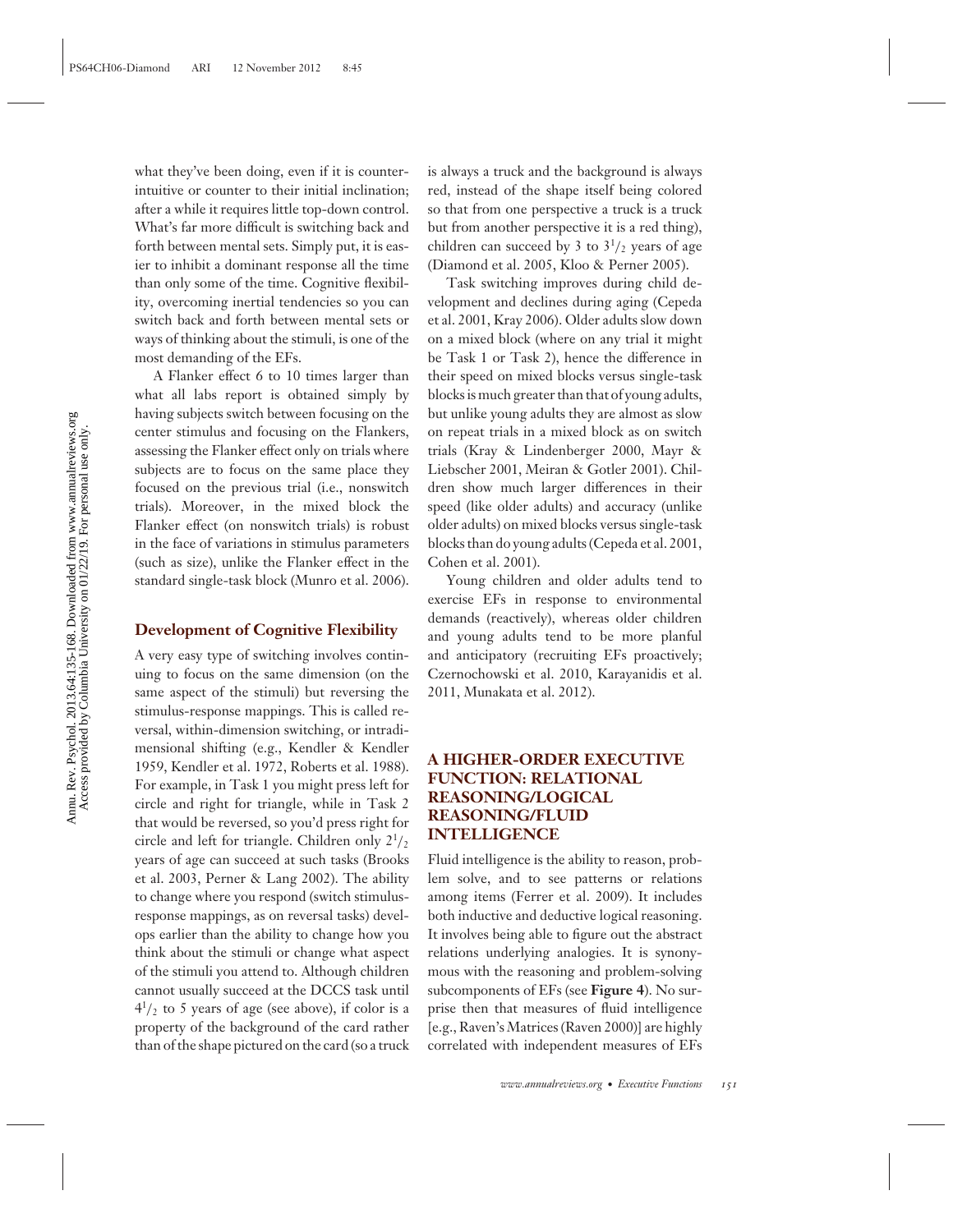

#### **Figure 4**

Executive functions and related terms.

(Conway et al. 2003, Duncan et al. 2008, Kane & Engle 2002, Roca et al. 2010).

## **DIFFERENCES AND SIMILARITIES BETWEEN EXECUTIVE FUNCTIONS AND RELATED TERMS**

Self-regulation refers to processes that enable us to maintain optimal levels of emotional, motivational, and cognitive arousal (Eisenberg et al. 2007, Liew 2011). It refers primarily to control and regulation of one's emotions (Eisenberg et al. 2010, Mischel & Ayduk 2002) and overlaps substantially with inhibitory control (see **Figure 4**). EF researchers have historically focused more on thoughts, attention, and actions [and hence more on lateral prefrontal cortex (dorso- and ventrolateral prefrontal)]; self-regulation researchers have focused more

on emotions [and hence more on medial prefrontal cortex (especially orbitofrontal) and on the parasympathetic nervous system]. EF researchers have addressed emotions primarily as problems to be inhibited; self-regulation researchers also embrace the importance of motivation and interest as helpful emotional responses for achieving one's goals (Blair & Diamond 2008). Historically, self-regulation has been assessed through (*a*) adult ratings of children's behavior observed in real-world settings such as home or school, and (*b*) observation of children's behavior when they have to delay gratification in an emotionally laden "hot" situation (Mischel et al. 1989) or in a frustrating situation (Kochanska et al. 2009). Historically, EFs have been assessed directly from children's behavior, but on arbitrary laboratory-based tests far removed from the real world in fairly emotionally neutral "cool" situations.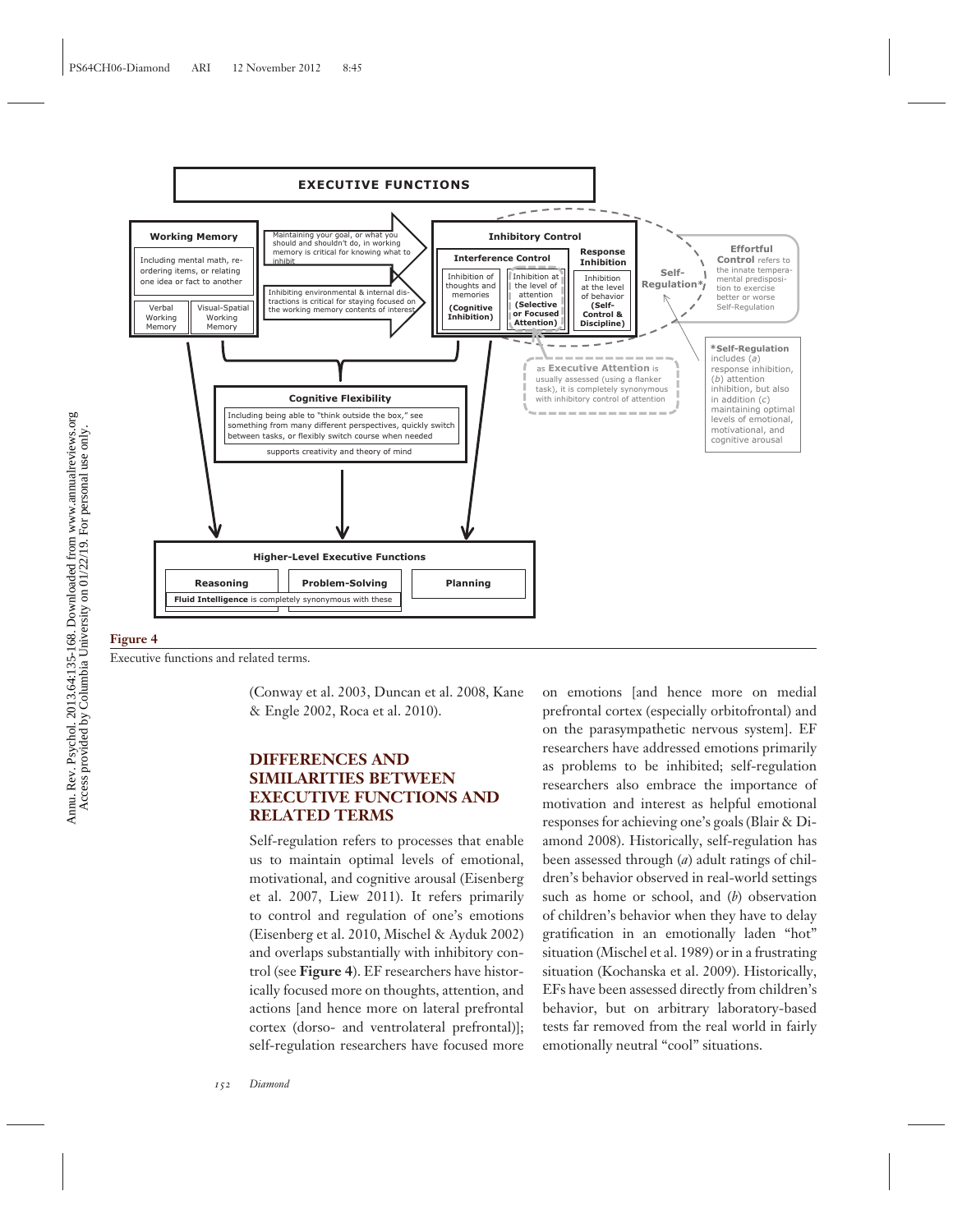Effortful control (Rothbart & Bates 2006) refers to an aspect of temperament. It is an innate predisposition to exercise self-regulation with ease (e.g., easily able to slow down or lower one's voice), perhaps even being too regulated (lacking in spontaneity) versus finding self-regulation difficult or less natural. It is usually assessed by parental report (Goldsmith 1996, Rothbart et al. 2001).

Executive attention (Posner & DiGirolamo 1998) refers to the top-down regulation of attention. It is usually assessed using measures of selective attention such as the Flanker task (Fan et al. 2002, Rueda et al. 2005). Much confusion has been engendered by the overly broad use of the term executive attention to apply to such skills as WM capacity (Engle 2002) and response inhibition or the resolution of response conflict (as in a Simon-type task; Jones et al. 2003).

## **IT IS** *NOT* **ALWAYS BENEFICIAL TO EXERT EXECUTIVE FUNCTIONS OR TOP-DOWN CONTROL**

We need lateral prefrontal cortex (EFs) when learning something new. When something is new, those who recruit lateral prefrontal cortex most often perform best (Duncan & Owen 2000, Poldrack et al. 2005). However, after something is no longer new, those who perform best often recruit lateral prefrontal cortex least (Chein & Schneider 2005, Garavan et al. 2000, Landau et al. 2007, Milham et al. 2003). When you are really good at something, you are using top-down control very little if at all (as in *Zen in the Art of Archery*; Herrigel 1999). Indeed, when you are truly good at something, thinking about what you are doing often gets in the way of performing well. Thus, early in training, disrupting lateral prefrontal cortex function impairs task performance, but disrupting lateral prefrontal function after a task is familiar can improve performance (Miller et al. 2003).

Phylogenetically older brain regions have had far longer to perfect their functioning; they can subserve task performance ever so much more efficiently than can prefrontal cortex. You might say that your goal in trying to master something is to have it become so well learned that prefrontal cortex and EFs are no longer needed for it. Instead, performance is handed off to older regions that have had thousands of more years of evolutionary time to perfect their functioning and can subserve task performance ever so much more efficiently than can prefrontal. A child may know intellectually (at the level of prefrontal cortex) that s/he should not hit another, but in the heat of the moment if that knowledge has not become automatic (passed on from prefrontal to subcortical regions), the child will hit another (though if asked, s/he knows not to do that). It's the difference between knowing what you should do at an intellectual level and having it become second nature. The way something becomes second nature or automatic is through repeated practice. This is consistent with what Ericsson has repeatedly found to be key for being truly excellent at anything (e.g., Ericsson et al. 2009), i.e., hours and hours of practice.

## **CANARY IN THE COAL MINE: EXECUTIVE FUNCTIONS AS AN EARLY WARNING SYSTEM**

EFs and prefrontal cortex are the first to suffer, and suffer disproportionately, if something is not right in your life. They suffer first, and most, if you are stressed (Arnsten 1998, Liston et al. 2009, Oaten & Cheng 2005), sad (Hirt et al. 2008, von Hecker & Meiser 2005), lonely (Baumeister et al. 2002, Cacioppo & Patrick 2008, Campbell et al. 2006, Tun et al. 2012), sleep deprived (Barnes et al. 2012, Huang et al. 2007), or not physically fit (Best 2010, Chaddock et al. 2011, Hillman et al. 2008). Any of these can cause you to appear to have a disorder of EFs, such as ADHD, when you do not. You can see the deleterious effects of stress, sadness, loneliness, and lack of physical health or fitness at the physiological and neuroanatomical level in prefrontal cortex and at the behavioral level in worse EFs (poorer reasoning and problem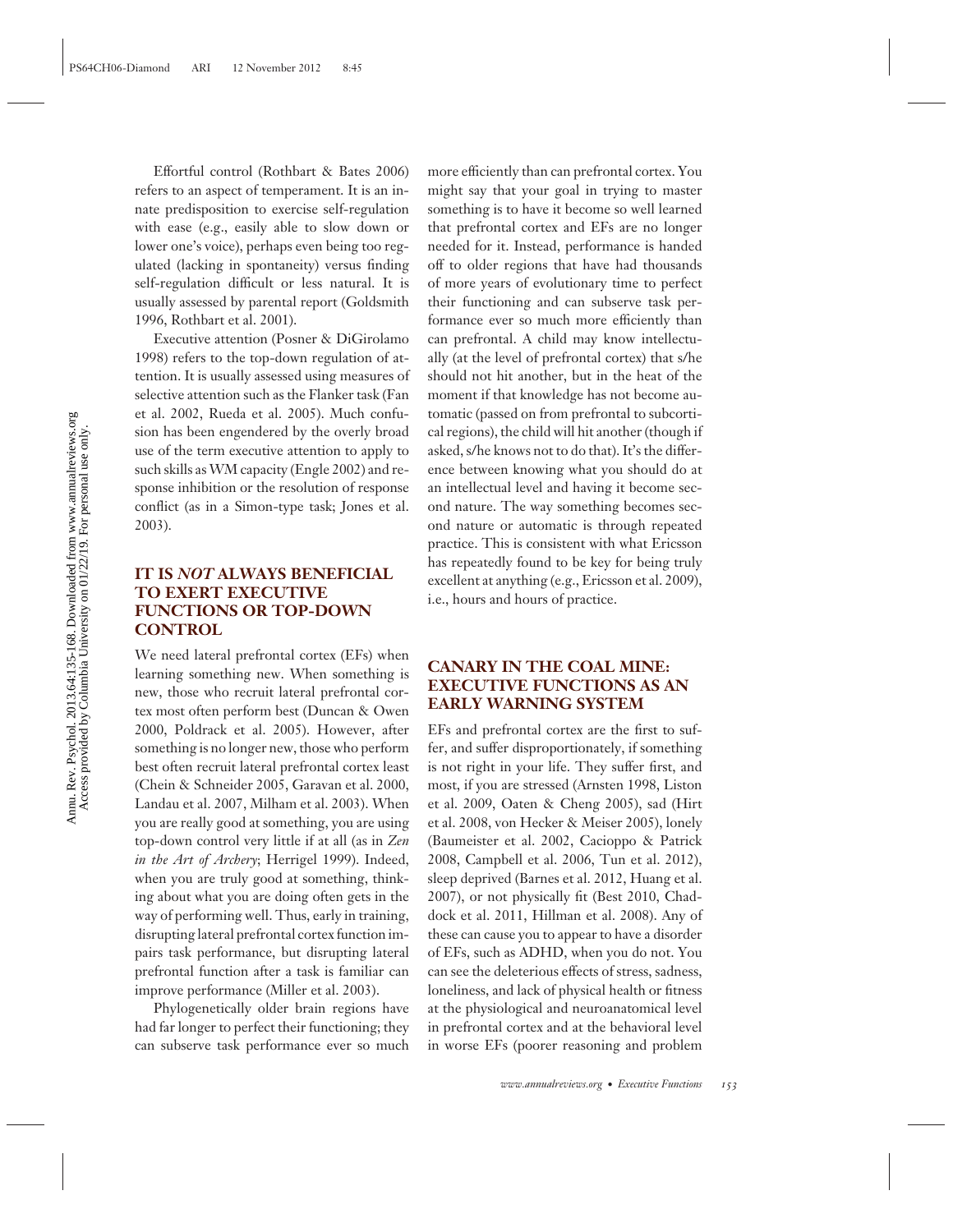**PATHS:** Promoting Alternative Thinking Strategies

**CSRP:** Chicago School Readiness Project

solving, forgetting things, and impaired ability to exercise discipline and self-control).

If we want schoolchildren, workers, or business executives to have better attention and concentration, be better able to reason and problem solve, we cannot ignore stresses in their lives. Each schoolchild and each employee will do better if that individual's passionate interests can be engaged, energizing the person. They will perform better and show better EFs if they feel they are in a supportive community they can count on. They will perform better and show better EFs if their bodies are strong and healthy. A school or corporation that ignores students' or employees' emotional, social, or physical needs is likely to find that those unmet needs will work against achieving performance goals.

#### **TRAINING AND PRACTICE IMPROVE EXECUTIVE FUNCTIONS**

EFs can be improved (Diamond & Lee 2011, Klingberg 2010). The strongest evidence for an activity improving children's EFs exists for CogMed<sup>©</sup> computerized training (Bergman Nutley et al. 2011, Holmes et al. 2009, Klingberg et al. 2005, Thorell et al. 2009), a combination of computerized and interactive games (Mackey et al. 2011), task-switching computerized training (Karbach & Kray 2009), Taekwondo traditional martial arts (Lakes & Hoyt 2004), and two add-ons to school curricula, Promoting Alternative Thinking Strategies (PATHS; Riggs et al. 2006) and the Chicago School Readiness Project (CSRP; Raver et al. 2008, 2011). The above-referenced studies used random assignment and included an active control group and pre- and post-intervention measures; they found convincing transfer to more than one objective measure of EFs on which the children had not been trained. Studies that have thus far looked at the benefits to children's EFs from aerobics (Davis et al. 2011, Kamijo et al. 2011), mindfulness (Flook et al. 2010), yoga (Manjunath & Telles 2001), Tools of the Mind early childhood curriculum

(Diamond et al. 2007), and Montessori curriculum (Lillard & Else-Quest 2006) have found positive results but lacked one or more of the above design features. With adults, the focus has most often been on computerized training, especially of WM. Recent reviews of such computerized EF training with adults are cautiously optimistic but note important design flaws (Morrison & Chein 2011, Shipstead et al. 2012).

A few principles hold regardless of the EF program or intervention:

- 1. The children most behind on EFs (including disadvantaged children) benefit the most from any EF intervention or program (Flook et al. 2010, Karbach & Kray 2009, Lakes & Hoyt 2004). Hence, early EF training might level the playing field by reducing social disparities in EFs, thus heading off social disparities in academic achievement and health (O'Shaughnessy et al. 2003).
- 2. EF training appears to transfer, but transfer from computerized WM or reasoning training has been narrow (e.g., computer training on spatial WM transfers to other measures of spatial WM but not to visual WM or other EF subcomponents; Bergman Nutley et al. 2011). EF gains from training in task switching (Karbach & Kray 2009), traditional martial arts (Lakes & Hoyt 2004) and school curricula (Raver et al. 2011, Riggs et al. 2006) have been wider, perhaps because the programs address EFs more globally. For example, training task switching (which arguably requires all three core EFs) transferred not only to an untrained task-switching task, but also to inhibition (Stroop interference), verbal and nonverbal WM, and reasoning (Karbach & Kray 2009).
- 3. EF demands need to be continually incrementally increased or few gains are seen (Bergman Nutley et al. 2011, Holmes et al. 2009, Klingberg et al. 2005). There may be two reasons for that. (*a*) If difficulty doesn't increase, the activity becomes boring and people lose interest.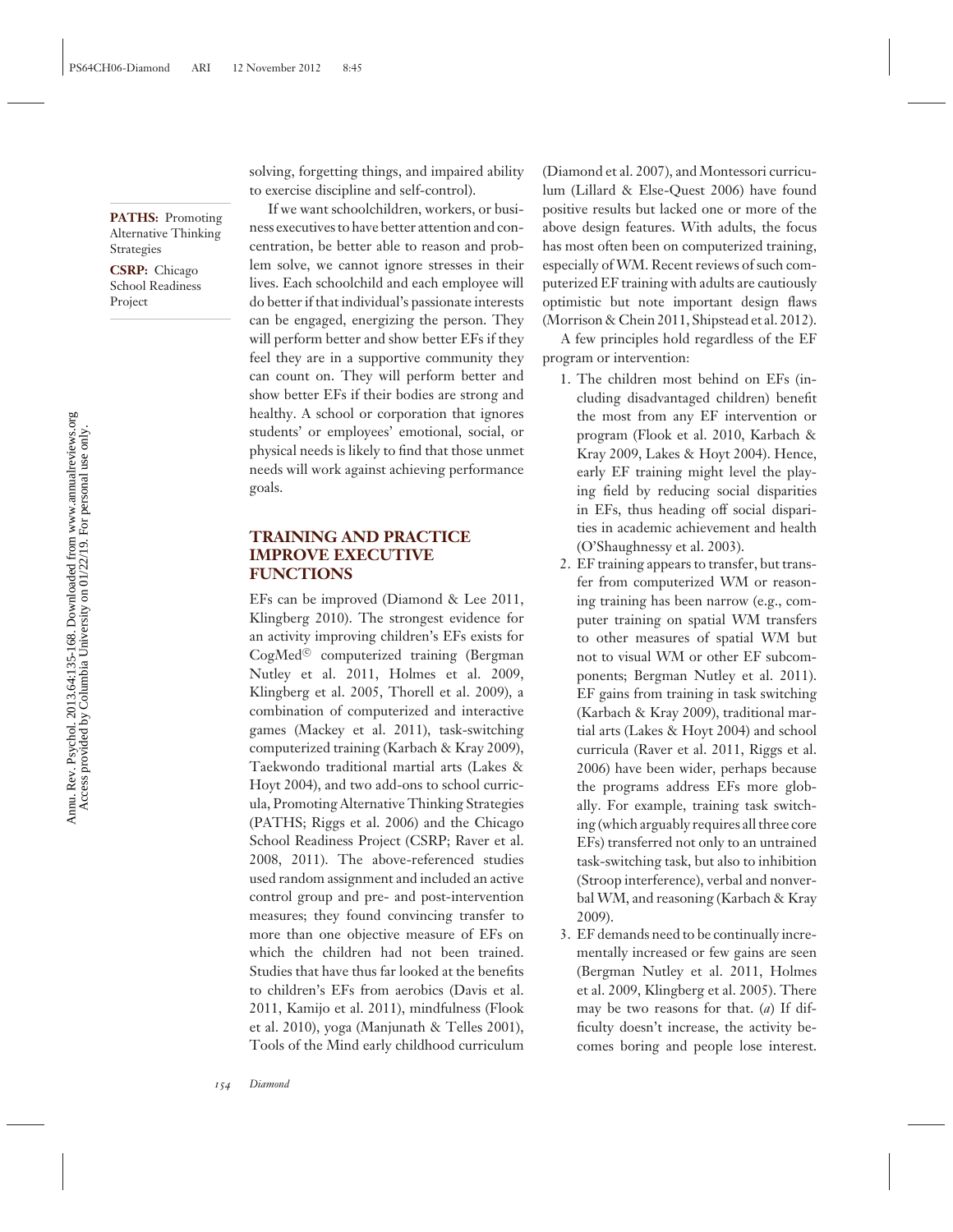(Which raises a general question about the appropriateness of a control group where difficulty does not increase, if that means the groups also differ in their sustained interest.) (*b*) You need to keep pushing yourself to do better or you stop improving. Similarly, Ericsson et al. (2009) emphasize that the practice that leads to expertise at anything consists of trying to master what is just beyond your current level of competence and comfort.

- 4. Repeated practice is key. Whether EF gains are seen depends on the amount of time spent doggedly working on those skills, pushing oneself to improve (Klingberg et al. 2005). School curricula shown to improve EFs train and challenge EFs throughout the day, embedding that in all activities, not only in a module (which may also have the benefit of varying the content and kind of EF practice; Diamond et al. 2007, Lillard & Else-Quest 2006, Riggs et al. 2006).
- 5. The largest differences between intervention groups and controls are consistently found on the most demanding EF tasks and task conditions. It is often only in pushing the limits of children's EF skills that group differences emerge (Davis et al. 2011, Diamond et al. 2007, Manjunath & Telles 2001). For example, in their first year of data collection, Farran & Wilson (2011) found no EF benefits from Tools of the Mind, but their assessment tasks were plagued by ceiling and floor effects.

At any age across the life cycle EFs can be improved, including in the elderly and in infants. There has been much work with excellent results on improving EFs in the elderly by improving physical fitness (Erickson & Kramer 2009, Voss et al. 2011). Increasingly, research is also showing promising results from computerized EF training with older adults (Lövdén et al. 2010, Richmond et al. 2011). Much but not all of the work on improving EFs in young adults has focused on computerized training (Morrison & Chein 2011, Muraven 2010,

Shipstead et al. 2012). Exposure to bilingual input has been one of the foci, though not the only focus, of work on accelerating the development of EFs in infants (Kovacs & Mehler 2009, Wass ´ et al. 2011). [Bilingualism appears to accelerate EF development during childhood and preserve EFs longer during aging (e.g., Bialystok & Viswanathan 2009), but its chief benefit appears to be in improving speed of processing. For example, bilingual older adults do not show a smaller Simon effect (i.e., do not show better inhibitory control on the task) but rather are faster on all trials (Bialystok et al. 2004).]

No one has yet looked at what distinguishes those who benefit from EF training from those who don't, other than the amount of practice and baseline EFs. We know little about whether benefits last or how long they might last, or about what dose or frequency is best. What factors affect how long benefits last? Are refresher or booster sessions needed, and if so at what intervals and for how long? Are different programs more beneficial at different ages? Who might benefit most from which activity? Does the optimal dose or frequency vary by age? These questions are particularly pressing because "interventions that achieve even small improvements in [inhibitory control] for individuals could shift the entire distribution of outcomes in a salutary direction and yield large improvements in health, wealth, and crime rate for a nation" (Moffitt et al. 2011, p. 2694).

In conclusion, EFs are critical for many of the skills that most people would agree will be important for success in the twentyfirst century—such as creativity, flexibility, selfcontrol, and discipline. EFs make it possible for us to mentally play with ideas, quickly and flexibly adapt to changed circumstances, take time to consider what to do next, resist temptations, stay focused, and meet novel, unanticipated challenges.

We share with even simple organisms the ability to be conditioned (to be affected by our experience), and we, like them, come into the world with certain biological predispositions. However, we are able to hold in mind things we cannot see and to inhibit our predispositions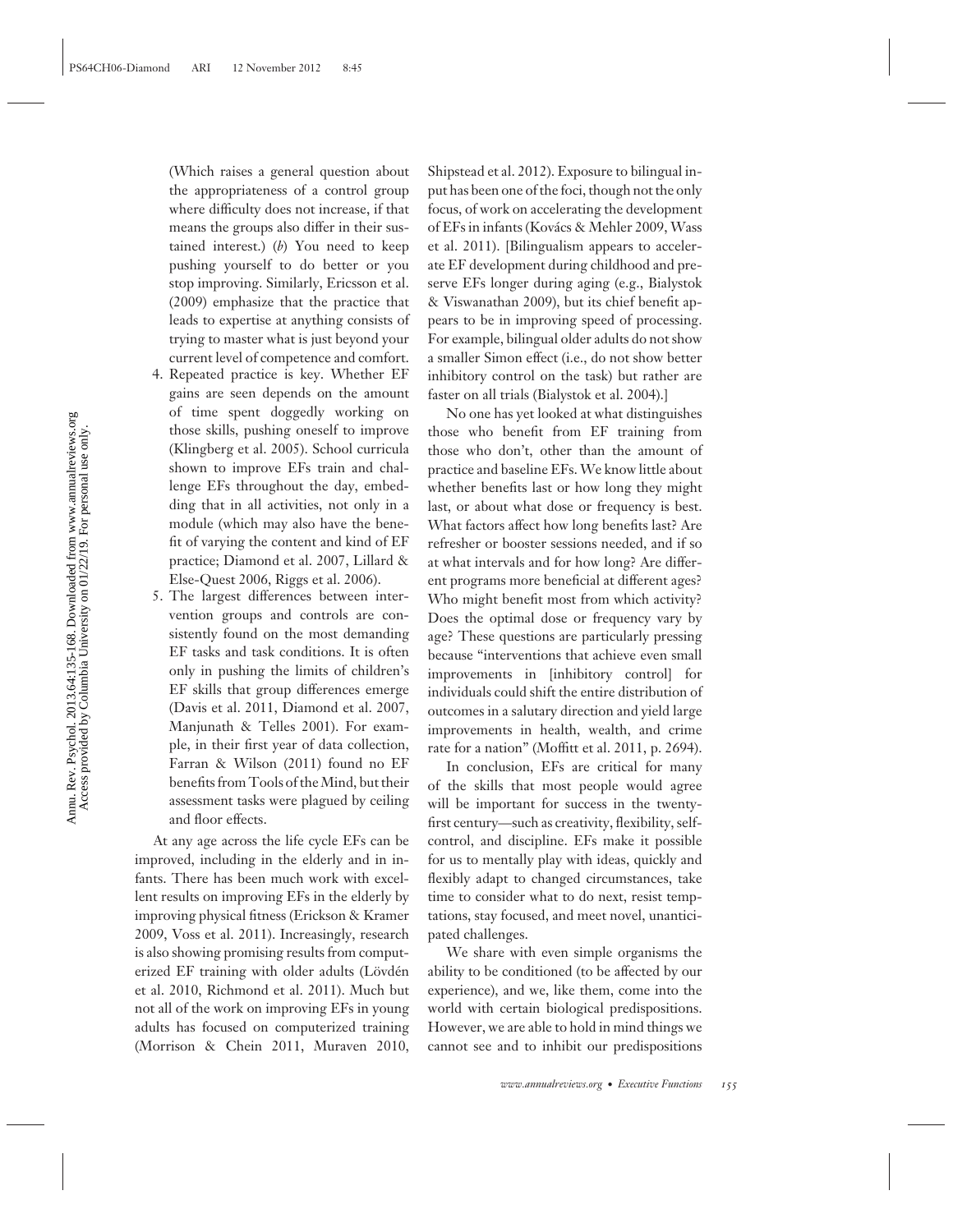and conditioned responses, however fragile and incomplete those abilities may be. We have the possibility to exercise choice and control over what we do. Now is an exciting time because we have the tools to answer many of the unresolved questions about EFs. Finding the answers to these questions is critical because the ability of our generation and succeeding ones to meet the world's challenges may depend on that.

#### **SUMMARY POINTS**

- 1. EFs and prefrontal cortex are the first to suffer and suffer disproportionately if you are stressed, sad, lonely, or not physically fit. Because EFs are critical for academic achievement, a society that wants its students to excel needs to take seriously that the different parts of the human being are fundamentally interrelated. If emotional, social, or physical needs are ignored, those unmet needs will work against good EFs and hence against academic excellence. A person may be incorrectly diagnosed with an EF disorder when what is really wrong is that stress, sadness, loneliness, lack of sleep, or lack of physical exercise in that person's life are impairing his ability to display the EFs of which he is capable.
- 2. It's extremely important to help young children have good executive functioning because EFs early in life have been found to predict lifelong achievement, health, wealth, and quality of life.
- 3. EFs are trainable and can be improved at any age—probably by many different approaches.
- 4. Repeated practice is key; exercising and challenging executive functions improves them and thus is beneficial for our mental health, much as physical exercise improves our physical fitness and is beneficial for our bodily health.
- 5. It is *not* always beneficial to exert EFs; sometimes thinking about what you are doing and trying to exercise top-down control gets in the way of optimal performance.
- 6. What is commonly called "fluid intelligence" is the reasoning and problem-solving component of EFs; like other EFs, it can be improved through training and practice.
- 7. Not all tasks measure what their name implies (e.g., "working memory span" tasks often measure EFs more generally and not just WM). Two widely used measures of response inhibition—the go/no-go and stop-signal tasks—differ from many real-world instances of inhibitory control and appear to be unusual cases of when inhibitory control is needed rather than paradigmatic examples.
- 8. Although "interference control" (selective attention and cognitive inhibition) is usually grouped under inhibitory control, it may more properly belong with WM. Focusing on information held in working memory might as easily be called keeping your attention focused on those mental contents. Empirically, selective attention and WM could hardly be more tightly linked. Cognitive inhibition is inhibition in the service of protecting WM's mental workspace (keeping irrelevant information out and deleting no-longer-relevant information from WM). It coheres more strongly with working memory measures than with measures of other aspects of inhibition.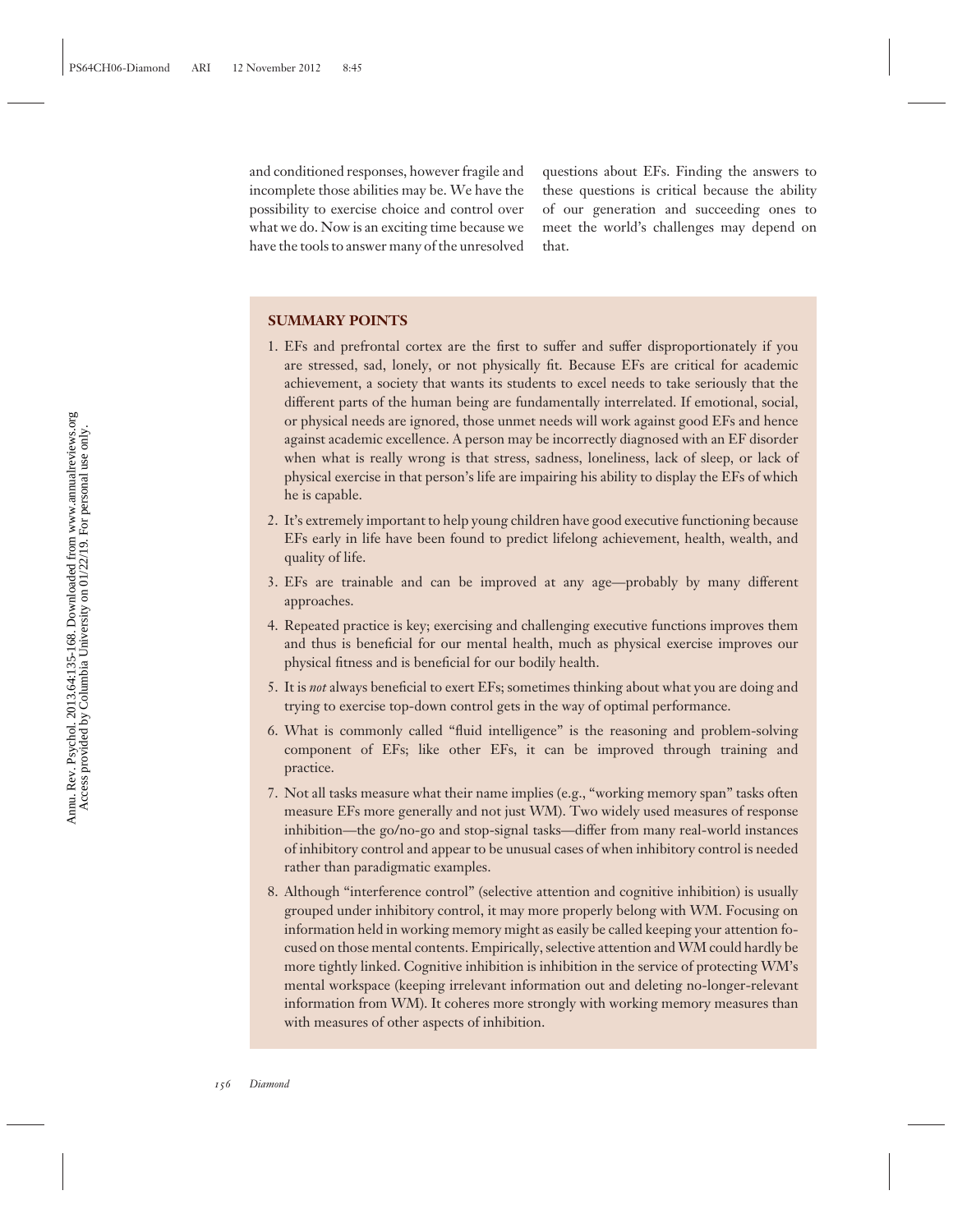#### **FUTURE ISSUES**

- 1. What can parents do to aid the development of EFs in their children?
- 2. For programs and interventions that appear to improve EFs—which are best; what are the best doses, durations, and frequency; how long do benefits last; and does this differ by age, gender, cultural group, or type of program?
- 3. Given that EF training disproportionately benefits those with poorer EFs and disadvantaged children have poorer EFs, might early EF training reduce social disparities in achievement and health by reducing the EF gap before school entry?
- 4. Which activities not yet studied might improve EFs? Excellent candidates include the arts (such as theater, orchestra, dance, choir, and filmmaking), caring for an animal, service activities to improve the local or global community, and athletic activities (such as rock climbing, basketball, soccer, capoeira, and rowing crew). Will the type of program end up mattering more, or will the way it is done be more significant?
- 5. There are so many diverse forms of inhibitory control. What are the commonalities and differences among them? And how do they relate to working memory—can working memory account for all, some, or none of them?
- 6. Much more in-depth and detailed study is needed of the roles of subcortical regions in EFs.
- 7. What roles do neurotransmitters other than dopamine and norepinephrine, and interactions among neurotransmitters, play in EFs?
- 8. Given that sex hormones affect neurotransmitter levels, what sex differences might be found, and how might those impact proper dosages of medications that affect EFs?

#### **DISCLOSURE STATEMENT**

The author is not aware of any affiliations, memberships, funding, or financial holdings that might be perceived as affecting the objectivity of this review.

#### **ACKNOWLEDGMENTS**

I would like to express my gratitude to Silvia Bunge, Patti Reuter-Lorenz, Yuko Munakata, and Daphne Ling for extremely helpful comments on an earlier version of this manuscript. I would also like to express my gratitude for financial support from NIDA R01 #DA019685 during the writing of this article.

#### **LITERATURE CITED**

Alain C, Woods DL. 1999. Age-related changes in processing auditory stimuli during visual attention: evidence for deficits in inhibitory control and sensory memory. *Psychol. Aging* 14:507–19

- Alloway TP. 2007. Working memory, reading and mathematical skills in children with developmental coordination disorder. *J. Exp. Child Psychol.* 96:20–36
- Alloway TP, Gathercole SE, Kirkwood H, Elliott J. 2009. The cognitive and behavioral characteristics of children with low working memory. *Child Dev.* 80:606–21
- Alloway TP, Gathercole SE, Willis C, Adams A-M. 2004. A structural analysis of working memory and related cognitive skills in young children. *J. Exp. Child Psychol.* 87:85–106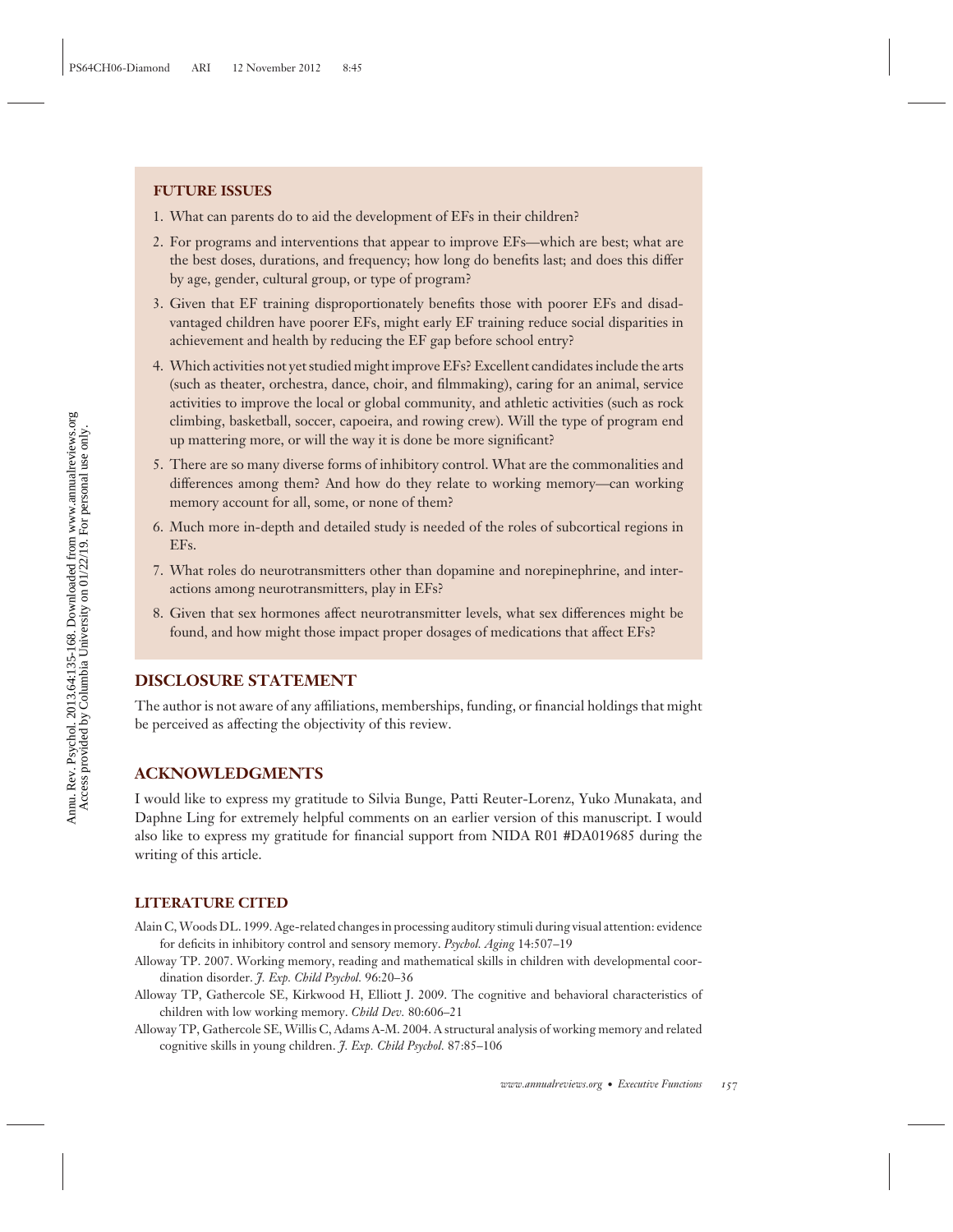- Allport A, Wylie G. 2000. Task switching, stimulus-response bindings, and negative priming. In *Control of Cognitive Processes: Attention and Performance XVII*, ed. S Monsell, J Driver, pp. 35–70. Cambridge, MA: MIT Press
- Anderson MC, Levy B. 2009. Suppressing unwanted memories. *Curr. Dir. Psychol. Sci.* 18:189–94

- Aron AR. 2011. From reactive to proactive and selective control: developing a richer model for stopping inappropriate responses. *Biol. Psychiatry* 69:e55–68
- Awh E, Anllo-Vento L, Hillyard SA. 2000. The role of spatial selective attention in working memory for locations: evidence from event-related potentials. *J. Cogn. Neurosci.* 12:840–47
- Awh E, Jonides J. 2001. Overlapping mechanisms of attention and spatial working memory. *Trends Cogn. Sci.* 5:119–26
- Baddeley AD, Hitch GJ. 1994. Developments in the concept of working memory. *Neuropsychology* 8:485–93
- Bailey CE. 2007. Cognitive accuracy and intelligent executive function in the brain and in business. *Ann. N. Y. Acad. Sci.* 1118:122–41
- Baldo JV, Shimamura AP. 1997. Letter and category fluency in patients with frontal lobe lesions. *Neuropsychology* 12:259–67
- Baldo JV, Shimamura AP, Delis DC, Kramer J, Kaplan E. 2001. Verbal and design fluency in patients with frontal lobe lesions. *J. Int. Neuropsychol. Soc.* 7:586–96
- Baler RD, Volkow ND. 2006. Drug addiction: the neurobiology of disrupted self-control. *Trends Mol. Med.* 12:559–66
- Band GP, van der Molen MW, Logan GD. 2003. Horse-race model simulations of the stop-signal procedure. *Acta Psychol.* (*Amsterdam*) 112:105–42
- Barch DM. 2005. The cognitive neuroscience of schizophrenia. *Annu. Rev. Psychol.* 1:321–53
- Barnes ME, Gozal D, Molfese DL. 2012. Attention in children with obstructive sleep apnoea: an event-related potentials study. *Sleep Med.* 13:368–77
- Barr RA, Giambra LM. 1990. Age-related decrement in auditory selective attention. *Psychol. Aging* 5:597–99
- Barrouillet P, Gavens N, Vergauwe E, Gaillard V, Camos V. 2009. Working memory span development: a time-based resource-sharing model account. *Dev. Psychol.* 45:477–90
- Baumeister RF, Twenge JM, Nuss CK. 2002. Effects of social exclusion on cognitive processes: anticipated aloneness reduces intelligent thought. *J. Pers. Soc. Psychol.* 83:817–27
- Bell MA, Cuevas K. 2012. Psychobiology of executive function in early development. In *Executive Function in Preschool Age Children: Integrating Measurement, Neurodevelopment and Translational Research*, ed. P McCardle, L Freund, JA Griffin. Washington, DC: Am. Psychol. Assoc. In press
- Bergman Nutley S, Söderqvist S, Bryde S, Thorell LB, Humphreys K, Klingberg T. 2011. Gains in fluid intelligence after training non-verbal reasoning in 4-year-old children: a controlled, randomized study. *Dev. Sci.* 14:591–601
- Best JR. 2010. Effects of physical activity on children's executive function: contributions of experimental research on aerobic exercise. *Dev. Rev.* 30:331–551
- Bialystok E, Craik FIM, Klein R, Mythili V. 2004. Bilingualism, aging, and cognitive control: evidence from the Simon task. *Psychol. Aging* 19:290–303
- Bialystok E, Viswanathan M. 2009. Components of executive control with advantages for bilingual children in two cultures. *Cognition* 112:494–500
- Blair C, Diamond A. 2008. Biological processes in prevention and intervention: the promotion of selfregulation as a means of preventing school failure. *Dev. Psychopathol.* 20:899–911
- Blair C, Razza RP. 2007. Relating effortful control, executive function, and false-belief understanding to emerging math and literacy ability in kindergarten. *Child Dev.* 78:647–63
- Bodrova E, Leong DJ. 2007. *Tools of the Mind: The Vygotskian Approach to Early Childhood education*. New York: Merrill/Prentice Hall
- Borella E, Carretti B, Pelgrina S. 2010. The specific role of inhibition in reading comprehension in good and poor comprehenders. *J. Learn. Disabil.* 43:541–52
- Broidy LM, Nagin DS, Tremblay RE, Brame B, Dodge KA, Fergusson DE. 2003. Developmental trajectories of childhood disruptive behaviors and adolescent delinquency: a six-site cross-national study. *Dev. Psychol.* 30:222–45

Arnsten AFT. 1998. The biology of being frazzled. *Science* 280:1711–12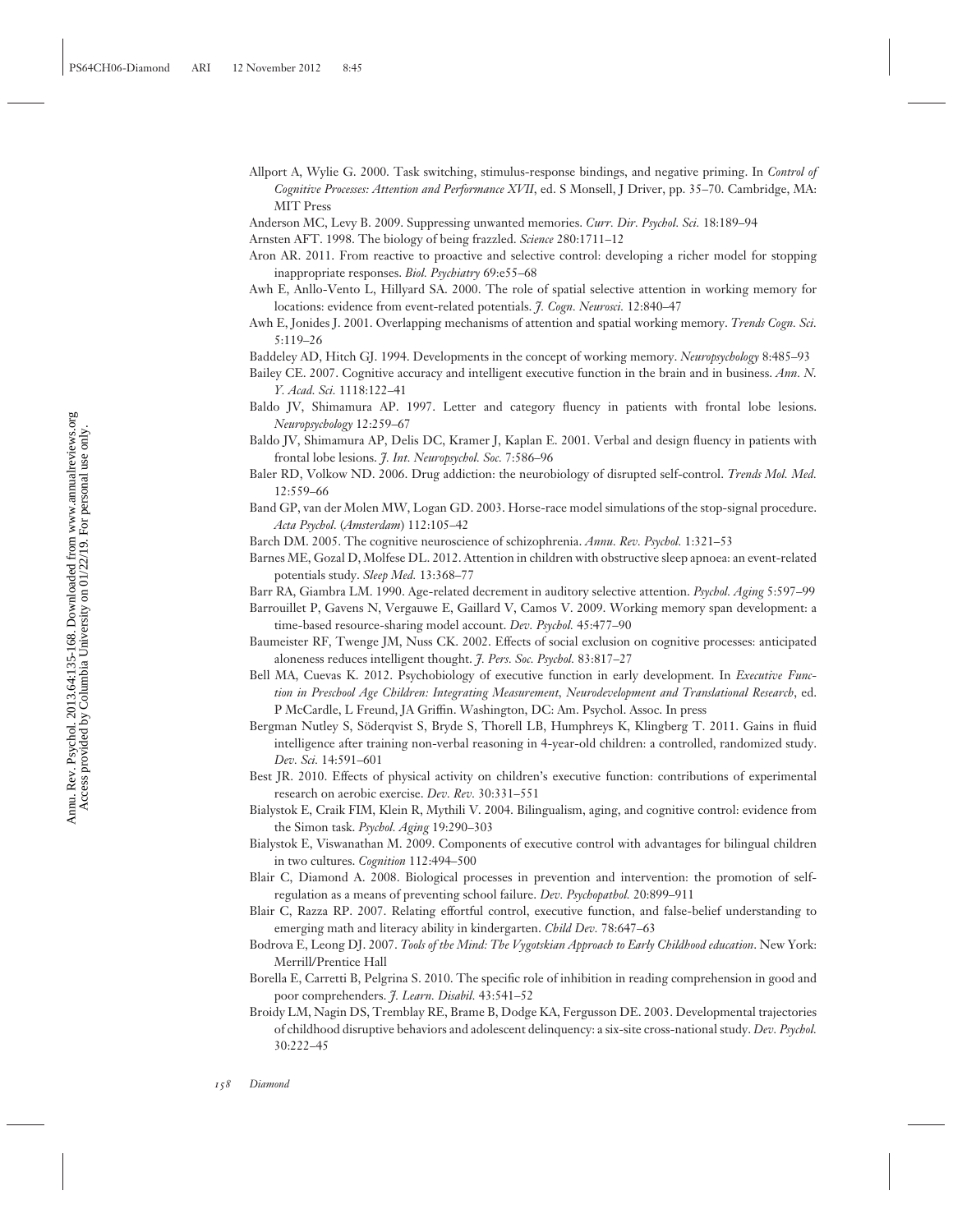- Brooks P, Hanauer JB, Padowska B, Rosman H. 2003. The role of selective attention in preschoolers' rule use in a novel dimensional card sort. *Cogn. Dev.* 117:1–21
- Brown TE, Landgraf JM. 2010. Improvements in executive function correlate with enhanced performance and functioning and health-related quality of life: evidence from 2 large, double-blind, randomized, placebo-controlled trials in ADHD. *Postgrad. Med.* 122:42–51
- Bruner JS, Olver RR, Greenfield PM. 1966. *Studies in Cognitive Growth: A Collaboration at the Center for Cognitive Studies*. New York: Wiley
- Bunge SA, Dudukovic NM, Thomason ME, Vaidya CJ, Gabrieli JDE. 2002. Immature frontal lobe contributions to cognitive control in children: evidence from fMRI. *Neuron* 33:301–11
- Burgess PW, Simons JS. 2005. Theories of frontal lobe executive function: clinical applications. In *Effectiveness of Rehabilitation for Cognitive Deficits*, ed. PW Halligan, DT Wade, pp. 211–31. New York: Oxford Univ. Press
- **Cacioppo J, Patrick W. 2008.** *Loneliness: Human Nature and the Need for Social Connection***. New York: Norton**
- Campbell WK, Krusemark EA, Dyckman KA, Brunell AB, McDowell JE, et al. 2006. A magnetoencephalography investigation of neural correlates for social exclusion and self-control. *Soc. Neurosci.* 1:124–34
- Carr LA, Nigg JT, Henderson JM. 2006. Attentional versus motor inhibition in adults with attentiondeficit/hyperactivity disorder. *Neuropsychology* 20:430–41
- Case R. 1995. Capacity-based explanations of working memory growth: a brief history and reevaluation. In *Memory Performance and Competencies: Issues in Growth and Development*, ed. FE Weinert, W Schneider, pp. 23–44. Mahwah, NJ: Erlbaum
- Case R, Kurland DM, Goldberg J. 1982. Operational efficiency and the growth of short-term memory span. *J. Exp. Child Psychol.* 33:386–404
- Casey BJ. 2001. Development and disruption of inhibitory mechanisms of attention. In *Mechanisms of Cognitive Development: The Carnegie Symposium on Cognition*, ed. RS Siegler, JL McClelland, Vol. 28, pp. 327–49. Hillsdale, NJ: Erlbaum
- Cepeda NJ, Kramer AF, Gonzalez de Sather JC. 2001. Changes in executive control across the life span: examination of task-switching performance. *Dev. Psychol.* 37:715–30
- Cepeda NJ, Munakata Y. 2007. Why do children perseverate when they seem to know better: graded working memory, or directed inhibition? *Psychon. Bull. Rev.* 14:1058–65
- Chaddock L, Hillman CH, Buck SM, Cohen NJ. 2011. Aerobic fitness and executive control of relational memory in preadolescent children. *Med. Sci. Sports Exerc.* 43:344–49
- Chatham CH, Yerys BE, Munakata Y. 2012. Why won't you do what I want? The informative failures of children and models. *Cogn. Dev.* In press
- Chein JM, Schneider W. 2005. Neuroimaging studies of practice-related change: fMRI and meta-analytic evidence of a domain-general control network for learning. *Cogn. Brain Res.* 25:607–23
- Chi YK, Kim TH, Han JW, Lee SB, Park JH, et al. 2012. Impaired design fluency is a marker of pathological cognitive aging: results from the Korean longitudinal study on health and aging. *Psychiatry Invest.* 9:59–64
- Cohen JR, Berkman ET, Lieberman MD. 2012. Ventrolateral PFC as a self-control muscle and how to use it without trying. *Oxford Handb. Frontal Lobe Funct.* In press
- Cohen S, Bixenman M, Meiran N, Diamond A. 2001. Task switching in children. Presented at *S. Carolina Bicentenn. Symp. Attention*, Univ. S. Carolina, Columbia
- Collins A, Koechlin E. 2012. Reasoning, learning, and creativity: frontal lobe function and human decisionmaking. *PLoS Biol.* 10:e1001293
- Collins P, Roberts AC, Dias R, Everitt BJ, Robbins TW. 1998. Perseveration and strategy in a novel spatial self-ordered task for nonhuman primates: effect of excitotoxic lesions and dopamine depletions of the prefrontal cortex. *J. Cogn. Neurosci.* 10:332–54
- Conway ARA, Engle RW. 1994. Working memory and retrieval: a resource-dependent inhibition model. *J. Exp. Psychol.: Gen.* 123:354–73
- Conway ARA, Kane MJ, Bunting MF, Hambrick DZ, Wilhelm O, Engle RW. 2005. Working memory span tasks: a methodological review and user's guide. *Psychon. Bull. Rev.* 12:769–86
- Conway ARA, Kane MJ, Engle RW. 2003. Working memory capacity and its relation to general intelligence. *Trends Cogn. Sci.* 7:547–52

**Summarizes pioneering research on startling and profound effects of loneliness.**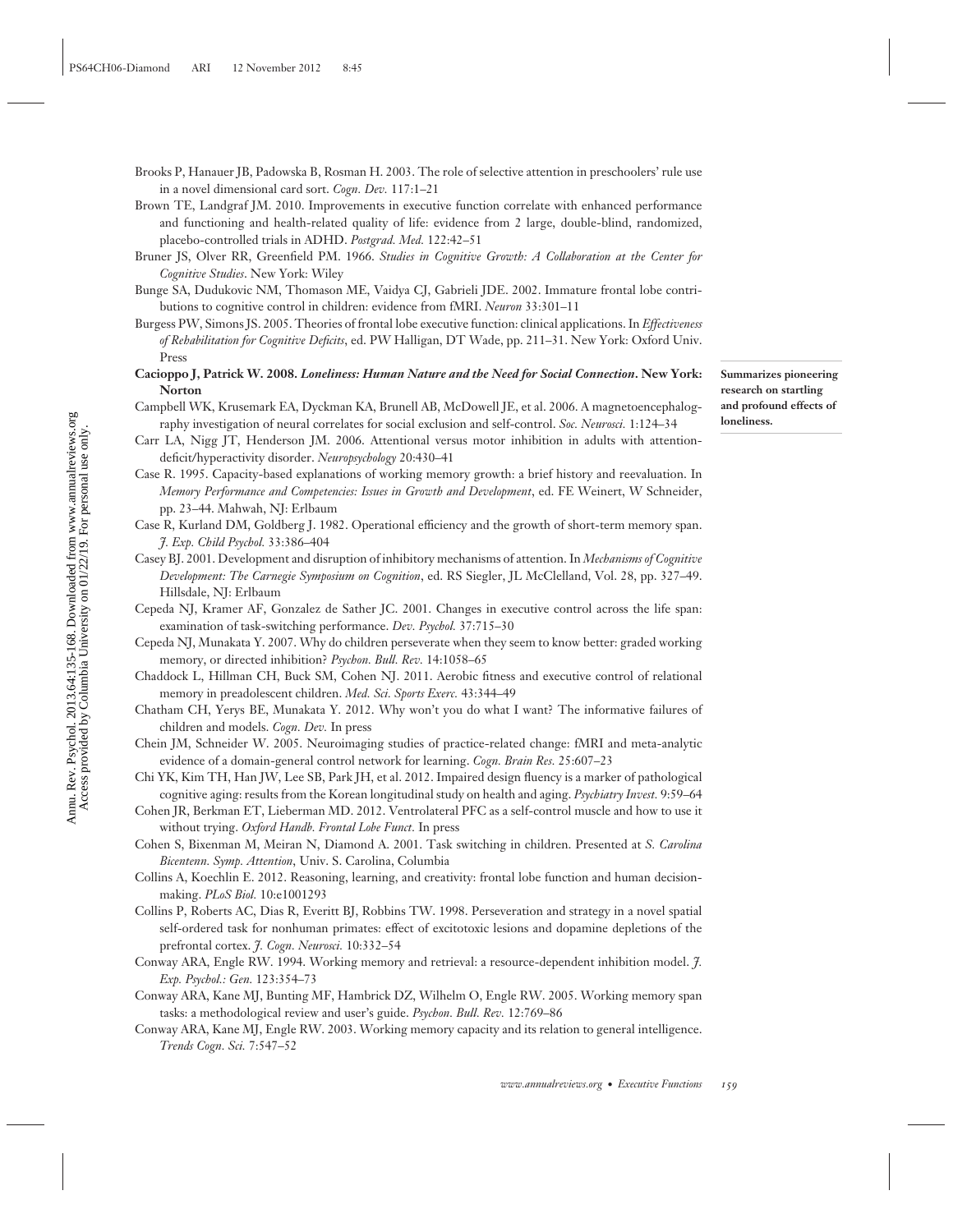- Cowan N, AuBuchon AM, Gilchrist AL, Ricker TJ, Saults JS. 2011. Age differences in visual working memory capacity: not based on encoding limitations. *Dev. Sci.* 14:1066–74
- Cowan N, Saults JS, Elliot EM. 2002. The search for what is fundamental in the development of working memory. *Adv. Child Dev. Behav.* 29:1–49
- Cragg L, Nation K. 2008. Go or no-go? Developmental improvements in the efficiency of response inhibition in mid-childhood. *Dev. Sci.* 11:819–27
- Crescioni AW, Ehrlinger J, Alquist JL, Conlon KE, Baumeister RF, et al. 2011. High trait self-control predicts positive health behaviors and success in weight loss. *J. Health Psychol.* 16:750–59
- Crone EA, Wendelken C, Donohue SE, van Leijenhorst L, Bunge SA. 2006. Neurocognitive development of the ability to manipulate information in working memory. *Proc. Natl. Acad. Sci. USA* 103:9315–20
- Czernochowski D, Nessler D, Friedman D. 2010. On why not to rush older adults—relying on reactive cognitive control can effectively reduce errors at the expense of slowed responses. *Psychophysiology* 47:637– 46
- Daneman M, Carpenter P. 1980. Individual differences in working memory and reading. *J. Verbal Learn. Verbal Behav.* 19:450–66
- Darowski ES, Helder E, Zacks RT, Hasher L, Hambrick DZ. 2008. Age-related differences in cognition: the role of distraction control. *Neuropsychology* 22:638–44
- Davidson MC, Amso D, Anderson LC, Diamond A. 2006. Development of cognitive control and executive functions from 4–13 years: evidence from manipulations of memory, inhibition, and task switching. *Neuropsychologia* 44:2037–78
- Davis CL, Tomporowski PD, McDowell JE, Austin BP, Miller PH, et al. 2011. Exercise improves executive function and achievement and alters brain activation in overweight children: a randomized, controlled trial. *Health Psychol.* 30:91–98
- Davis JC, Marra CA, Najafzadeh M, Lui-Ambrose T. 2010. The independent contribution of executive functions to health related quality of life in older women. *BMC Geriatr.* 10:16–23
- de Jong R, Coles MGH, Logan GD. 1995. Strategies and mechanisms in nonselective and selective inhibitory motor control. *J. Exp. Psychol.: Hum. Percept. Perform.* 21:498–511
- Denson TF, Pederson WC, Friese M, Hahm A, Roberts L. 2011. Understanding impulsive aggression: Angry rumination and reduced self-control capacity are mechanisms underlying the provocation-aggression relationship. *Pers. Soc. Psychol. Bull.* 37:850–62
- D'Esposito M, Postle BR, Ballard D, Lease J. 1999. Maintenance versus manipulation of information held in working memory: an event-related fMRI study. *Brain Cogn.* 41:66–86
- Diamond A. 1985. Development of the ability to use recall to guide action, as indicated by infants' performance on A-not-B. *Child Dev.* 56:868–83
- Diamond A. 1990. Developmental time course in human infants and infant monkeys, and the neural bases, of inhibitory control in reaching. *Ann. N. Y. Acad. Sci.* 608:637–76
- Diamond A. 1991. Neuropsychological insights into the meaning of object concept development. In *The Epigenesis of Mind: Essays on Biology and Cognition*, ed. S Carey, R Gelman, pp. 67–110. Hillsdale, NJ: Erlbaum
- Diamond A. 1995. Evidence of robust recognition memory early in life even when assessed by reaching behavior. *J. Exp. Child Psychol.* 59:419–56
- Diamond A. 2002. Normal development of prefrontal cortex from birth to young adulthood: cognitive functions, anatomy, and biochemistry. In *Principles of Frontal Lobe Function*, ed. DT Stuss, RT Knight, pp. 466– 503. London: Oxford Univ. Press
- Diamond A. 2005. Attention-deficit disorder (attention-deficit/hyperactivity disorder without hyperactivity): a neurobiologically and behaviorally distinct disorder from attention-deficit/hyperactivity disorder (with hyperactivity). *Dev. Psychopathol.* 17:807–25
- Diamond A. 2009. All or none hypothesis: a global-default mode that characterizes the brain and mind. *Dev. Psychol.* 45:130–38
- Diamond A, Barnett WS, Thomas J, Munro S. 2007. Preschool program improves cognitive control. *Science* 318:1387–88
- Diamond A, Briand L, Fossella J, Gehlbach L. 2004. Genetic and neurochemical modulation of prefrontal cognitive functions in children. *Am. J. Psychiatry* 16:125–32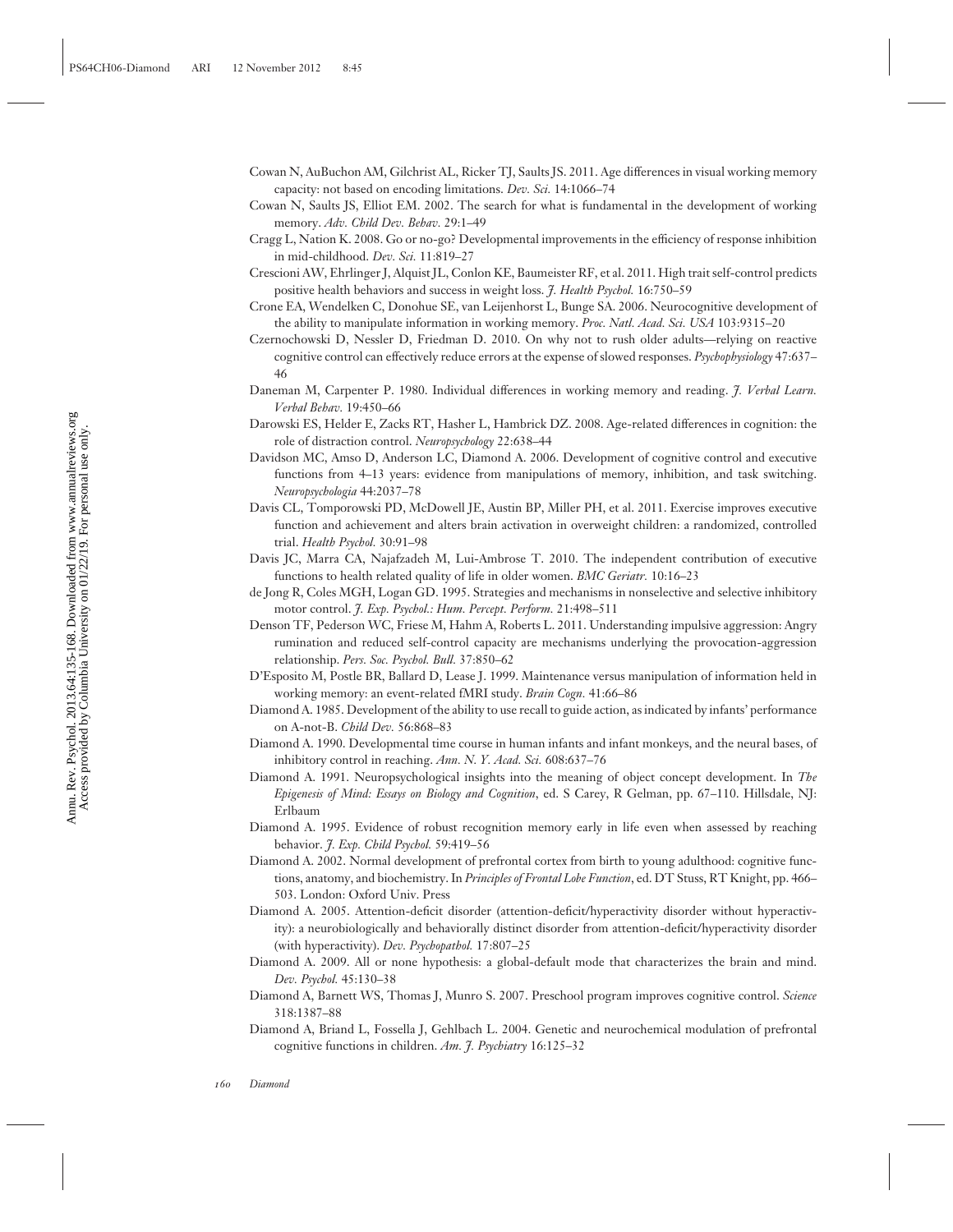- Diamond A, Carlson SM, Beck DM. 2005. Preschool children's performance in task switching on the dimensional change card sort task: Separating the dimensions aids the ability to switch. *Dev. Neuropsychol.* 28:689–729
- Diamond A, Kirkham NZ. 2005. Not quite as grown-up as we like to think: parallels between cognition in childhood and adulthood. *Psychol. Sci.* 16:291–97
- Diamond A, Kirkham NZ, Amso D. 2002. Conditions under which young children can hold two rules in mind and inhibit a prepotent response. *Dev. Psychol.* 38:352–62
- **Diamond A, Lee K. 2011. Interventions and programs demonstrated to aid executive function development in children 4–12 years of age.** *Science* **333:959–64**
- Diamond A, Prevor M, Callender G, Druin DP. 1997. Prefrontal cortex cognitive deficits in children treated early and continuously for PKU. *Monogr. Soc. Res. Child Dev.* 62(Ser. No. 252):1–7
- Duncan GJ, Dowsett CJ, Claessens A, Magnuson K, Huston AC, et al. 2007. School readiness and later achievement. *Dev. Psychol.* 43:1428–46
- Duncan J, Owen AM. 2000. Common regions of the human frontal lobe recruited by diverse cognitive demands. *Trends Neurosci.* 23:475–83
- Duncan J, Parr A, Woolgar A, Thompson R, Bright P, et al. 2008. Goal neglect and Spearman's g: competing parts of a complex task. *J. Exp. Psychol.: Gen.* 137:131–48
- Eakin L, Minde K, Hechtman L, Ochs E, Krane E, et al. 2004. The marital and family functioning of adults with ADHD and their spouses. *J. Attention Disord.* 8:1–10
- Egner T, Hirsch J. 2005. Cognitive control mechanisms resolve conflict through cortical amplification of task-relevant information. *Nat. Neurosci.* 8:1784–90
- Eigsti I, Zayas V, Mischel W, Shoda Y, Ayduk O, et al. 2006. Predicting cognitive control from preschool to late adolescence and young adulthood. *Psychol. Sci.* 17:478–84
- Eisenberg N, Hofer J, Vaughan C. 2007. Effortful control and its socioemotional consequences. In *Handbook of Emotion Regulation*, ed. JJ Gross, pp. 287–306. New York: Guilford
- Eisenberg N, Spinrad TL, Eggum ND. 2010. Emotion-related self-regulation and its relation to children's maladjustment. *Annu. Rev. Clin. Psychol.* 6:495–525
- Eldreth DA, Patterson MD, Porcelli AJ, Biswal BB, Rebbechi D, Rypma B. 2006. Evidence for multiple manipulation processes in prefrontal cortex. *Brain Res.* 1123:145–56
- Engelhardt PE, Nigg JT, Carr LA, Ferreira F. 2008. Cognitive inhibition and working memory in attentiondeficit/hyperactivity disorder. *J. Abnorm. Psychol.* 117:591–605
- Engle RW. 2002. Working memory capacity as executive attention. *Curr. Dir. Psychol. Sci.* 11:19–23
- Engle RW, Kane MJ. 2004. Executive attention, working memory capacity, and a two-factor theory of cognitive control. In *The Psychology of Learning and Motivation*, ed. B Ross, pp. 145–99. New York: Elsevier
- Erickson KL, Kramer AF. 2009. Aerobic exercise effects on cognitive and neural plasticity in older adults. *Br. J. Sports Med.* 43:22–24
- Ericsson KA, Nandagopal K, Roring RW. 2009. Toward a science of exceptional achievement: attaining superior performance through deliberate practice. *Ann. N. Y. Acad. Sci.* 1172:199–217
- Eriksen BA, Eriksen CW. 1974. Effects of noise letters upon the identification of a target letter in a nonsearch task. *Percept. Psychophys.* 16:143–49
- Espy KA. 2004. Using developmental, cognitive, and neuroscience approaches to understand executive control in young children. *Dev. Neuropsychol.* 26:379–84
- Fairchild G, van Goozen SH, Stollery SJ, Aitken MR, Savage J, et al. 2009. Decision making and executive function in male adolescents with early-onset or adolescence-onset conduct disorder and control subjects. *Biol. Psychiatry* 66:162–68
- Fan J, Flombaum JI, McCandliss BD, Thomas KM, Posner MI. 2002. Cognitive and brain consequences of conflict. *Neuroimage* 18:42–57
- Farran DC, Wilson SJ. 2011. Is self-regulation malleable? Results from an evaluation of the Tools of the Mind curriculum. Paper presented at *Peabody Res. Inst. Colloquium Ser.*, Nashville, TN
- Feng X, Bialystok E, Diamond A. 2007. Manipulating information in working memory: an advantage for bilinguals. *Bienn. Meet. Soc. Res. Child Dev.*, Boston, MA
- Ferrer E, Shaywitz BA, Holahan JM, Marchione KE, Shaywitz SE. 2009. Uncoupling of reading and IQ over time: empirical evidence for a definition of dyslexia. *Psychol. Sci.* 21:93–101

**The only review of EF interventions with children thus far; reviews diverse approaches.**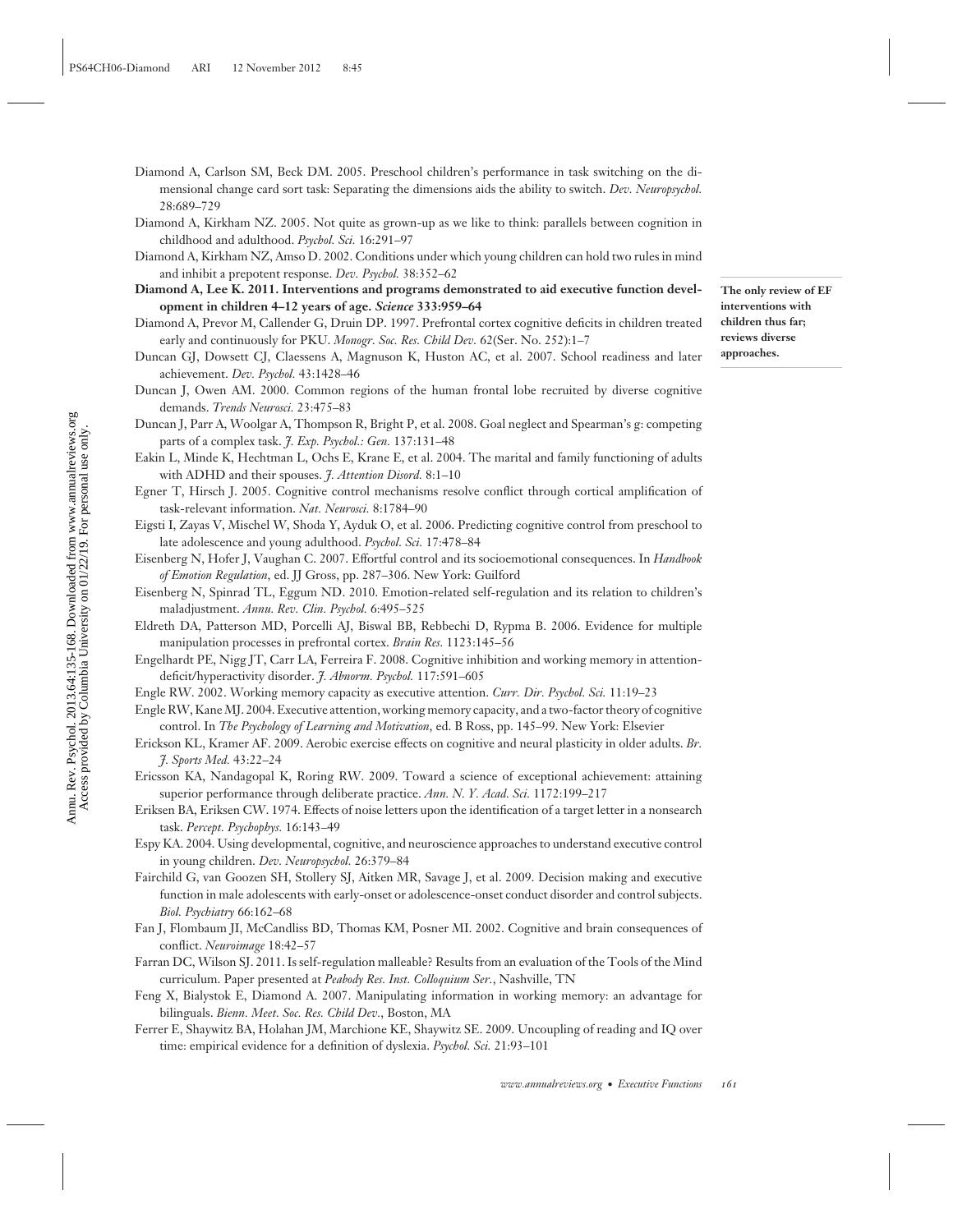- Fiore F, Borella E, Mammarella IC, De Beni R. 2012. Age differences in verbal and visuo-spatial working memory updating: evidence from analysis of serial position curves. *Memory* 20:14–27
- Flook L, Smalley SL, Kitil JM, Galla BM, Kaiser-Greenland S, et al. 2010. Effects of mindful awareness practices on executive functions in elementary school children. *J. Appl. School Psychol.* 26:70–95
- Fournet N, Roulin JL, Vallet F, Beaudoin M, Agrigoroaei S, et al. 2012. Evaluating short-term and working memory in older adults: French normative data. *Aging Ment. Health.* 16:922–30
- Frank MJ. 2006. Hold your horses: a dynamic computational role for the subthalamic nucleus in decision making. *Neural Netw.* 19:1120–36
- Friedman NP, Miyake A. 2004. The relations among inhibition and interference control functions: a latentvariable analysis. *J. Exp. Psychol.: Gen.* 133:101–35
- Fry AF, Hale S. 2000. Relationships among processing speed, working memory, and fluid intelligence in children. *Biol. Psychol.* 54:1–34
- Gamboz N, Russo R, Fox E. 2002. Age differences and the identity negative priming effect: an updated meta-analysis. *Psychol. Aging* 17:525–31
- Garavan H, Kelley D, Rosen A, Rao SM, Stein EA. 2000. Practice-related functional activation changes in a working memory task. *Microsc. Res. Tech.* 51:54–63
- Garon N, Bryson SE, Smith IM. 2008. Executive function in preschoolers: a review using an integrative framework. *Psychol. Bull.* 134:31–60
- Gathercole SE, Pickering SJ, Knight C, Stegmann Z. 2004. Working memory skills and educational attainment: evidence from National Curriculum assessments at 7 and 14 years of age. *Appl. Cogn. Psychol.* 18:1–16
- Gazzaley A, Cooney JW, McEvoy K, Knight RT, D'Esposito M. 2005. Top-down enhancement and suppression of the magnitude and speed of neural activity. *J. Cogn. Neurosci.* 17:507–17
- Gazzaley A, Nobre AC. 2012. Top-down modulation: bridging selective attention and working memory. *Trends Cogn. Sci.* 16:129–35
- Gernsbacher MA, Faust ME. 1991. The mechanism of suppression: a component of general comprehension skill. *J. Exp. Psychol.* 17:245–62
- Georgopoulos AP, Lurito JT, Petrides M, Schwartz AB, Massey JT. 1989. Mental rotation of the neuronal population vector. *Science* 243:234–36
- Goldsmith HH. 1996. Studying temperament via construction of the Toddler Behavior Assessment Questionnaire. *Child Dev.* 67:218–35
- Gopnik A, Rosati A. 2001. Duck or rabbit? Reversing ambiguous figures and understanding ambiguous representations. *Dev. Sci.* 4:175–83
- Gupta R, Kar BR, Srinivasan N. 2009. Development of task switching and post-error-slowing in children. *Behav. Brain Funct.* 5:38
- Hale S, Bronik MD, Fry AF. 1997. Verbal and spatial working memory in school-age children: developmental differences in susceptibility to interference. *Dev. Psychol.* 33:364–71
- Hall P, Crossley M, D'Arcy C. 2010. Executive function and survival in the context of chronic illness. *Ann. Behav. Med.* 39:119–27
- Hanania R, Smith LB. 2010. Selective attention and attention switching: towards a unified developmental approach. *Dev. Sci.* 13:622–35
- Hasher L, Stoltzfus ER, Zacks RT, Rypma B. 1991. Age and inhibition. *J. Exp. Psychol.* 17:163–69
- Hasher L, Zacks RT. 1988. Working memory, comprehension, and aging: a review and a new view. In *The Psychology of Learning and Motivation: Advances in Research and Theory*, ed. GH Bower, pp. 193–225. San Diego, CA: Academic
- Heberle J, Clune M, Kelly K. 1999. Development of young children's understanding of the appearance–reality distinction. *Bienn. Meet. Soc. Res. Child Dev.*, Albuquerque, NM

Hedden T, Park D. 2001. Aging and interference in verbal working memory. *Psychology and Aging 16*: 666–81

- Herrigel E. 1999. *Zen in the Art of Archery*. New York: Vintage
- Hillman CH, Erickson KI, Kramer AF. 2008. Be smart, exercise your heart: exercise effects on brain and cognition. *Nat. Rev. Neurosci.* 9:58–65
- Hirt ER, Devers EE, McCrea SM. 2008. I want to be creative: exploring the role of hedonic contingency theory in the positive mood–cognitive flexibility link. *J. Pers. Soc. Psychol.* 94:214–30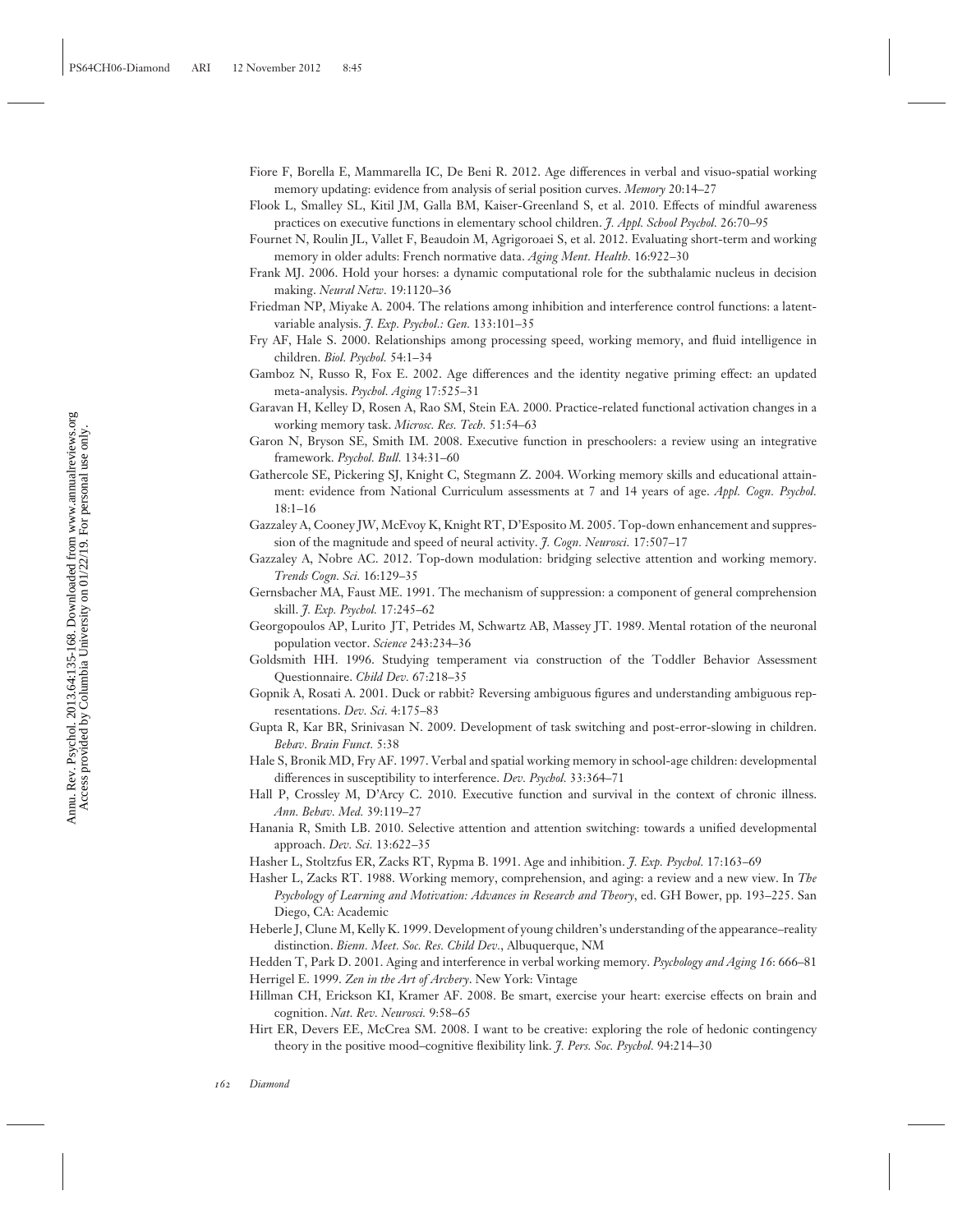Annu. Rev. Psychol. 2013.64:135-168. Downloaded from www.annualreviews.org<br>Access provided by Columbia University on 01/22/19. For personal use only. Annu. Rev. Psychol. 2013.64:135-168. Downloaded from www.annualreviews.org Access provided by Columbia University on 01/22/19. For personal use only.

- Hofmann W, Friese M, Strack F. 2009. Impulse and self-control from a dual-systems perspective. *Perspect. Psychol. Sci.* 4:162–76
- Holmes J, Gathercole SE, Dunning DL. 2009. Adaptive training leads to sustained enhancement of poor working memory in children. *Dev. Sci.* 12:F9–15
- Hölzel BK, Lazar SW, Gard T, Schuman-Olivier Z, Vago DR, Ott U. 2011. How does mindfulness meditation work? Proposing mechanisms of action from a conceptual and neural perspective. *Persp. Psychol. Sci.* 6:537– 59
- Huang YS, Guilleminault C, Li HY, Yang CM, Wu YY, Chen NH. 2007. Attention-deficit/hyperactivity disorder with obstructive sleep apnea: a treatment outcome study. *Sleep Med.* 8:18–30
- Ikkai A, Curtis CE. 2011. Common neural mechanisms supporting spatial working memory, attention and motor intention. *Neuropsychologia* 49:1428–34
- Jones LB, Rothbart MK, Posner MI. 2003. Development of executive attention in preschool children. *Dev. Sci.* 6:498–504
- Kamijo K, Pontifex MB, O'Leary KC, Scudder MR, Wu C-T, et al. 2011. The effects of an afterschool physical activity program on working memory in preadolescent children. *Dev. Sci.* 14:1046–58
- Kane MJ, Brown LH, McVay JC, Silvia PJ, Myin-Germeys I, Kwapil TR. 2007. For whom the mind wanders, and when: an experience-sampling study of working memory and executive control in daily life. *Psychol. Sci.* 18:614–21
- Kane MJ, Engle RW. 2000. Working-memory capacity, proactive interference, and divided attention: limits on long-term memory retrieval. *J. Exp. Psychol.* 26:336–58
- Kane MJ, Engle RW. 2002. The role of prefrontal cortex in working-memory capacity, executive attention, and general fluid intelligence: an individual-differences perspective. *Psychon. Bull. Rev.* 9:637–71
- Karayanidis F, Whitson LR, Heathcote A, Michie PT. 2011. Variability in proactive and reactive cognitive control processes across the adult lifespan. *Front. Psychol.* 2:318
- Karbach J, Kray J. 2009. How useful is executive control training? Age differences in near and far transfer of task-switching training. *Dev. Sci.* 12:978–90
- Kendler HH, Kendler TS, Ward JW. 1972. An ontogenetic analysis of optional intradimensional and extradimensional shifts. *J. Exp. Psychol.* 95:102–9
- Kendler TS, Kendler HH. 1959. Reversal and nonreversal shifts in kindergarten children. *J. Exp. Psychol.* 58:56–60
- Kirkham NZ, Cruess L, Diamond A. 2003. Helping children apply their knowledge to their behavior on a dimension-switching task. *Dev. Sci.* 6:449–67
- Klingberg T. 2010. Training and plasticity of working memory. *Trends Cogn. Sci.* 14:317–24
- Klingberg T, Fernell E, Olesen P, Johnson M, Gustafsson P, et al. 2005. Computerized training of working memory in children with ADHD—a randomized, controlled trial. *J. Am. Acad. Child Adolesc. Psychiatry* 44:177–86
- Kloo D, Perner J. 2005. Disentangling dimensions in the dimensional change card sorting task. *Dev. Sci.* 8:44–56
- Kochanska G, Coy KC, Murray KT. 2001. The development of self-regulation in the first four years of life. *Child Dev.* 72:1091–111
- Kochanska G, Philibert RA, Barry RA. 2009. Interplay of genes and early mother-child relationship in the development of self-regulation from toddler to preschool age. *J. Child Psychol. Psychiatry* 50:1331–38
- **Kovacs AM, Mehler J. 2009. Cognitive gains in 7-month-old bilingual infants. ´** *Proc. Natl. Acad. Sci. USA* **106:6556–60**
- Kray J. 2006. Task-set switching under cue-based versus memory-based switching conditions in younger and older adults. *Brain Res.* 1105:83–92
- Kray J, Lindenberger U. 2000. Adult age differences in task switching. *Psychol. Aging* 15:126–47
- Kuo BC, Stokes MG, Nobre AC. 2012. Attention modulates maintenance of representations in visual shortterm memory. *J. Cogn. Neurosci.* 24:51–60
- LaBar KS, Gitelman DR, Parrish TB, Mesulam M. 1999. Neuroanatomic overlap of working memory and spatial attention networks: a functional MRI comparison within subjects. *Neuroimage* 10:695–704
- Lakes KD, Hoyt WT. 2004. Promoting self-regulation through school-based martial arts training. *Appl. Dev. Psychol.* 25:283–302

**This pioneering research demonstrated effects of bilingualism from just listening to two languages without yet speaking.**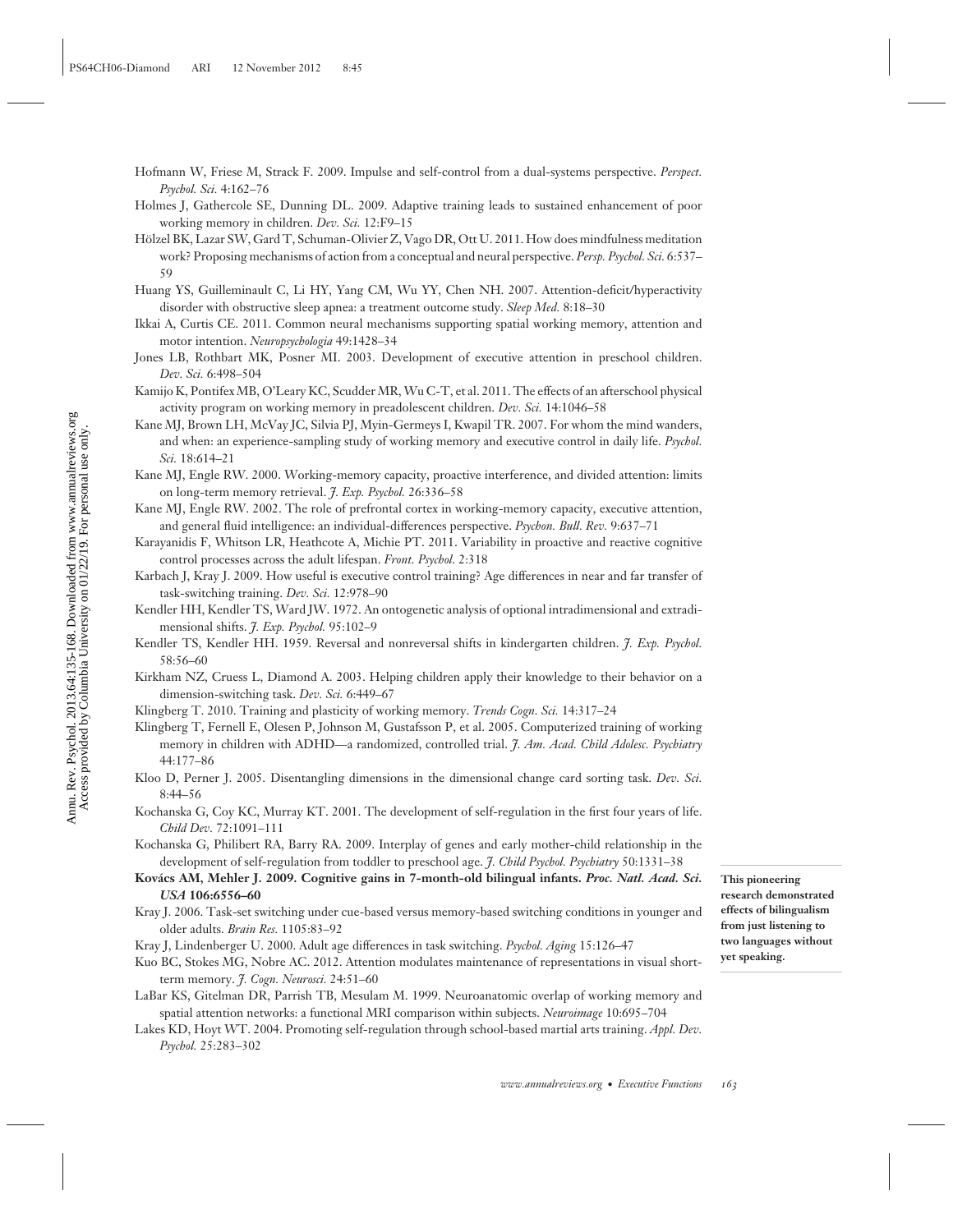- Landau SM, Garavan H, Schumacher EH, D'Esposito M. 2007. Regional specificity and practice: dynamic changes in object and spatial working memory. *Brain Res.* 1180:78–89
- Lehto JE, Juujarvi P, Kooistra L, Pulkkinen L. 2003. Dimensions of executive functioning: evidence from ¨ children. *Br. J. Dev. Psychol.* 21:59–80
- Lezak M. 1983. *Neuropsychological Assessment*. New York: Oxford Univ. Press
- Liew J. 2011. Effortful control, executive functions, and education: bringing self-regulatory and socialemotional competencies to the table. *Child Dev. Perspect.* 6:105–11
- Lillard A, Else-Quest N. 2006. The early years: evaluating Montessori education. *Science* 313:1893–94
- Liston C, McEwen BS, Casey BJ. 2009. Psychosocial stress reversibly disrupts prefrontal processing and attentional control. *Proc. Natl. Acad. Sci. USA* 106:912–17
- Louie K, Glimcher PW. 2010. Separating value from choice: delay discounting activity in the lateral intraparietal area. *J. Neurosci.* 30:5498–507
- Lövdén M, Bodammer NC, Kühn S, Kaufmann J, Schütze H, et al. 2010. Experience-dependent plasticity of white-matter microstructure extends into old age. *Neuropsychologia* 48:3878–83
- Lu CH, Proctor RW. 1995. The influence of irrelevant location information on performance: a review of the Simon and spatial Stroop effects. *Psychon. Bull. Rev.* 2:174–207
- Luciana M, Conklin HM, Hooper CJ, Yarger RS. 2005. The development of nonverbal working memory and executive control processes in adolescents. *Child Dev.* 76:697–712
- Luciana M, Nelson CA. 2002. Assessment of neuropsychological function in children using the Cambridge Neuropsychological Testing Automated Battery (CANTAB): performance in 4- to 12-year-olds. *Dev. Neuropsychol.* 22:595–623
- Lui M, Tannock R. 2007. Working memory and inattentive behaviour in a community sample of children. *Behav. Brain Funct.* 3:12
- Luna B. 2009. Developmental changes in cognitive control through adolescence. *Adv. Child Dev. Behav.* 37:233–78
- Luna B, Garver KE, Urban TA, Lazar NA, Sweeney JA. 2004. Maturation of cognitive processes from late childhood to adulthood. *Child Dev.* 75:1357–72
- Luna B, Merriam EP, Minshew NJ, Keshavan MS, Genovese CR, et al. 1999. Response inhibition improves from late childhood to adulthood: eye movement and fMRI studies. *Proc. 6th Annu. Meet. Cogn. Neurosci. Meet., Washington, DC*
- Lunt L, Bramham J, Morris RG, Bullock PR, Selway RP, et al. 2012. Prefrontal cortex dysfunction and "jumping to conclusions": bias or deficit? *J. Neuropsychol.* 6:65–78
- Mackey AP, Hill SS, Stone SI, Bunge SA. 2011. Differential effects of reasoning and speed training in children. *Dev. Sci.* 14:582–90
- MacLeod CM. 1991. Half a century of research on the Stroop effect: an integrative review. *Psychol. Bull.* 109:163–203
- MacLeod CM, Dodd MD, Sheard ED, Wilson DE, Bibi U. 2003. In opposition to inhibition. *Psychol. Learn. Motiv.* 43:163–214
- Manjunath NK, Telles S. 2001. Improved performance in the Tower of London test following yoga. *Indian J. Physiol. Pharmacol.* 45:351–54
- Mason M, Norton M, Van Horn JD, Wegner DW, Grafton ST, Macrae CN. 2007. Wandering minds: the default network and stimulus-independent thought. *Science* 315:393–95
- Mayr U, Liebscher T. 2001. Is there an age deficit in the selection of mental sets? *Eur. J. Cogn. Psychol.* 13:47–69
- Meiran N. 1996. Reconfiguration of processing mode prior to task performance. *J. Exp. Psychol.: Learn. Mem. Cogn.* 22:1423–42
- Meiran N, Gotler A. 2001. Modeling cognitive control in task switching and aging. *Eur. J. Cogn. Psychol.* 13:165–86
- Melby-Lervåg, M, Hulme C. 2012. Is working memory training effective? A meta-analytic review. *Dev. Psychol.* In press
- Milham MP, Banich MT, Claus ED, Cohen NJ. 2003. Practice-related effects demonstrate complementary roles of anterior cingulate and prefrontal cortices in attentional control. *Neuroimage* 18:483–93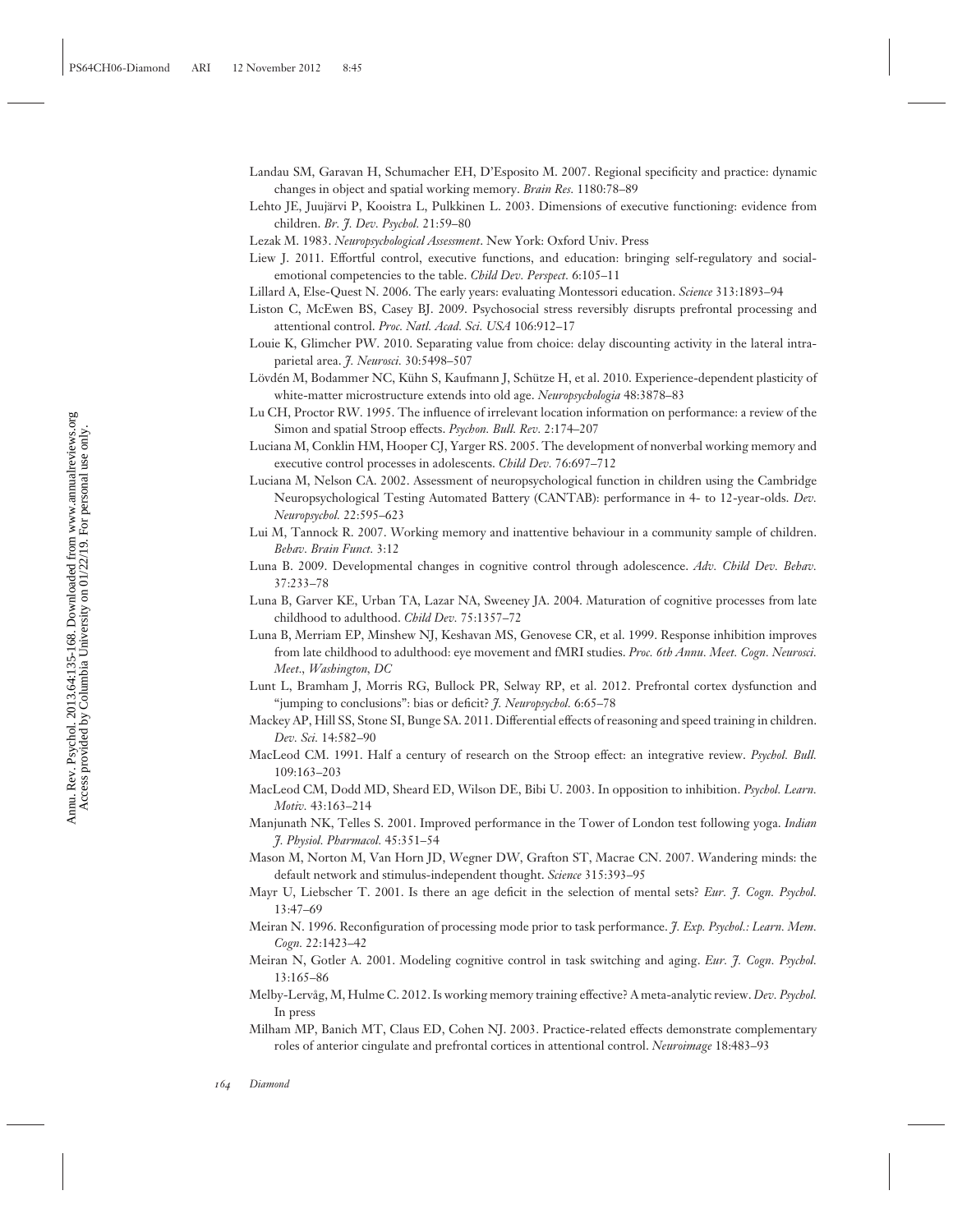- Miller EK, Cohen JD. 2001. An integrative theory of prefrontal cortex function. *Annu. Rev. Neurosci.* 24:167– 202
- Miller HV, Barnes JC, Beaver KM. 2011. Self-control and health outcomes in a nationally representative sample. *Am. J. Health Behav.* 35:15–27
- Miller P, Brody CD, Romo R, Wang XJ. 2003. A recurrent network model of somatosensory parametric working memory in the prefrontal cortex. *Cereb. Cortex* 13:1208–18
- Milner B. 1964. Some effects of frontal lobectomy in man. In *The Frontal Granular Cortex and Behavior*, ed. JM Warren, K Akert, pp. 313–34. New York: McGraw-Hill
- Mischel W, Ayduk O. 2002. Self-regulation in a cognitive-affective personality system: attentional control in the service of the self. *Self Identity* 1:113–20
- Mischel W, Shoda Y, Rodriguez ML. 1989. Delay of gratification in children. *Science* 244:933–38
- Miyake A, Friedman NP, Emerson MJ, Witzki AH, Howerter A, Wager TD. 2000. The unity and diversity of executive functions and their contributions to complex "frontal lobe" tasks: a latent variable analysis. *Cogn. Psychol.* 41:49–100
- Moffitt TE. 2012. Childhood self-control predicts adult health, wealth, and crime. *Multi-Discipl. Symp. Improv. Well-Being Children Youth*, Copenhagen
- **Moffitt TE, Arseneault L, Belsky D, Dickson N, Hancox RJ, et al. 2011. A gradient of childhood self-control predicts health, wealth, and public safety.** *Proc. Natl. Acad. Sci. USA* **108:2693–98** Monsell S. 2003. Task switching. *Trends Cogn. Sci.* 7:134–40 **The best single source**
- **Monsell S, Driver J, eds. 2000.** *Control of Cognitive Processes: Attention and Performance XVIII***. Cambridge, MA: MIT Press**
- **Morrison AB, Chein JM. 2011. Does working memory training work? The promise and challenges of enhancing cognition by training working memory.** *Psychon. Bull. Rev.* **18:46–60**
- Morrison FJ, Ponitz CC, McClelland MM. 2010. Self-regulation and academic achievement in the transition to school. In *Child Development at the Intersection of Emotion and Cognition*, ed. SD Calkins, M Bell, pp. 203–24. Washington, DC: Am. Psychol. Assoc.
- Mullane JC, Corkum PV, Klein RM, McLaughlin E. 2009. Interference control in children with and without ADHD: a systematic review of Flanker and Simon task performance. *Child Neuropsychol.* 15:321–42
- **Munakata Y, Herd SA, Chatham CH, Depue BE, Banich MT, O'Reilly RC. 2011. A unified framework for inhibitory control.** *Trends Cogn. Sci.* **15:453–59**

Munakata Y, Snyder HR, Chatham CH. 2012. Developing cognitive control. *Curr. Dir. Psychol. Sci.* 21:71–77

- Munoz DP, Everling S. 2004. Look away: the anti-saccade task and the voluntary control of eye movement. *Nat. Rev. Neurosci.* 5:218–28
- Munro S, Chau C, Gazarian K, Diamond A. 2006. Dramatically larger flanker effects (6-fold elevation). Poster presented at *Cogn. Neurosci. Soc. Annu. Meet.*, San Francisco, CA
- Muraven M. 2010. Building self-control strength: practicing self-control leads to improved self-control performance. *J. Exp. Soc. Psychol.* 46:465–68
- Muraven M, Baumeister RF. 2000. Self-regulation and depletion of limited resources: Does self-control resemble a muscle? *Psychol. Bull.* 126:247–59
- Nelson JM, Sheffield TD, Chevalier N, Clark CAC, Espy KA. 2012. Psychobiology of executive function in early development. In *Executive Function in Preschool Age Children: Integrating Measurement, Neurodevelopment and Translational Research*, ed. P McCardle, L Freund, JA Griffin. Washington, DC: Am. Psychol. Assoc. In press
- Nieuwenhuis S, Yeung N. 2005. Neural mechanisms of attention and control: losing our inhibitions? *Nat. Neurosci.* 8:1631–33
- Nigg JT. 2000. On inhibition/disinhibition in developmental psychopathology: views from cognitive and personality psychology and a working inhibition taxonomy. *Psychol. Bull.* 126:220–46
- Nigg JT, Butler KM, Huang-Pollock CL, Henderson JM. 2002. Inhibitory processes in adults with persistent childhood onset ADHD. *J. Consult. Clin. Psychol.* 70:153–57
- **Nobre AC, Stokes MG. 2011. Attention and short-term memory: crossroads.** *Neuropsychologia* **49:1391–92**

Oaten M, Cheng K. 2005. Academic examination stress impairs self-control. *J. Soc. Clin. Psychol.* 24:254–79

**Best and longest prospective study of EFs, showing they affect health, wealth, and public safety.**

**for theory and research on task switching (set shifting).**

**Insightful review of EF computerized training that considers methodological problems and what's needed next.**

**Thoughtful articulation of view that there's no need to postulate a separate inhibitory control function.**

**This special issue explores diverse findings on interrelations between selective attention and short-term memory.**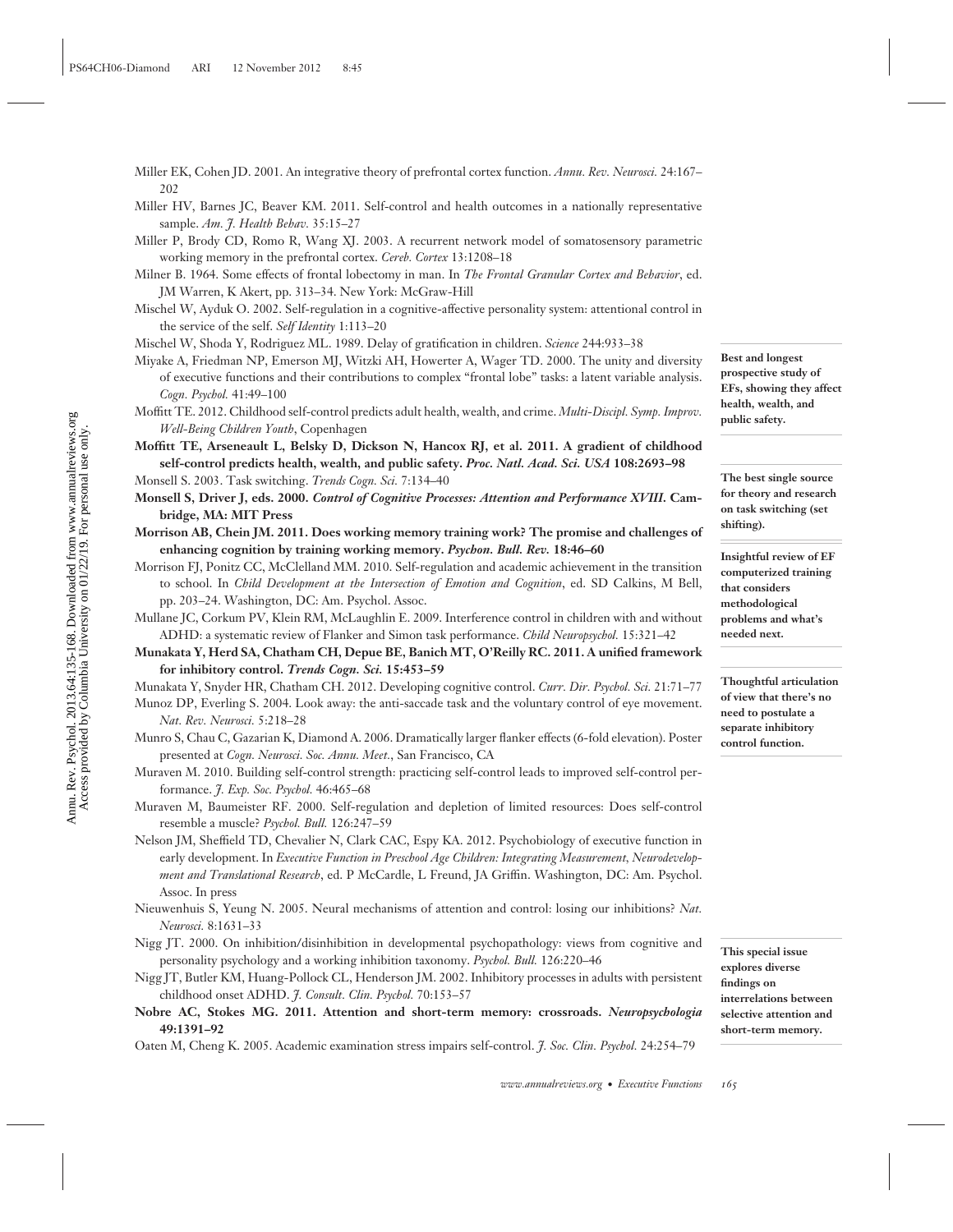- O'Shaughnessy T, Lane KL, Gresham FM, Beebe-Frankenberger M. 2003. Children placed at risk for learning and behavioral difficulties: implementing a school-wide system of early identification and prevention. *Remedial Spec. Educ.* 24:27–35
- Owen AM, McMillan KM, Laird AR, Bullmore E. 2005. N-back working memory paradigm: a meta-analysis of normative functional neuroimaging studies. *Hum. Brain Mapp.* 25:46–59
- Owen AM, Morris RG, Sahakian BJ, Polkey CE, Robbins TW. 1996. Double dissociations of memory and executive functions in a self-ordered working memory task following frontal lobe excision, temporal lobe excisions or amygdalo-hippocampectomy in man. *Brain* 119:1597–615
- Peltsch A, Hemraj A, Garcia A, Munoz DP. 2011. Age-related trends in saccade characteristics among the elderly. *Neurobiol. Aging* 32:669–79
- Penadés R, Catalán R, Rubia K, Andrés S, Salamero M, Gastó C. 2007. Impaired response inhibition in obsessive compulsive disorder. *Eur. Psychiatry* 22:404–10
- Perner J, Lang B. 2002. What causes 3-year-olds' difficulty on the dimensional change card sorting task? *Infant Child Dev.* 11:93–105
- Petrides M. 1986. The effect of periarcuate lesions in the monkey on the performance of symmetrically and asymmetrically reinforced visual and auditory go, no-go tasks. *J. Neurosci.* 6:2054–63
- Petrides M. 1995. Impairments on nonspatial self-ordered and externally ordered working memory tasks after lesions of the mid-dorsal part of the lateral frontal cortex in the monkey. *J. Neurosci.* 15:359–75
- Petrides M, Alivisatos B, Evans AC, Meyer E. 1993. Dissociation of human mid-dorsolateral from posterior dorsolateral frontal cortex in memory processing. *Proc. Natl. Acad. Sci. USA* 90:873–77
- Petrides M, Milner B. 1982. Deficits on subject-ordered tasks after frontal- and temporal-lobe lesions in man. *Neuropsychologia* 20:249–62
- Piaget J. 1952/1941. *The Child's Conception of Number* (transl. by C Gattegno, FM Hodgson). London: Routledge & Kegan Paul
- Poldrack RA, Sabb FW, Foerde K, Tom SM, Asarnow RF, et al. 2005. The neural correlates of motor skill automaticity. *J. Neurosci.* 25:5356–64
- Posner MI, DiGirolamo GJ. 1998. Executive attention: conflict, target detection, and cognitive control. In *The Attentive Brain*, ed. R Parasuraman, pp. 401–23. Cambridge, MA: MIT Press
- Postle BR, Brush LN, Nick AM. 2004. Prefrontal cortex and the mediation of proactive interference in working memory. *Cogn. Affect. Behav. Neurosci.* 4:600–8
- Rachlin H, Ranieri A, Cross D. 1991. Subjective probability and delay. *J. Exp. Anal. Behav.* 55:233–44
- Raven J. 2000. The Raven's Progressive Matrices: change and stability over culture and time. *Cogn. Psychol.* 41:1–48
- Raver CC, Jones SM, Li-Grining CP, Metzger M, Champion KM, Sardin L. 2008. Improving preschool classroom processes: preliminary findings from a randomized trial implemented in Head Start settings. *Early Child. Res. Q.* 23:10–26
- Raver CC, Jones SM, Li-Grining C, Zhai F, Bub K, Pressler E. 2011. CSRP's impact on low-income preschoolers' preacademic skills: self-regulation as a mediating mechanism. *Child Dev.* 82:362–78
- Reason J, Mycielska K. 1982. *Absent-Minded? The Psychology of Mental Lapses and Everyday Errors*. Englewood Cliffs, NJ: Prentice-Hall
- Richmond LL, Morrison AB, Chein JM, Olson IR. 2011. Working memory training and transfer in older adults. *Psychol. Aging* 26:813–22
- Riggs NR, Greenberg MT, Kusche CA, Pentz MA. 2006. The mediational role of neurocognition in the ´ behavioral outcomes of a social-emotional prevention program in elementary school students: effects of the PATHS curriculum. *Prev. Sci.* 7:91–102
- Riggs NR, Spruijt-Metz D, Sakuma KK, Chou CP, Pentz MA. 2010. Executive cognitive function and food intake in children. *J. Nutr. Educ. Behav.* 42:398–403
- Riviere J, Lecuyer R. 2003. The C-not-B error: a comparative study. *Cogn. Dev.* 18:285–97
- Robbins TW, James M, Owen AM, Sahakian BJ, Lawrence AD, et al. 1998. A study of performance on tests from the CANTAB battery sensitive to frontal lobe dysfunction in a large sample of normal volunteers: implications for theories of executive functioning and cognitive aging. *J. Int. Neuropsychol. Soc.* 4:474–90
- Roberts AC, Robbins TW, Everitt BJ. 1988. The effects of intradimensional and extradimensional shifts on visual discrimination learning in humans and non-human primates. *Q. J. Exp. Psychol.* 40B:321–41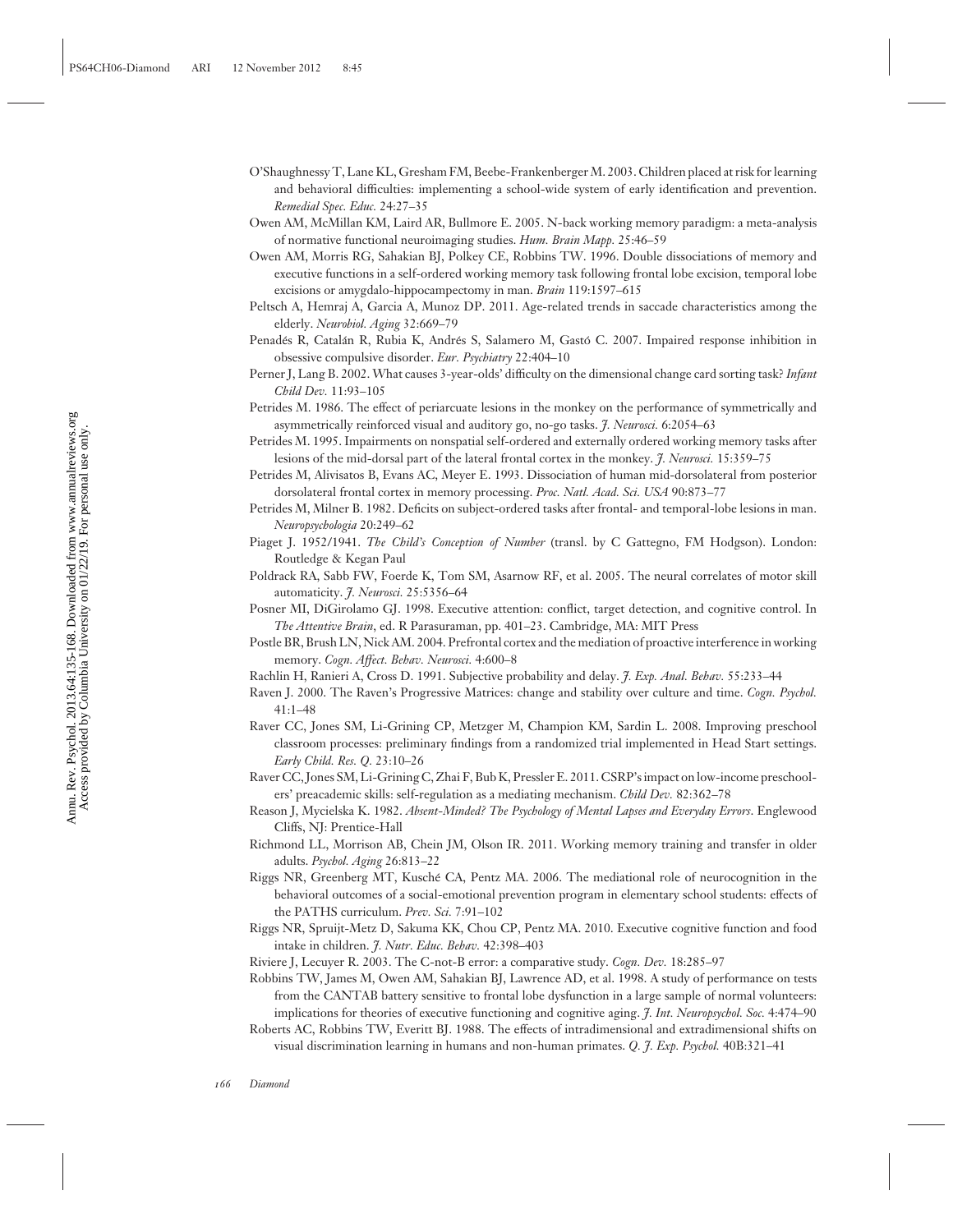Annu. Rev. Psychol. 2013.64:135-168. Downloaded from www.annualreviews.org<br>Access provided by Columbia University on 01/22/19. For personal use only. Annu. Rev. Psychol. 2013.64:135-168. Downloaded from www.annualreviews.org Access provided by Columbia University on 01/22/19. For personal use only.

- Roberts RJ, Pennington BF. 1996. An interactive framework for examining prefrontal cognitive processes. *Dev. Neuropsychol.* 12:105–26
- Roca M, Parr A, Thompson R, Woolgar A, Torralva T, et al. 2010. Executive function and fluid intelligence after frontal lobe lesions. *Brain* 133:234–47
- Rogers RD, Monsell S. 1995. Costs of a predictable switch between simple cognitive tasks. *J. Exp. Psychol.: Gen.* 124:207–31
- Rothbart MK, Ahadi SA, Hershey KL, Fisher P. 2001. Investigations of temperament at 3–7 years: the Children's Behavior Questionnaire. *Child Dev.* 72:1394–408
- Rothbart MK, Bates JE. 2006. Temperament. In *Handbook of Child Psychology. Vol. 3: Social Emotional and Personality Development*, ed. W Damon, N Eisenberg, pp. 105–76. New York: Wiley
- Rozas AX, Juncos-Rabadán O, González MS. 2008. Processing speed, inhibitory control, and working memory: three important factors to account for age-related cognitive decline. *Int. J. Aging Hum. Dev.* 66:115–30
- Rueda MR, Posner MI, Rothbart MK. 2005. The development of executive attention: contributions to the emergence of self-regulation. *Dev. Neuropsychol.* 28:573–94
- Rutman AM, Clapp WC, Chadick JZ, Gazzaley A. 2010. Early top-down control of visual processing predicts working memory performance. *J. Cogn. Neurosci.* 22:1224–34
- Sahakian BJ, Morris RG, Evenden JL, Heald A, Levy R, et al. 1988. A comparative study of visuospatial memory and learning in Alzheimer-type dementia and Parkinson's disease. *Brain* 111:695–718
- Salthouse TA. 1992. Influence of processing speed on adult age differences in working memory. *Acta Psychol.* 79:155–70
- Sethi A, Mischel W, Aber J, Shoda Y, Rodriguez M. 2000. The role of strategic attention deployment in development of self-regulation: predicting preschoolers' delay of gratification from mother-toddler interactions. *Dev. Psychol.* 36:767–77
- **Shipstead Z, Redick TS, Engle RW. 2012. Is working memory training effective?** *Psychol. Bull.* **138:628–54**
- Simpson A, Riggs KJ. 2007. Under what conditions do young children have difficulty inhibiting manual actions? *Dev. Psychol.* 43:417–28
- Simpson A, Riggs KJ, Beck SR, Gorniak SL, Wu Y, et al. 2012. Refining the understanding of inhibitory control: how response prepotency is created and overcome. *Dev. Sci.* 15:62–73
- Smallwood J, Schooler JW. 2009. Mind-wandering. In *The Oxford Companion to Consciousness*, ed. T Bayne, A Cleermans, P Wilken, pp. 443–45. Oxford, UK: Oxford Univ. Press

Smith EE, Jonides J. 1999. Storage and executive processes in the frontal lobes. *Science* 283:1657–61

- Solesio-Jofre E, Lorenzo-López L, Gutiérrez R, Lópezv-Frutos JM, Ruiz-Vargas JM, Maestú F. 2012. Agerelated effects in working memory recognition modulated by retroactive interference. *J. Gerontol. Ser. A Biol. Sci.* 67:565–72
- Stedron JM, Sahni SD, Munakata Y. 2005. Common mechanisms for working memory and attention: the case of perseveration with visible solutions. *J. Cogn. Neurosci.* 17:623–31
- Stuss DT, Levine B, Alexander MP, Hong J, Palumbo C, et al. 2000. Wisconsin Card Sorting Test performance in patients with focal frontal and posterior brain damage: effects of lesion location and test structure on separable cognitive processes. *Neuropsychologia* 38:388–402
- Sweeney JA, Rosano C, Berman RA, Luna B. 2001. Inhibitory control of attention declines more than working memory during normal aging. *Neurobiol. Aging* 22:39–47
- Taylor Tavares JV, Clark L, Cannon DM, Erickson K, Drevets WC, Sahakian BJ. 2007. Distinct profiles of neurocognitive function in unmedicated unipolar depression and bipolar II depression. *Biol. Psychiatry* 62:917–24
- Theeuwes J. 1991. Exogenous and endogenous control of attention: the effect of visual onsets and offsets. *Percept. Psychophys.* 49:83–90
- Theeuwes J. 2010. Top-down and bottom-up control of visual selection. *Acta Psychol.* 315:77–99
- Thorell LB, Lindqvist S, Bergman N, Bohlin G, Klingberg T. 2009. Training and transfer effects of executive functions in preschool children. *Dev. Sci.* 12:106–13
- Tun PA, Miller-Martinez D, Lachman ME, Seeman T. 2012. Social strain and executive function across the lifespan: the dark (and light) sides of social engagement. *Neuropsychol. Dev. Cogn.* In press

**Insightful review of computerized EF training that raises important methodological considerations.**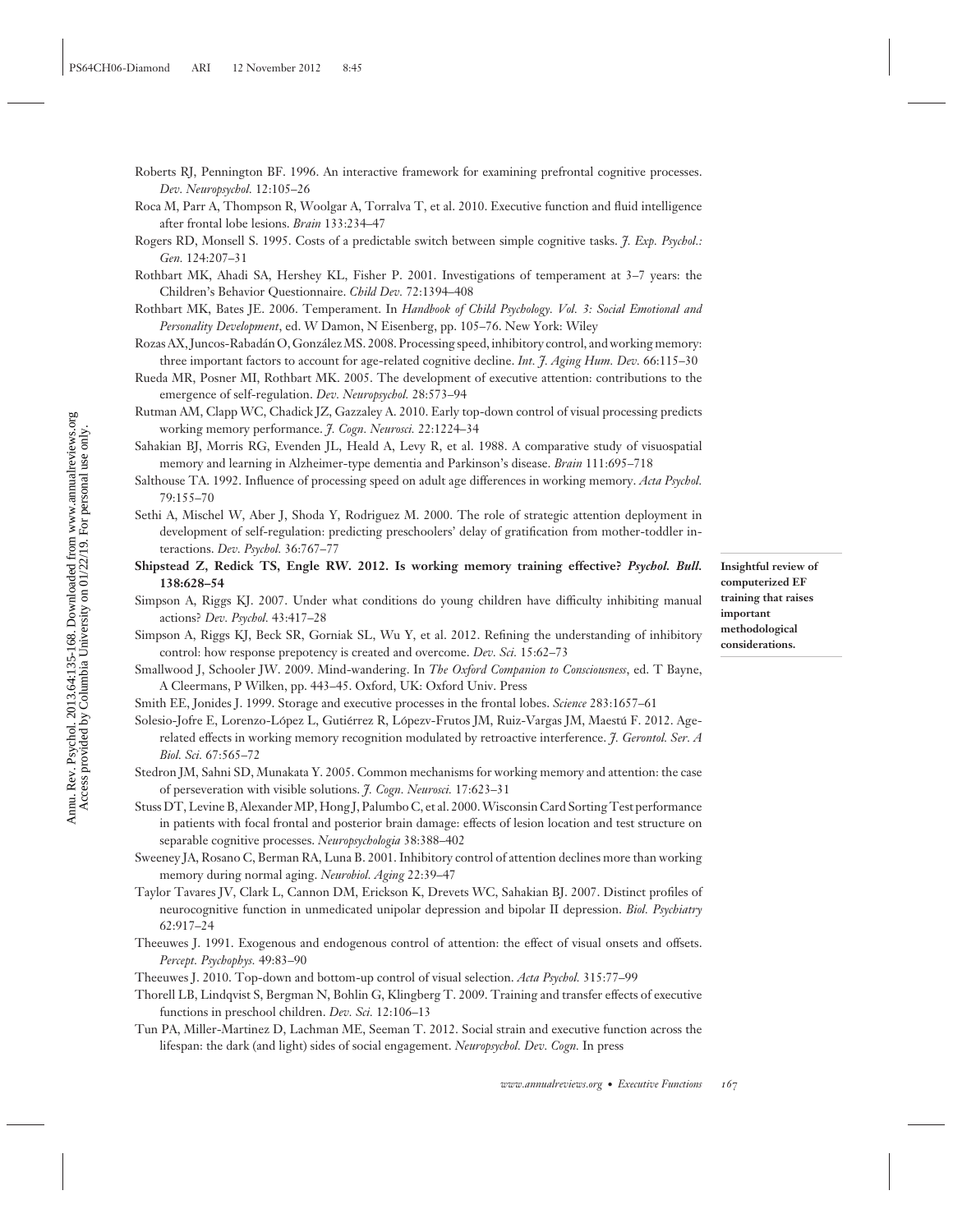Valle-Inclán F. 1996. The locus of interference in the Simon effect: an ERP study. *Biol. Psychol.* 43:147–62

- Van der Elst W, Hurks P, Wassenberg R, Meijs C, Jolles J. 2011. Animal verbal fluency and design fluency in school-aged children: effects of age, sex, and mean level of parental education, and regression-based normative data. *J. Exp. Neuropsychol.* 33:1005–15
- Verbruggen F, Logan GD. 2008. Automatic and controlled response inhibition: associative learning in the go/no-go and stop-signal paradigms. *J. Exp. Psychol.: Gen.* 137:649–72
- Verhaeghen P, Basak C. 2005. Ageing and switching of the focus of attention in working memory: results from a modified N-back task. *Q. J. Exp. Psychol.* 58:134–54
- von Hecker U, Meiser T. 2005. Defocused attention in depressed mood: evidence from source monitoring. *Emotion* 5:456–63
- Voss MW, Nagamatsu LS, Liu-Ambrose T, Kramer AF. 2011. Exercise, brain, and cognition across the lifespan. *J. Appl. Physiol.* 111:1505–13
- Wais P, Gazzaley A. 2011. The impact of auditory distraction on retrieval of visual memories. *Psychon. Bull. Rev.* 18:1090–97
- Wais P, Rubens M, Boccanfuso J, Gazzaley A. 2010. Neural mechanisms underlying the impact of visual distraction on retrieval of long-term memory. *J. Neurosci.* 30:8541–50
- Wass S, Porayska-Pomsta K, Johnson MH. 2011. Training attentional control in infancy. *Curr. Biol.* 21:1–5
- Wendelken C, Munakata Y, Baym C, Souza M, Bunge S. 2012. Flexible rule use: common neural substrates in children and adults. *Dev. Cogn. Neurosci.* 2:329–39
- Wiebe SA, Lukowski AF, Bauer PJ. 2010. Sequence imitation and reaching measures of executive control: a longitudinal examination in the second year of life. *Dev. Neuropsychol.* 35:522–38
- Wright A, Diamond A. 2012. Dissociating working memory and inhibition: an effect of inhibitory load while keeping working memory load constant. Manuscript submitted
- Zacks RT, Hasher L. 2006. Aging and long-term memory: Deficits are not inevitable. In *Lifespan Cognition: Mechanisms of Change*, ed. E Bialystock, FIM Craik, pp. 162–77. New York: Oxford Univ. Press
- Zanto TP, Gazzaley A. 2009. Neural suppression of irrelevant information underlies optimal working memory performance. *J. Neurosci.* 29:3059–66
- Zanto TP, Hennigan K, Ostberg M, Clapp WC, Gazzaley A. 2010. Predictive knowledge of stimulus relevance ¨ does not influence top-down suppression of irrelevant information in older adults. *Cortex* 46:564–74
- Zanto TP, Rubens MT, Thangavel A, Gazzaley A. 2011. Causal role of the prefrontal cortex in top-down modulation of visual processing and working memory. *Nat. Neurosci.* 14:656–61
- Zeidan F, Johnson SK, Diamond BJ, David Z, Goolkasian P. 2010. Mindfulness meditation improves cognition: evidence of brief mental training. *Conscious. Cogn.* 19:597–605
- Zelazo PD, Frye D, Rapus T. 1996. An age-related dissociation between knowing rules and using them. *Cogn. Dev.* 11:37–63
- Zelazo PD, Mueller U, Frye D, Marcovitch S. 2003. The development of executive function in early childhood. *Monogr. Soc. Res. Child Dev.* 68:1–137
- Zimprich D, Kurtz T. 14 2012. Individual differences and predictors of forgetting in old age: the role of processing speed and working memory. *Neuropsychol. Dev. Cogn.*: In press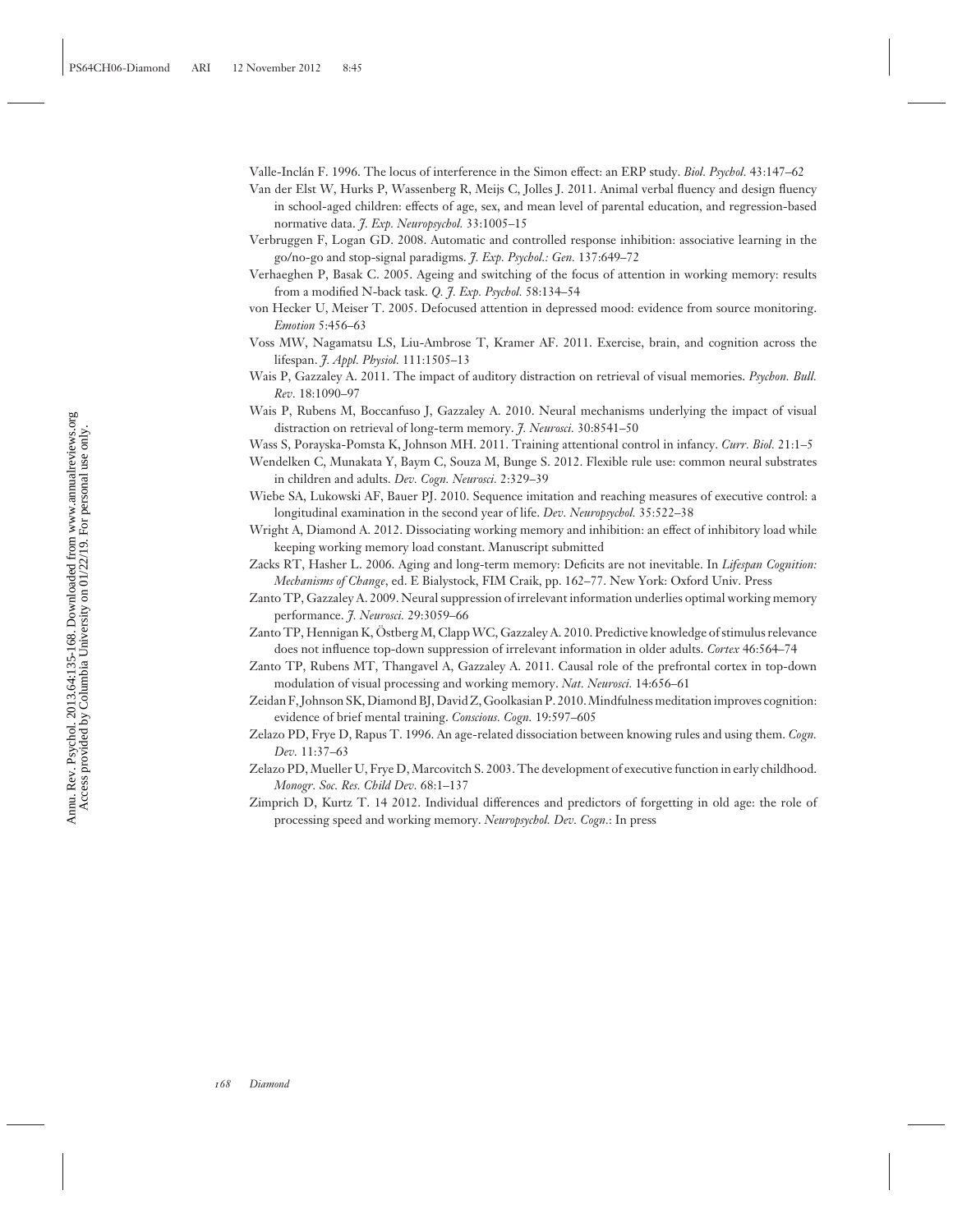**Annual Review of Psychology**

# Volume 64, 2013 Contents

# **Prefatory**

| Shifting Gears: Seeking New Approaches for Mind/Brain Mechanisms                                          |
|-----------------------------------------------------------------------------------------------------------|
| <b>Biological Bases of Behavior</b>                                                                       |
| The Endocannabinoid System and the Brain                                                                  |
| <b>Vision</b>                                                                                             |
| Synesthesia                                                                                               |
| <b>Scene Perception, Event Perception, Object Recognition</b>                                             |
| Visual Aesthetics and Human Preference<br>Stephen E. Palmer, Karen B. Schloss, and Jonathan Sammartino 77 |
| <b>Attention and Performance</b>                                                                          |
| Detecting Consciousness: A Unique Role for Neuroimaging                                                   |
| <b>Executive Functions</b>                                                                                |
| <b>Animal Learning and Behavior</b>                                                                       |
| The Neuroscience of Learning: Beyond the Hebbian Synapse                                                  |
| <b>Evolutionary Psychology</b>                                                                            |
| Evolutionary Psychology: New Perspectives on Cognition<br>and Motivation                                  |
| Origins of Human Cooperation and Morality                                                                 |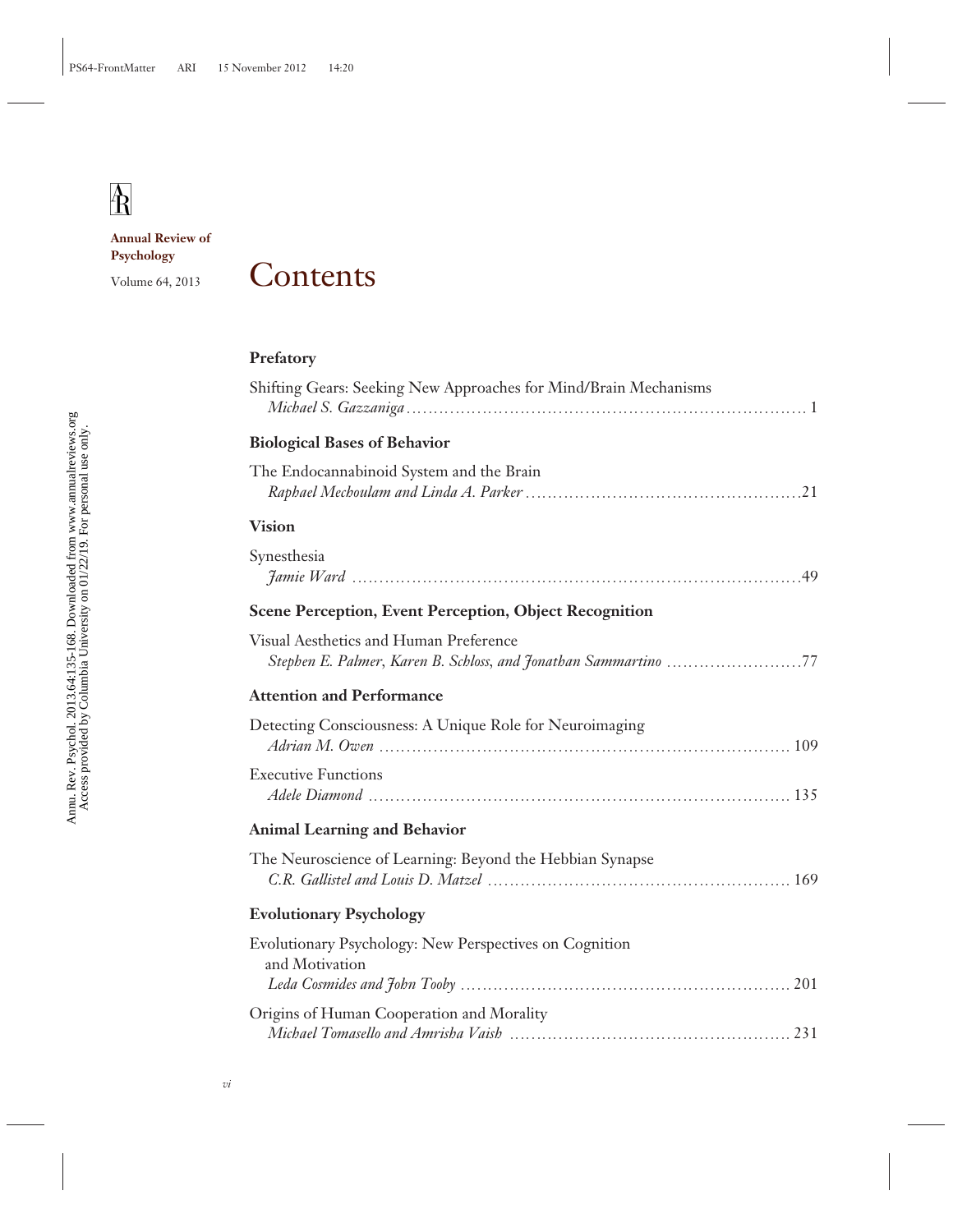# **Language and Communication**

| Gesture's Role in Speaking, Learning, and Creating Language                                                                                 |  |
|---------------------------------------------------------------------------------------------------------------------------------------------|--|
| Nonverbal and Verbal Communication                                                                                                          |  |
| The Antecedents and Consequences of Human Behavioral Mimicry                                                                                |  |
| Intergroup Relations, Stigma, Stereotyping, Prejudice, Discrimination                                                                       |  |
| Sexual Prejudice                                                                                                                            |  |
| <b>Social Neuroscience</b>                                                                                                                  |  |
| A Cultural Neuroscience Approach to the Biosocial Nature<br>of the Human Brain<br>Shihui Han, Georg Northoff, Kai Vogeley, Bruce E. Wexler, |  |
| <b>Organizational Climate/Culture</b>                                                                                                       |  |
| Organizational Climate and Culture<br>Benjamin Schneider, Mark G. Ehrhart, and William H. Macey  361                                        |  |
| <b>Industrial Psychology/Human Resource Management</b>                                                                                      |  |
| <b>Employee Recruitment</b>                                                                                                                 |  |
| <b>Learning and Performance in Educational Settings</b>                                                                                     |  |
| Self-Regulated Learning: Beliefs, Techniques, and Illusions                                                                                 |  |
| <b>Teaching of Subject Matter</b>                                                                                                           |  |
| Student Learning: What Has Instruction Got to Do With It?                                                                                   |  |
| <b>Health Psychology</b>                                                                                                                    |  |
| Bringing the Laboratory and Clinic to the Community: Mobile<br>Technologies for Health Promotion and Disease Prevention                     |  |
| <b>Research Methodology</b>                                                                                                                 |  |
| Multivariate Statistical Analyses for Neuroimaging Data                                                                                     |  |
|                                                                                                                                             |  |